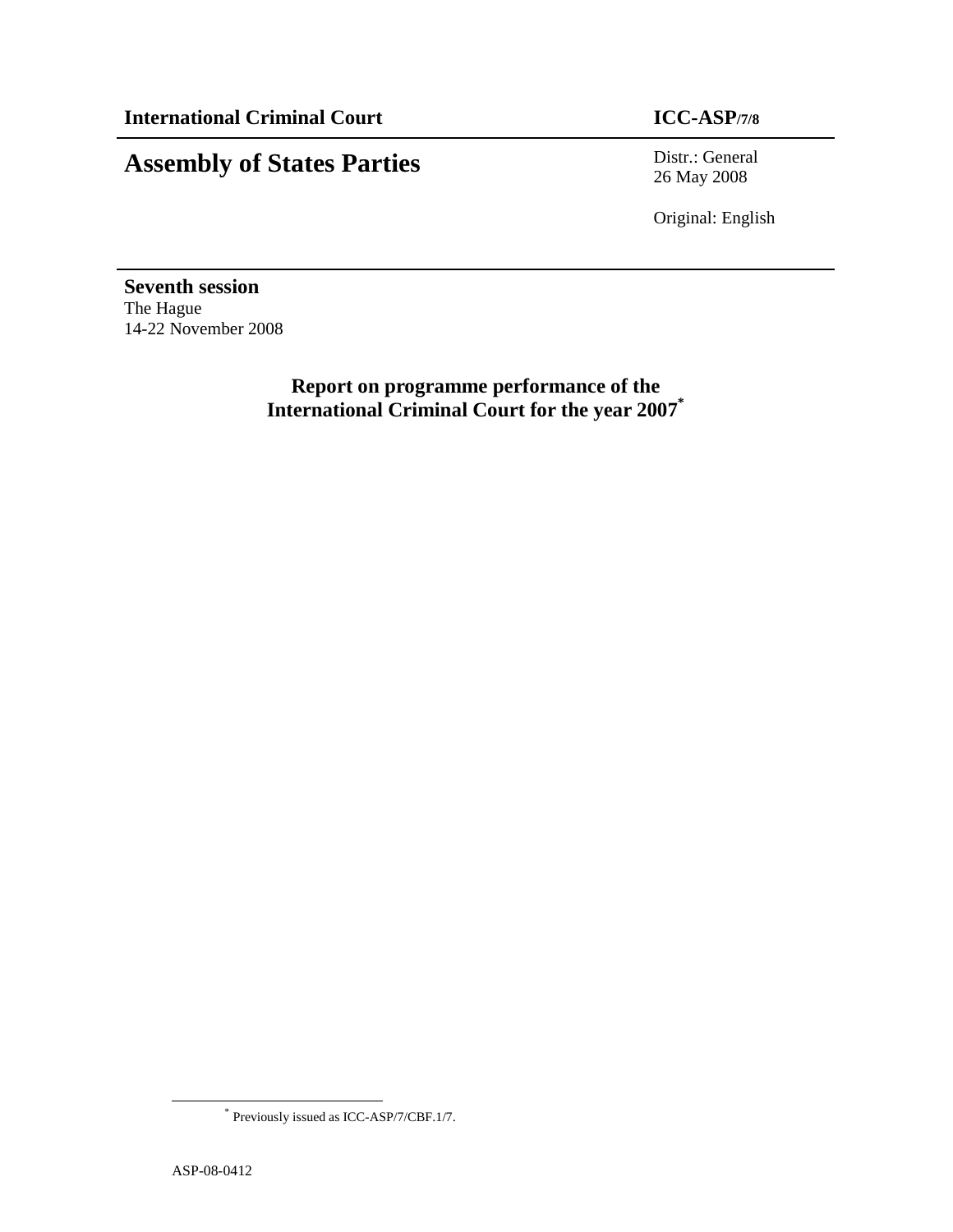## **Table of contents**

| I.        |                                                                                |  |
|-----------|--------------------------------------------------------------------------------|--|
| Π.        |                                                                                |  |
| Ш.        | Significant achievements of the Secretariat of the Assembly of States Parties9 |  |
| IV.       |                                                                                |  |
| A.        |                                                                                |  |
|           |                                                                                |  |
|           |                                                                                |  |
| <b>B.</b> |                                                                                |  |
|           | (a) Sub-programme 2110: Immediate Office of the Prosecutor 15                  |  |
|           | 2. Programme 2200: Jurisdiction, Cooperation and Complementarity Division 18   |  |
|           | (a) Sub-programme 2310: Office of the Deputy Prosecutor for Investigations20   |  |
|           | (a) Sub-programme 2410: Office of the Deputy Prosecutor for Prosecutions23     |  |
| C.        |                                                                                |  |
|           |                                                                                |  |
|           | (e) Sub-programme 3260: Information and Communication Technologies Section34   |  |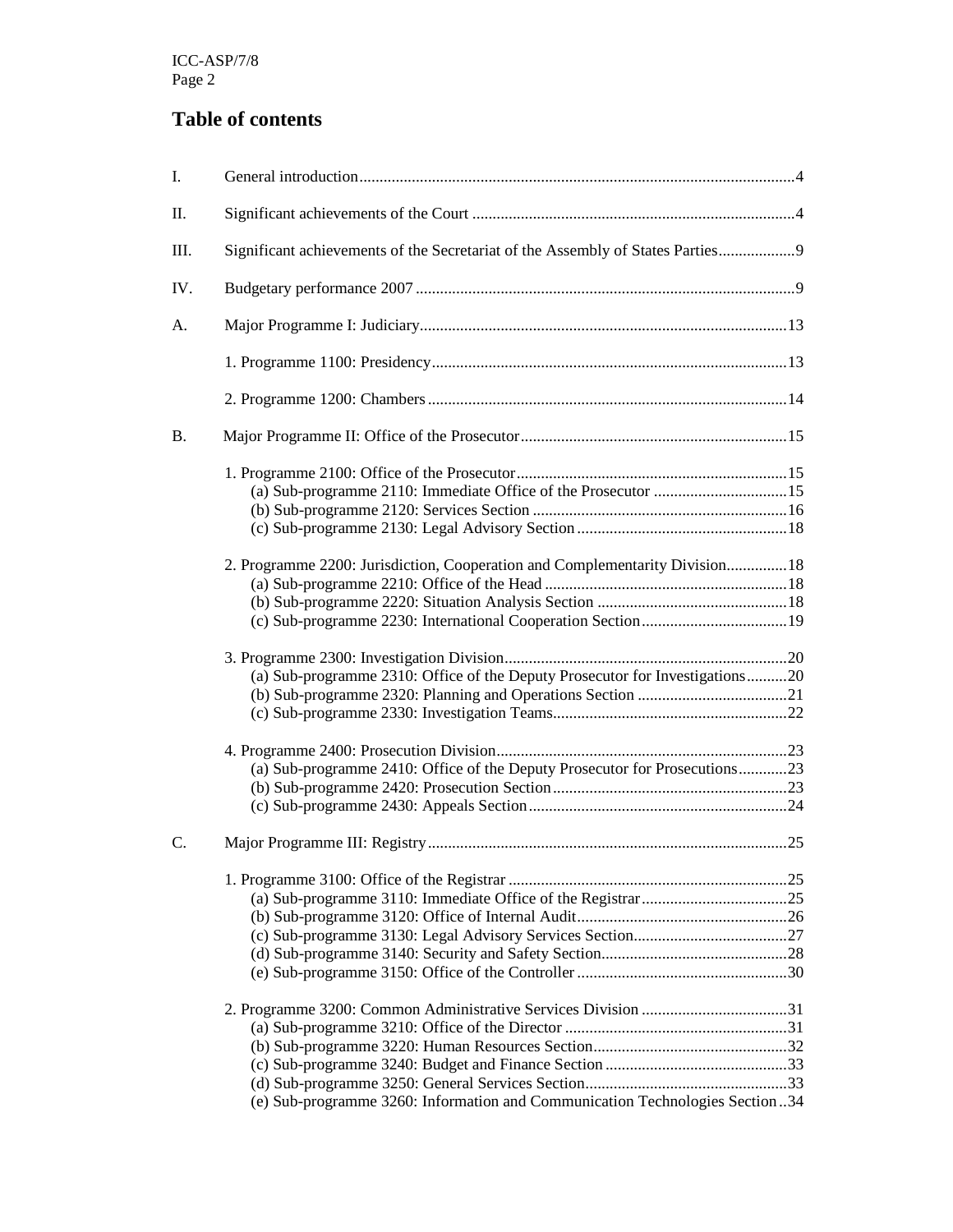|    | (d) Sub-programme 3340: Court Interpretation and Translation Section 39  |  |
|----|--------------------------------------------------------------------------|--|
|    |                                                                          |  |
|    | 4. Programme 3400: Public Information and Documentation Section41        |  |
|    |                                                                          |  |
|    |                                                                          |  |
|    |                                                                          |  |
|    |                                                                          |  |
|    |                                                                          |  |
|    |                                                                          |  |
|    | (c) Sub-programme 3530: Victims Participation and Reparations Section 45 |  |
|    | (d) Sub-programme 3540: Office of Public Counsel for the Defence 47      |  |
|    |                                                                          |  |
|    |                                                                          |  |
| D. | Major Programme IV: Secretariat of the Assembly of States Parties 51     |  |
| E. |                                                                          |  |
|    |                                                                          |  |
|    |                                                                          |  |
|    |                                                                          |  |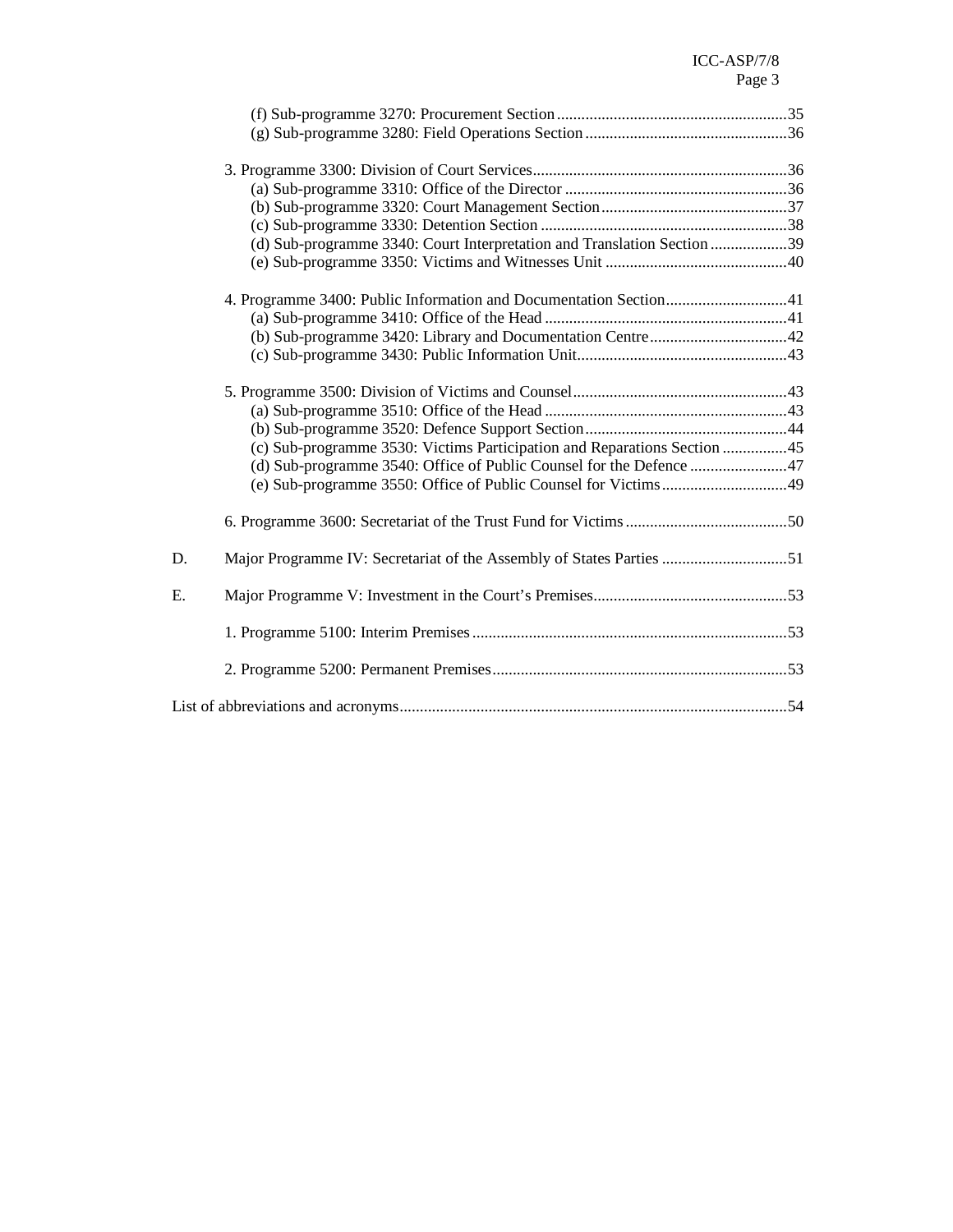### **I. General introduction**

1. This report contains a list of significant achievements of each organ of the Court and the Secretariat of the Assembly of States Parties for 2007. The report includes a breakdown of expenditure<sup>1</sup> by major programme and programme and a staffing table that details actual vs. budgeted staffing levels as requested by the Committee on Budget and Finance<sup>2</sup> (CBF). In addition, a detailed review of programme performance by section of the annual budget programme with reference to objectives, expected accomplishments, indicators of achievement and performance indicators is included as an annex.

## **II. Significant achievements of the Court**

#### **Situation in Democratic Republic of the Congo**

*Analytical, investigative and prosecutorial activities* 

- Further prepared for the trial against Thomas Lubanga Dyilo;
- disclosed incriminatory and potentially exculpatory evidence to the defence;
- Filed 66 submissions with a total of 960 pages with the Trial Chamber and the Appeals Chamber;
- Concluded the investigation into crimes allegedly committed by the FNI and the FRPI during the attack of the village of Bogoro;
- Submitted applications for arrest warrants against Germain Katanga, Commander of the FRPI and Mathieu Ngudjolo Chui, Commander of the FNI in July 2007;
- Filed 91 submissions with a total of 7,070 pages with the Pre-Trial Chamber;
- Proceeded with analysis of information including on the Kivus with a view to selecting the third case. Alleged crimes being analysed include forcible transfers of population, killings and mass sexual violence; and
- Continuously monitored the situation of its witnesses in Ituri, and proceeded when necessary to take emergency provisional measures to ensure their protection and avoid, consistent with the strategic plan of the Court "any foreseeable risk" for them.

### *Judicial proceedings*

Prosecutor v. Lubanga

- Pre-Trial Chamber I confirmed charges of war crimes against Mr. Thomas Lubanga Dyilo on 29 January 2007;
- The Presidency issued a decision constituting Trial Chamber I and referring the *Lubanga* case to that Chamber on 6 March 2007;
- On 18 July, Trial Chamber I set forth a list of subjects requiring early determination, such as the date of the commencement of the trial, the procedure for victim participation, and the languages to be used during the proceedings. Hearings were held from 1-2 October, 29-30 October, and on 20 November;
- The Appeals Chamber dismissed a defence appeal against the decision on confirmation of charges on 13 June 2007; and
- The Trial Chamber also began considering the possibility of holding the trial proceedings away from the seat of the Court

## Prosecutor v. Katanga

• On 2 July 2007, Pre-Trial Chamber I issued a sealed arrest warrant for Germain Katanga.

-

<sup>&</sup>lt;sup>1</sup> Expenditure 2006 is based on preliminary, unaudited figures which are subject to change.

<sup>2</sup> ICC-ASP/5/32, part II.D.6(a), paragraph 23.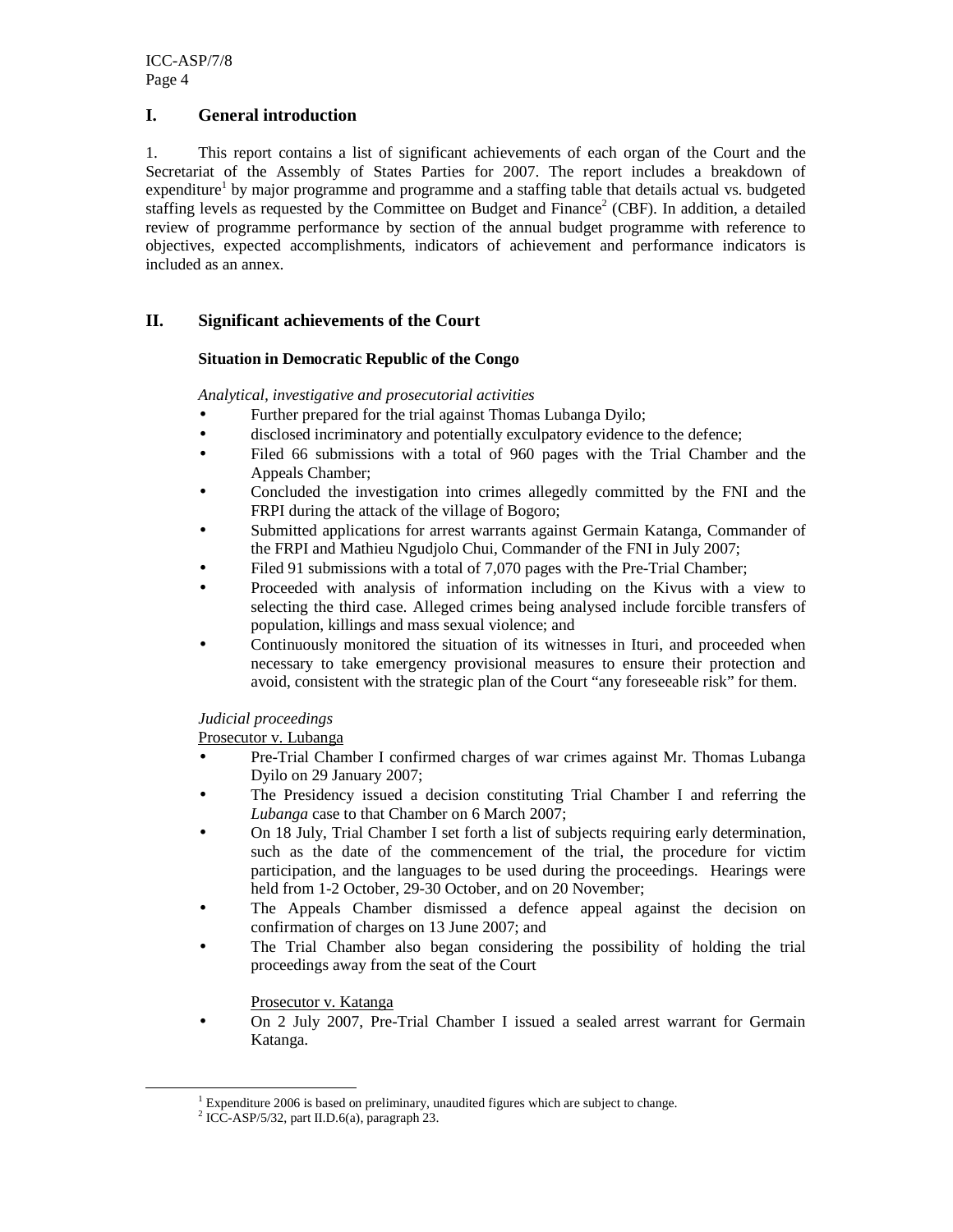#### *Arrests and surrenders*

• The warrant for Mr. Katanga was unsealed on 18 October 2007. His initial appearance before the Court was held on 22 October.

#### *Support*

- Surrender of Mr. Germain Katanga into the custody of the ICC on 17 October 2007 and subsequent transfer and arrival to the ICC Detention Centre on 18 October 2007. Initial appearance before Pre-Trial Chamber I took place on 22 October 2007; and
- The Kinshasa Field Office had to be evacuated for four days, for safety reasons.

#### **Situation Darfur**

#### *Analytical, investigative and prosecutorial activities*

- Carried out a mission to gather further information on national proceedings in Sudan from 27 January to 7 February 2007;
- Concluded the investigation into massive crimes directed against the civilian population allegedly committed in Darfur between 2003-2004 by Ahmad Harun and Ali Kushayb;
- Conducted more than 100 missions to nearly 20 countries;
- Submitted applications for arrest warrants against Ahmad Harun and Ali Kushayb in February 2007;
- Filed 96 submissions with a total of 2,362 pages into the court records of the case;
- Reported twice to the United Nations Security Council in accordance with UNSC 1593 in June and December 2007 on the progress of its investigation;
- Consulted with the African Union, the Arab League, The European Union and NGO coalitions to enhance efforts to arrest the indictees;
- Analyzed further crimes and initiated two new investigations: one into crimes allegedly committed against civilian population in particular the displaced persons, with involvement of high Sudanese officials; and one on attacks by rebels against peacekeepers.

### *Judicial proceedings*

- After determining that the case against Mr. Ahmad Muhammad Harun ("Ahmad Harun") and Mr. Ali Muhammad Ali Abd-al-Rahman ("Ali Kushayb") falls within the jurisdiction of the Court and is admissible, Pre-Trial Chamber I issued warrants for their arrest on 27 April 2007; and
- On 4 June 2007, the Court issued requests for arrest and surrender for Mr. Harun and Mr. Kushayb to Sudan, all States Parties to the Rome Statute, all United Nations Security Council members that are not party to the Rome Statute and the States of Egypt, Eritrea, Ethiopia and Libyan Arab Jamahariya.

### *Arrests and surrenders*

The warrants have not yet been executed.

### *Support*

- The Registry sent two requests for arrest and surrender for Mr. Kushayb and Mr. Harun to all States Parties as well as to Security Council Members which are not States parties to the Rome Statute, the Republic the Arab Republic of Egypt, Eritrea, the Federal Democratic Republic of Ethiopia, the Libyan Arab Jamahiriya and the Republic of the Sudan in June 2007;
- Victims and Witnesses operation support took place with special support of French forces in Abeche; and
- Missions taking place in N'Djamena Field Office had to be cancelled in November and December 2007, for safety reasons.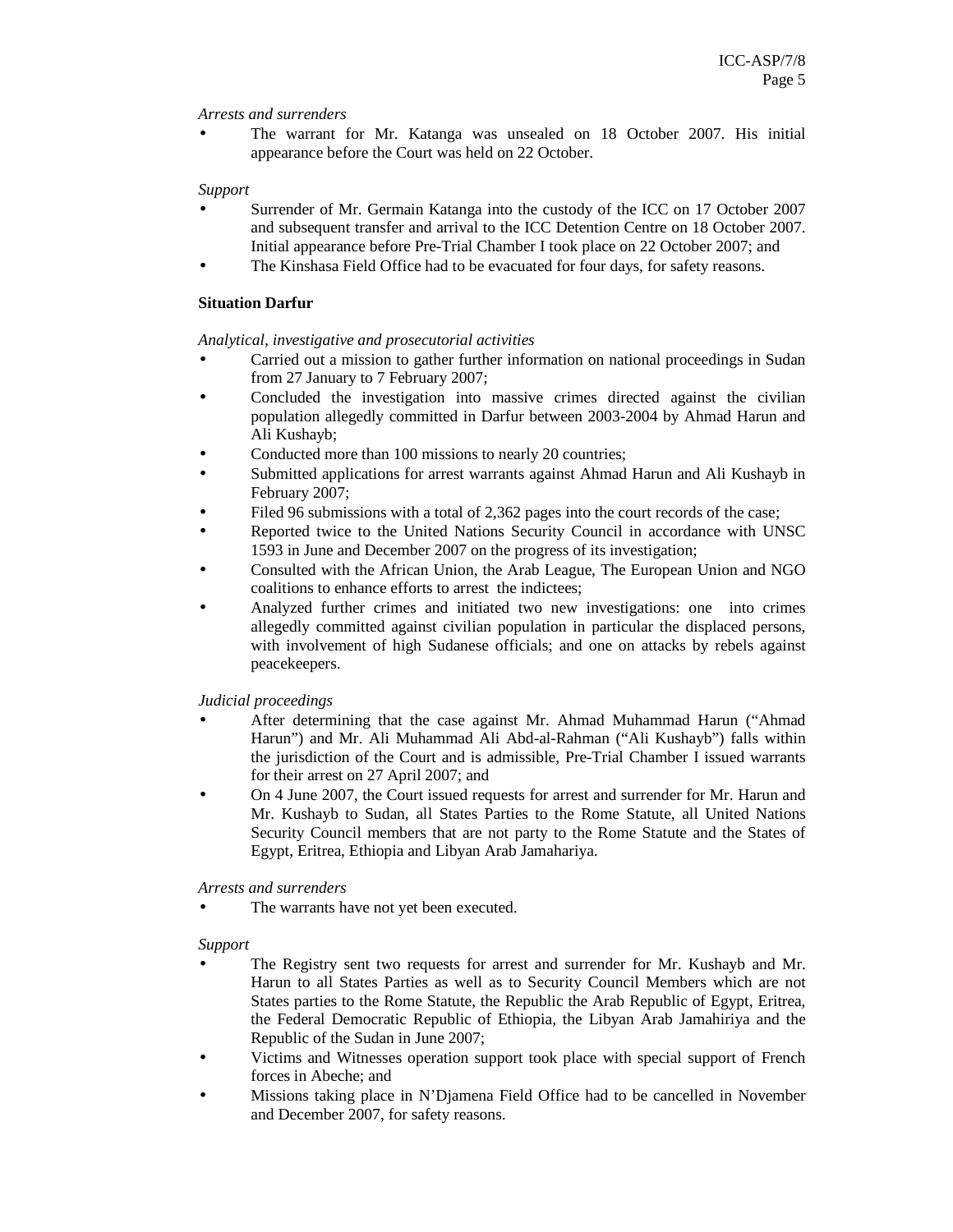### **Situation Uganda**

#### *Analytical, investigative and prosecutorial activities*

- Completed investigations into crimes allegedly committed by 5 leaders of the Lord's Resistance Army;
- Monitored crimes committed after the issuance of the arrest warrants against Joseph Kony et al. in July 2005;
- Monitored the supply networks, direct or indirect assistance that could benefit the indictees and help them abscond;
- Continued contacts with the witnesses; and
- Sought information from the government of Uganda on crimes allegedly committed by the UPDF.

#### *Judicial proceedings*

- On 11 July 2007, following confirmation from the Government of Uganda of the death of Mr. Raska Lukwiya, Pre-Trial Chamber II terminated the proceedings against him, thereby rendering the warrant of arrest without effect. Pre-Trial Chamber II continued to monitor the status of execution of the remaining arrest warrants; and
- The Chamber also addressed issues relating to the participation of victims, particularly the requisite proof of victims' identities, and to the lifting of redactions of information from documents, such redactions having been imposed to protect the safety of victims or witnesses.

#### *Arrests and surrenders*

The arrest warrants have not yet been executed.

#### *Support*

- On 26 June 2007, the Registry submitted to the Chamber the death certificate and declaration of death of Raska Lukwiya, as received from the Ugandan authorities; and
- In October 2007, following the Chamber's instruction, the Registry transmitted the Chamber's "Decision to Terminate the Proceedings against Raska Lukwiya" to the Republic of Uganda, the Republic of the Sudan and the Democratic Republic of the Congo.

#### **Situation Central African Republic**

#### *Analytical, investigative and prosecutorial activities*

- Initiated in May 2007 an investigation into crimes committed during a peak of violence in 2002 to 2003 with a particularly high number of allegations of rape and other acts of sexual violence;
- Secured the cooperation needed from Governments and international organizations
- conducted various investigative missions;
- monitored other acts of violence committed more recently in the northern part of the country and national proceedings in this regard; .and
- Held a meeting with victims' representatives at the seat of the Court

#### *Support*

Establishment of a new operative Field Office in Bangui.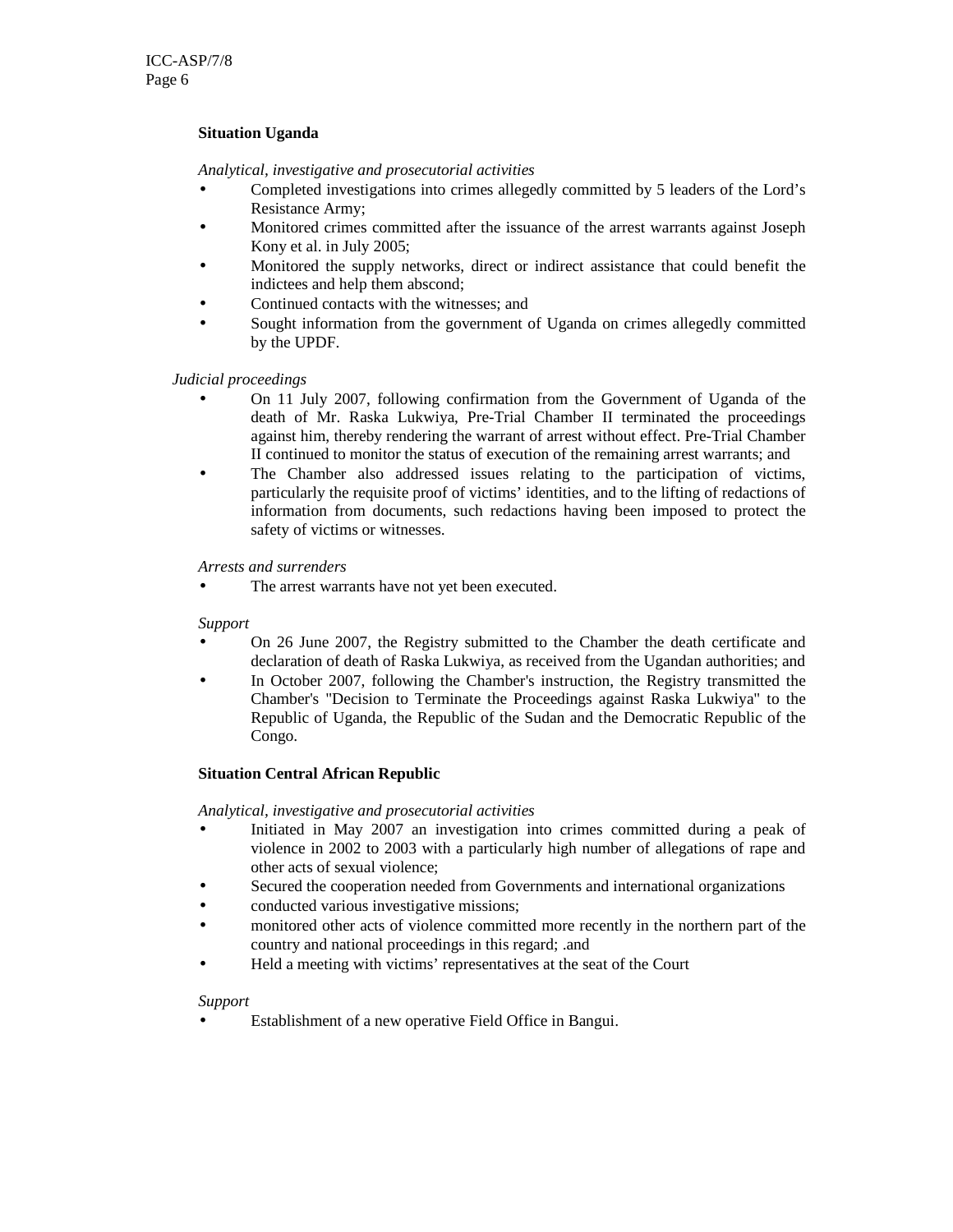#### **Other situations**

*Analytical, investigative and prosecutorial activities* 

- Conducted a mission, led by the Prosecutor, to Colombia to meet with victims, judges, prosecutors and political representatives on October 2007;
- Reception, acknowledgement and analysis of 443 communications received under Article 15 of the Rome Statute; and
- In-depth analysis of situations in various countries on three continents, proactively reviewing information on crimes within the jurisdiction of the Court.

#### **Other activities**

#### **Agreements and cooperation**

- The President, Prosecutor, and Registrar briefed the Permanent Representatives Committee of the African Union in Addis Ababa on 1 March 2007;
- The Court submitted its third annual report to the United Nations which was presented by the President of the Court to the General Assembly on 1 November 2007;
- The President and the Minister of Foreign Affairs of the Netherlands H.E. Maxime Verhagen signed the Headquarters Agreement between the International Criminal Court and the Kingdom of the Netherlands on 7 June 2007; and
- The Court and the United Kingdom concluded an agreement on the enforcement of sentences in November 2007.

#### **Strategic Plan**

- Under the direction of the Coordination Council, the Court continued the implementation of the Strategic Plan, focusing in particular on establishing and clarifying well-functioning decision-making processes between and within organs, implementing the Strategic Plan for outreach, developing a Court-wide strategy in relation to victims' issues and achieving substantial progress in reaching the objectives related to human resources;
- The Court used the Strategic Plan as the basis for developing the proposed programme budget for 2008; and
- The Court engaged in continuing dialogue with the Bureau of the Assembly through its Working Group in The Hague.

### **Detention section**

- From 18 until 20 July the International Committee of the Red Cross (ICRC) visited the Detention Centre of the International Criminal Court;
- On 18th October 2007, Mr. Katanga from the DRC arrived at the ICC Detention Centre (case ICC-01/04-01/07); and
- The House Rules for Detained persons and the Policy on case related computer use and printing at the ICC Detention Centre were finalised.

### **Languages**

- Second and Third terminology bulletin published in 7 languages (post titles, organigram, official names of countries);
- Swahili panel of experts (November 2007) for consultations in relation to the translation of the Rome Statute into SWH; and
- First interpretation and translation in Lingala.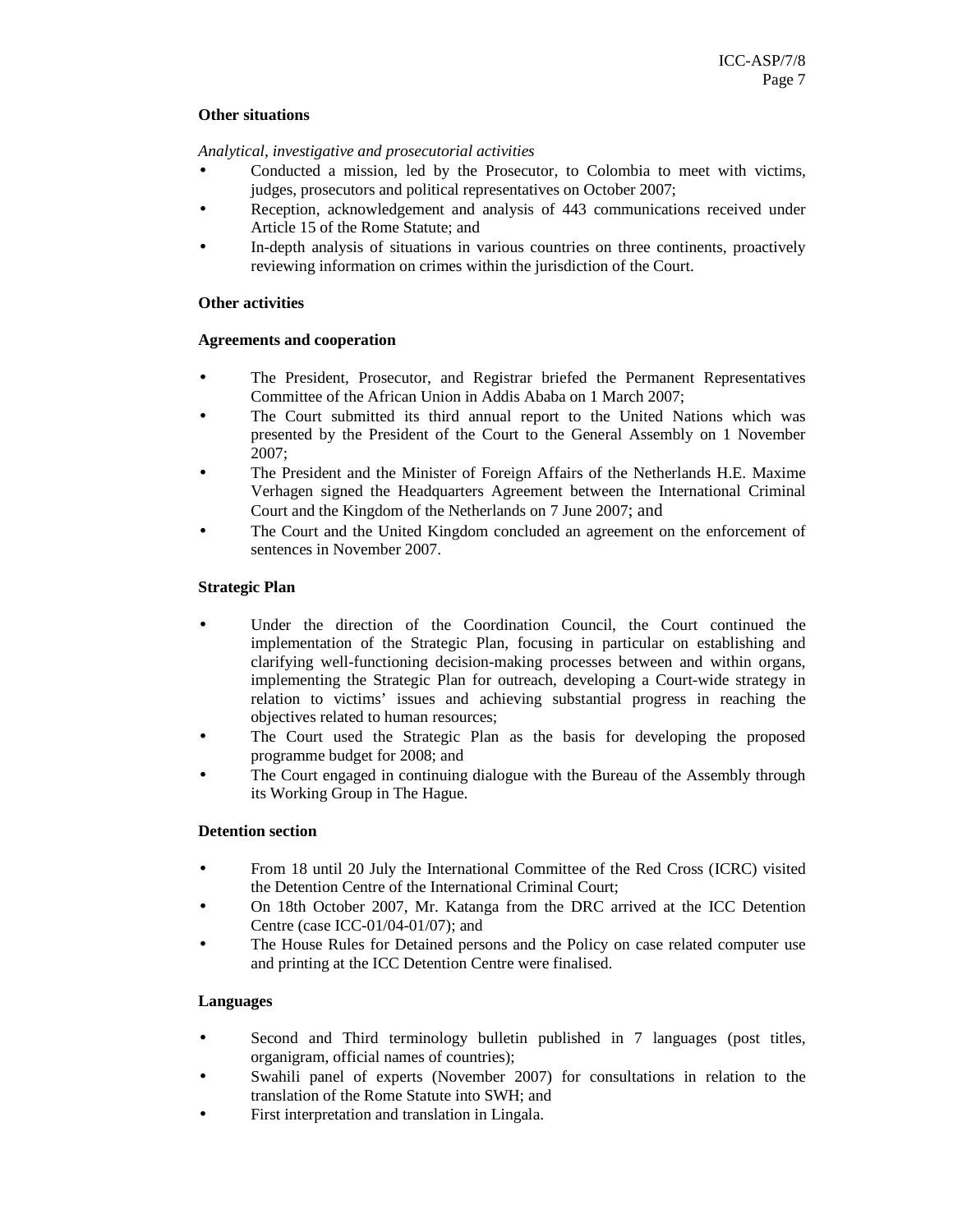#### **Court Management**

• A total of 943 documents (24971 pages) were registered - this includes both originals and translations; A total of 2690 pages of transcript have been produced, registered and archived - both English and French A total of 28 hearings were held, comprised of 55 sessions, adding up to 55h33 minutes sitting time.

#### **Victims**

- In 2007, compared to the previous year, the Victims and Witnesses Unit (VWU) saw a six fold increase in the number of individuals referred for protection and nearly a four fold increase in the number of individuals admitted into the ICC Protection Programme; and
- The VWU maintained its strong and very operational field presence and was involved in field operations across all situations throughout 2007. The Unit maintained local protection and response measures in Uganda and DR Congo and established such measures in the Darfur situation. Towards the end of 2007 VWU began developing such measures in the Central African Republic situation as well.

#### **Permanent Premises**

In 2007, major achievements have been made in regards to the permanent premises, including the definition of the functional requirements, various meetings and workshops with international experts, the recruitment of the Court's project director for the permanent premises, and the work preparing the resolution for the Permanent Premises of the Assembly (http://www.icc-cpi.int/library/asp/ICC-ASP-6- 20\_Vol.I\_Part\_III\_English.pdf), including a project governance structure, functional requirements and cost estimates.

#### **Outreach**

In 2007, the Court's Outreach achieved significant progress including enhanced coverage and increased number of activities in the Democratic Republic of the Congo, Uganda and in the situation of Darfur, development of a system to assess its impact, and improvement of its institutional framework through the establishment of the Outreach Unit. $3$ 

#### **Defence**

-

• A Seminar of Counsel was held in March 2007 with the participation of more than 100 lawyers from all over the world and a dozen of associations of counsel. The participants discussed, among other issues, the Strategic Plan of the Court and the proposed adjustments of the legal aid system, in order to receive the input of the profession on the latter before presentation of a finalized proposal to the CBF.

<sup>3</sup> For more information, see Outreach report 2007: http://www.icc-cpi.int/library/OutreachRP2007-ENG.pdf.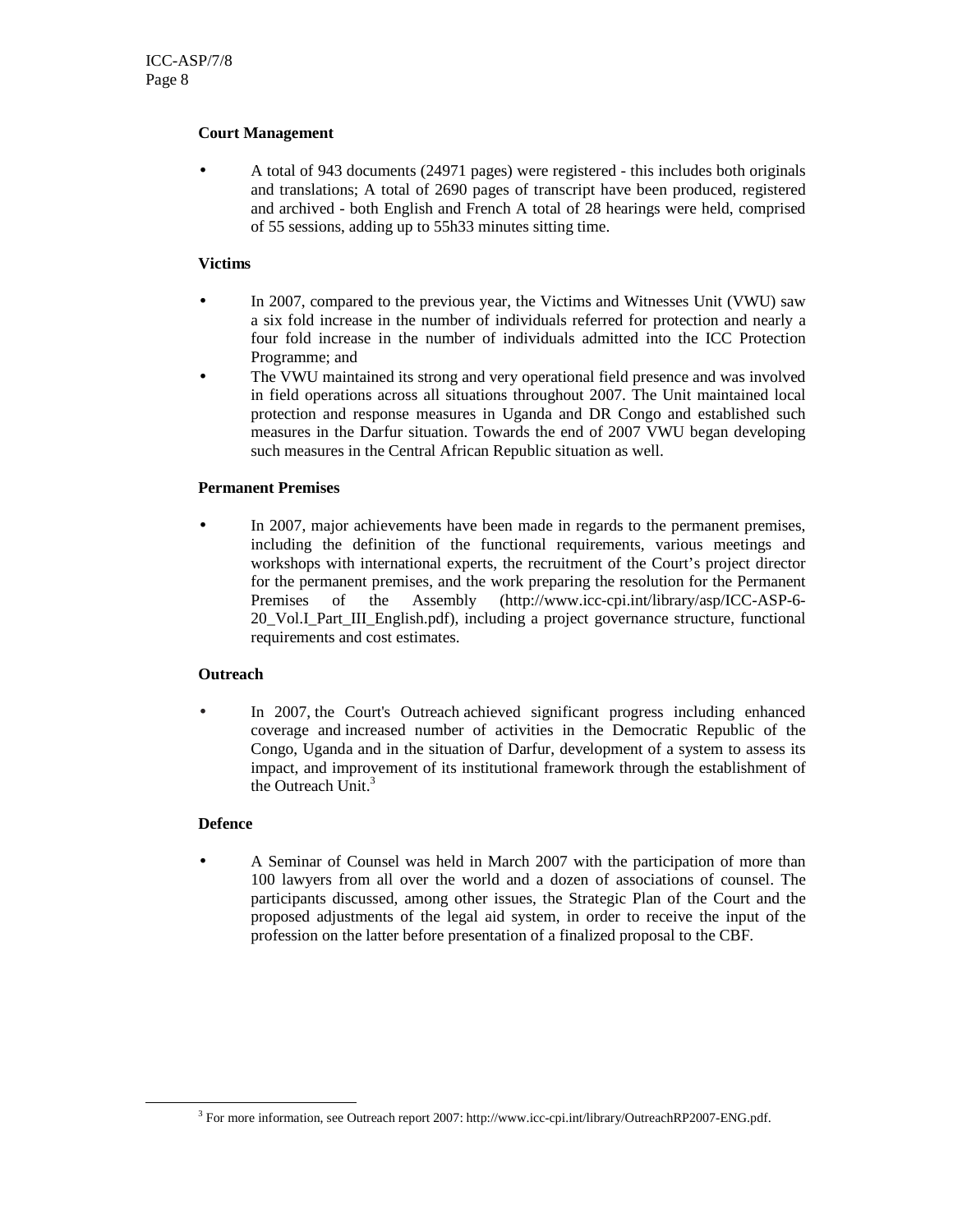#### **III. Significant achievements of the Secretariat of the Assembly of States Parties**

2. The Secretariat continued to provide substantive and conference servicing to the Assembly of States Parties (the Assembly) and its organs. Significant achievements of the Secretariat in 2007 included:

- Organized and serviced the resumed fifth session and the sixth session of the Assembly of States Parties in New York, as well as the subsidiary bodies of the Assembly, including the Bureau and its Working Groups. It also serviced the informal inter-sessional meeting on the crime of aggression;
- Organised and serviced two sessions of the Committee on Budget and Finance in The Hague;
- Provided legal and substantive secretariat services, such as the provision of documentation, reports and analytical summaries to the Assembly and its subsidiary bodies, including the preparation of documentation relating to the election of judges and members of the Committee on Budget and Finance;
- Provided advice on legal and substantive issues relating to the work of the Assembly; and
- Corresponded with governments, the Court, intergovernmental organizations, nongovernmental organizations and other relevant bodies and individuals on matters relating to the work of the Assembly.

#### **IV. Budgetary performance 2007**

#### **Overview of the budgetary performance of the International Criminal Court**

3. The overall implementation rate of the Court was at 90.5 per cent or a total of  $\epsilon$  80.5 million against an approved budget of  $\in$  88.9 million.

4. Key issues which have influenced the Court's ability to fully implement the 2007 programme budget include the lack of a trial, travel restrictions due to security risks in areas of key interest to the Court and recruitment difficulty.

5. The Major Programmes affected by the lack of a trial are the Judiciary, the Immediate Office of the Prosecutor and Prosecution Division and Registry for the Office of the Registrar, the Division of Court Services and the Division of Victims and Counsel. The Programmes most affected by the travel restrictions due to security risks are all programmes of the Prosecutor and the Division of Court Services. Delayed recruitment affected primarily the Office of the Prosecutor and the Office of the Registrar.

6. As a result of delayed recruitment, the Court has utilized general temporary assistance resulting in over expenditure for this cost category.

7. For the Secretariat of the Assembly of States Parties, the implementation rate of 67.0 per cent is attributed to staff recruitment delays and savings in the usage of contractual services in support of meetings.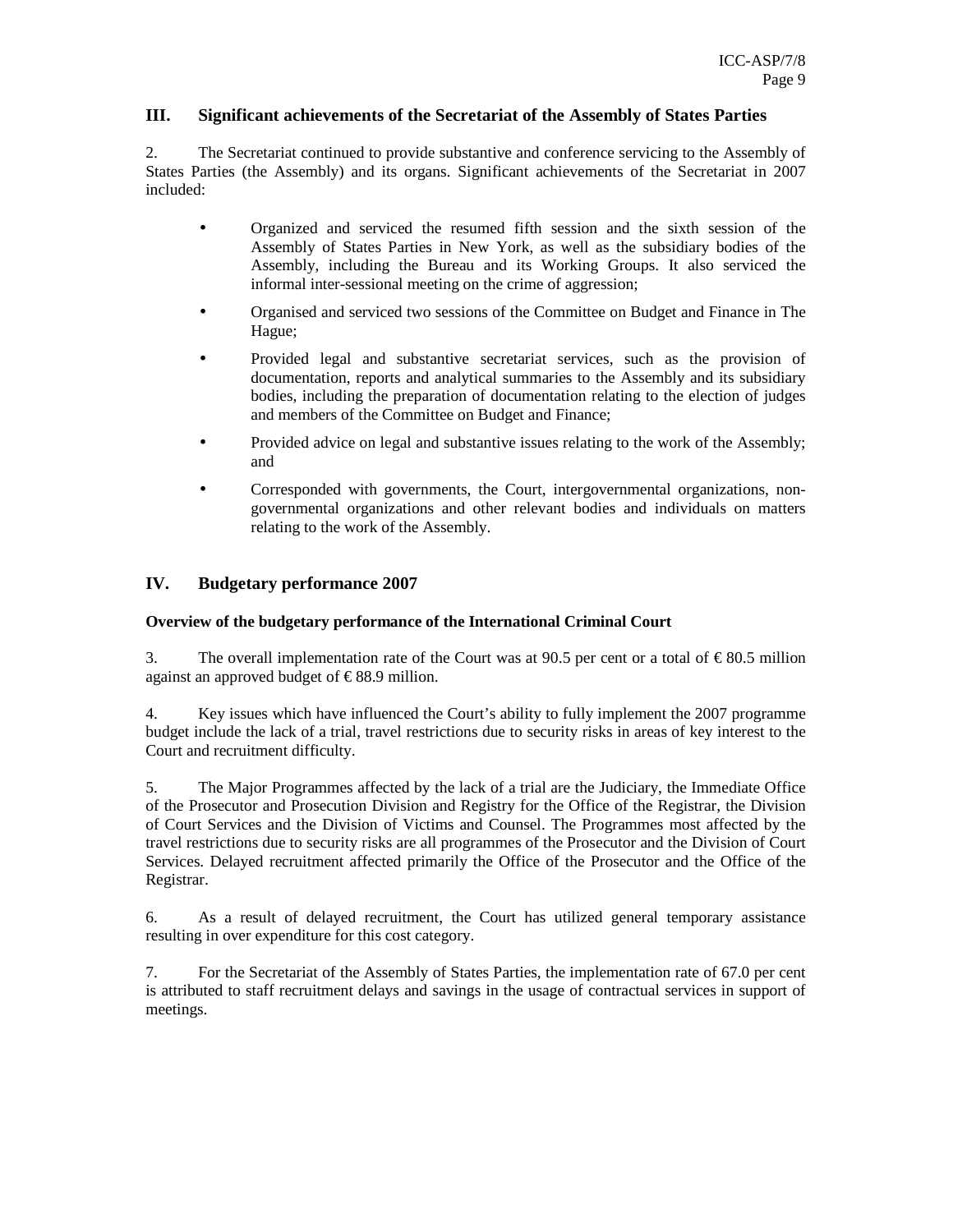8. Table 1 provides a summary of appropriation, expenditure, variance and implementation rates by Major Programme and Programme.

| <b>Major Programme/Programme</b>                     | Appropriation | <b>Expenditure</b> | <b>Variance</b> | Implementation<br>rate in % |
|------------------------------------------------------|---------------|--------------------|-----------------|-----------------------------|
| <b>Major Programme I</b>                             |               |                    |                 |                             |
| <b>Judiciary</b>                                     | 10,235.9      | 9,999.2            | 236.7           | 97.69%                      |
| Presidency $(*)$                                     | 2,707.7       | 3,204.9            | $-497.2$        | 118.36%                     |
| Chambers                                             | 7,528.2       | 6,794.3            | 733.9           | 90.25%                      |
| <b>Major Programme II</b>                            |               |                    |                 |                             |
| <b>Office of the Prosecutor</b>                      | 23.370.9      | 18,527.2           | 4.843.7         | 79.27%                      |
| Prosecutor                                           | 7,491.7       | 5,629.4            | 1,862.3         | 75.14%                      |
| Jurisdiction, Complementarity & Coop. Division       | 1,974.8       | 1,374.7            | 600.1           | 69.61%                      |
| <b>Investigation Division</b>                        | 10,507.6      | 8,522.3            | 1.985.3         | 81.11%                      |
| <b>Prosecution Division</b>                          | 3,396.8       | 3,000.9            | 395.9           | 88.34%                      |
| <b>Major Programme III</b>                           |               |                    |                 |                             |
| Registry                                             | 48,840.9      | 47,046.7           | 1,794.2         | 96.33%                      |
| Office of the Registrar                              | 8,261.6       | 6,868.6            | 1,393.0         | 83.14%                      |
| Common Administrative Services Division              | 18.599.1      | 20,650.6           | $-2.051.5$      | 111.03%                     |
| Division of Court Services                           | 14,084.8      | 12,555.2           | 1,529.6         | 89.14%                      |
| Public Information and Documentation Section         | 2.663.2       | 2.688.0            | $-24.8$         | 100.93%                     |
| Division of Victims and Counsel                      | 4.513.8       | 3.587.9            | 925.9           | 79.49%                      |
| Secretariat of the Trust Fund for Victims            | 718.4         | 696.3              | 22.1            | 96.92%                      |
| <b>Major Programme IV</b>                            |               |                    |                 |                             |
| <b>Secretariat of the Assembly of States Parties</b> | 4,141.1       | 2,776.2            | 1.364.9         | 67.04%                      |
| <b>Major Programme V</b>                             |               |                    |                 |                             |
| <b>Investment in the Court's Premises</b>            | 2,283.0       | 2,110.3            | 172.7           | 92.44%                      |
| <b>Interim Premises</b>                              | 1,773.1       | 1,875.5            | $-102.4$        | 105.78%                     |
| <b>Permanent Premises</b>                            | 509.9         | 234.8              | 275.1           | 46.05%                      |
| <b>Total Court</b>                                   | 88,871.8      | 80,459.6           | 8,412.2         | 90.53%                      |

**Table 1**. Budget performance 2007 by Major Programme and Programme (€'000)

*(\*) The Presidency includes provision for the New York Liaison Office* 

*Note: Expenditure 2007 based on preliminary, unaudited figures which are subject to change*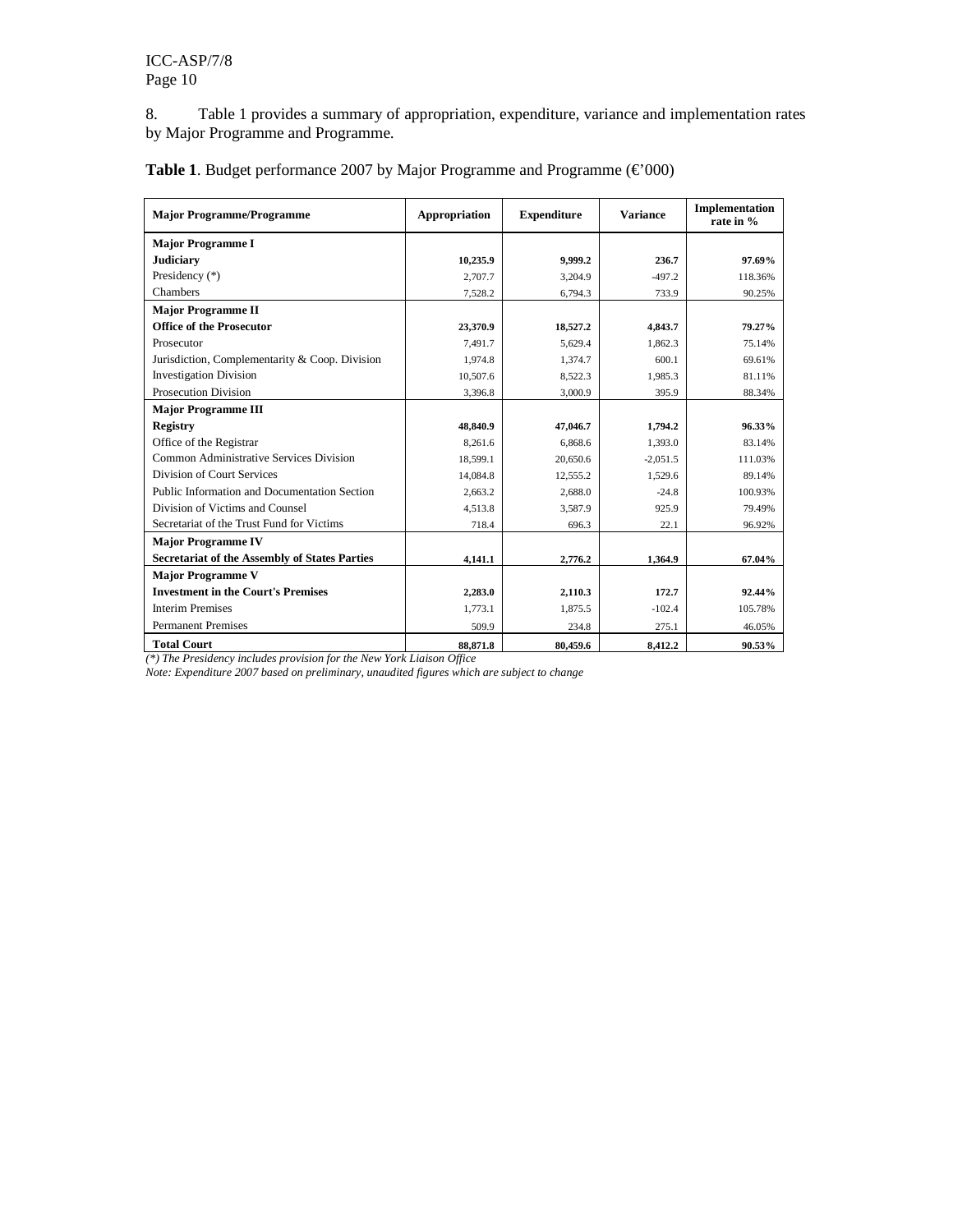9. Table 2 provides an overview split by basic and situation-related expenditure. The basic component shows a 97.7 per cent implementation rate whereas the situation-related element at 82 per cent reflects the impact of the above cited issues.

|                                                                |               | <b>Basic</b>       |                             |               | <b>Situation-related</b> |                             |
|----------------------------------------------------------------|---------------|--------------------|-----------------------------|---------------|--------------------------|-----------------------------|
| <b>Major Programme and Programme</b>                           | Appropriation | <b>Expenditure</b> | Implementation<br>rate in % | Appropriation | <b>Expenditure</b>       | Implementation<br>rate in % |
| <b>Major Programme I: Judiciary</b>                            |               |                    |                             |               |                          |                             |
| <b>Judiciary</b>                                               | 9.500.1       | 9.745.3            | 102.6                       | 735.8         | 253.9                    | 34.5                        |
| Presidency                                                     | 2.707.7       | 3,204.9            | 118.4                       |               |                          |                             |
| Chambers                                                       | 6,792.4       | 6,540.4            | 96.3                        | 735.8         | 253.9                    | 34.5                        |
| <b>Major Programme II</b>                                      |               |                    |                             |               |                          |                             |
| <b>Office of the Prosecutor</b>                                | 5.002.1       | 4.090.4            | 81.8                        | 18.368.8      | 14.436.9                 | 78.6                        |
| Prosecutor                                                     | 2.911.9       | 2.588.7            | 88.9                        | 4.579.8       | 3.040.8                  | 66.4                        |
| Jurisdiction, Complementarity & Coop. Div.                     | 898.9         | 616.9              | 68.6                        | 1.075.9       | 757.8                    | 70.4                        |
| <b>Investigation Division</b>                                  | 599.4         | 385.8              | 64.4                        | 9.908.2       | 8,136.4                  | 82.1                        |
| Prosecution Division                                           | 591.9         | 499.0              | 84.3                        | 2,804.9       | 2,501.9                  | 89.2                        |
| <b>Major Programme III</b>                                     |               |                    |                             |               |                          |                             |
| <b>Registry</b>                                                | 27.513.1      | 28,580.9           | 103.9                       | 21.327.8      | 18,465.8                 | 86.6                        |
| Office of the Registrar                                        | 6.142.2       | 5,465.0            | 89.0                        | 2,119.4       | 1,403.6                  | 66.2                        |
| Common Administrative Services Division                        | 12.288.0      | 13.510.3           | 109.9                       | 6.311.1       | 7.140.3                  | 113.1                       |
| Division of Court Services                                     | 5,474.0       | 5,850.4            | 106.9                       | 8,610.8       | 6,704.8                  | 77.9                        |
| Public Information & Documentation Section                     | 1,309.5       | 1,569.0            | 119.8                       | 1.353.7       | 1,119.1                  | 82.7                        |
| Division of Victims and Counsel                                | 1,581.0       | 1,575.0            | 99.6                        | 2,932.8       | 2,013.0                  | 68.6                        |
| Secretariat of the Trust Fund for Victims                      | 718.4         | 611.3              | 85.1                        |               | 85.0                     |                             |
| <b>Major Programme IV</b>                                      |               |                    |                             |               |                          |                             |
| <b>Secretariat of the Assembly of States</b><br><b>Parties</b> | 4,141.1       | 2,776.1            | 67.0                        |               |                          |                             |
| <b>Major Programme V</b>                                       |               |                    |                             |               |                          |                             |
| <b>Investment in the Court's Premises</b>                      | 2.283.0       | 2,110.3            | 92.4                        |               |                          |                             |
| <b>Interim Premises</b>                                        | 1,773.1       | 1,875.5            | 105.8                       |               |                          |                             |
| <b>Permanent Premises</b>                                      | 509.9         | 234.8              | 46.0                        |               |                          |                             |
| <b>Total Court</b>                                             | 48,439.4      | 47,303.0           | 97.7                        | 40,432.4      | 33,156.6                 | 82.0                        |

Table 2. Budget implementation 2007 by basic and situation-related expenditure  $(\text{\textsterling} 000)$ 

*(\*) The Presidency includes provision for the New York Liaison Office* 

*Note: Expenditure 2006 based on preliminary, unaudited figures which are subject to change*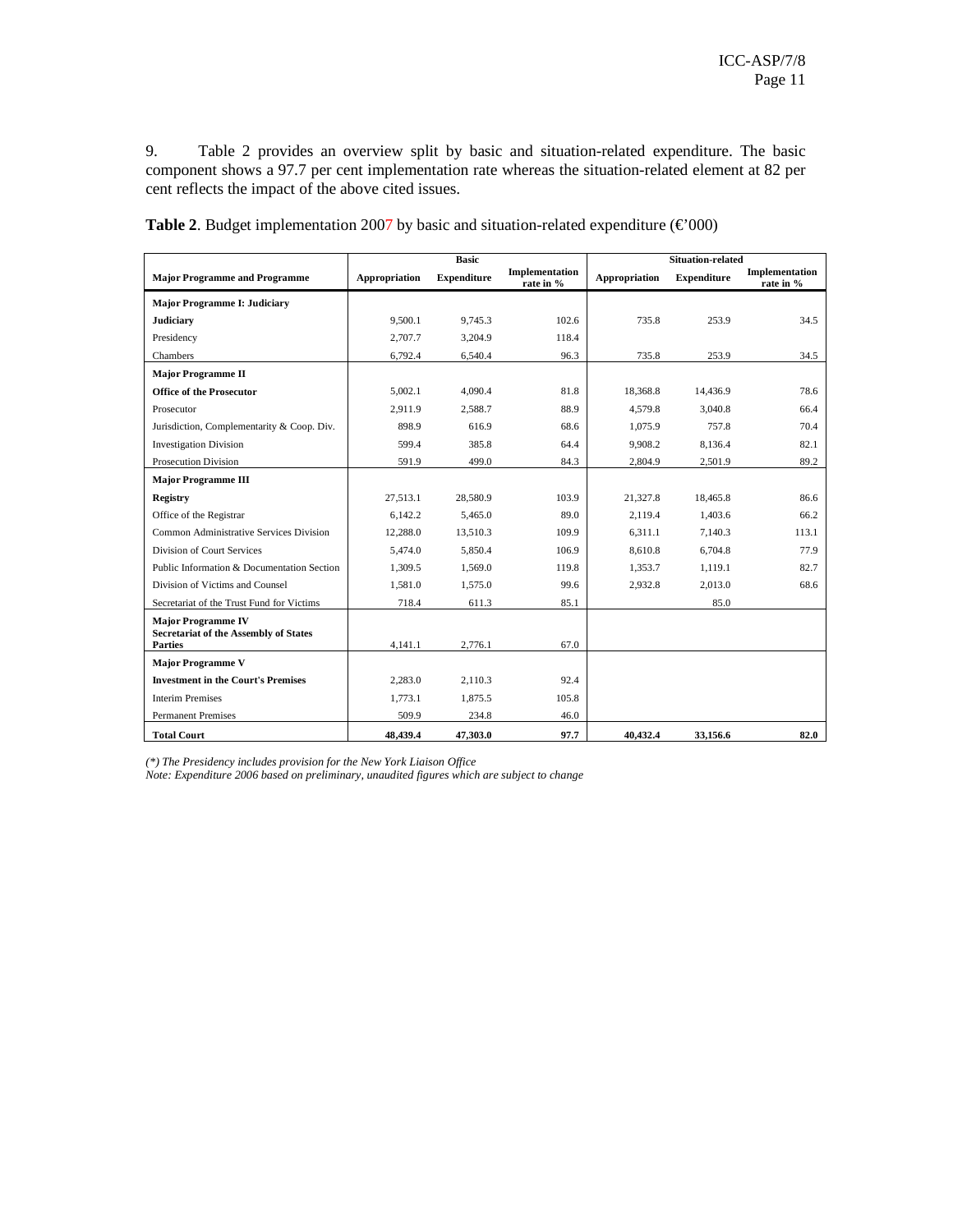10. Table 3 illustrates the implementation of the budget performance of 2007 by expenditure type.

| <b>Item</b>                             | Appropriation | <b>Expenditure</b> | <b>Variance</b> | Implementation<br>rate in % |
|-----------------------------------------|---------------|--------------------|-----------------|-----------------------------|
| Judges                                  | 6,070         | 6,893              | $-823$          | 113.6                       |
| Salaries & allowances of Judges         | 6,070         | 6,893              | $-823$          | 113.6                       |
| Professional staff                      | N/A           | N/A                | N/A             | N/A                         |
| General Service staff                   | N/A           | N/A                | N/A             | N/A                         |
| Subtotal staff                          | 47,021        | 35,952             | 11,069          | 76.5                        |
| General temporary assistance            | 7,106         | 9,472              | $-2,366$        | 133.3                       |
| Temporary assistance for meetings       | 1,672         | 1,263              | 409             | 75.6                        |
| Overtime                                | 324           | 245                | 79              | 75.5                        |
| Consultants                             | 239           | 318                | $-79$           | 133.2                       |
| Subtotal other staff                    | 9,341         | 11,298             | $-1,957$        | 121.0                       |
| Travel                                  | 4,058         | 3,682              | 377             | 90.7                        |
| Hospitality                             | 48            | 46                 | 2               | 96.7                        |
| Contractual services including training | 7,539         | 8,302              | $-762$          | 110.1                       |
| General operating expenses              | 11,072        | 9,490              | 1,581           | 85.7                        |
| Supplies and materials                  | 1,500         | 1,080              | 420             | 72.0                        |
| Furniture and equipment                 | 2,223         | 3,717              | $-1,494$        | 167.2                       |
| Subtotal non-staff                      | 26,440        | 26,317             | 123             | 99.5                        |
| <b>Total</b>                            | 88,872        | 80,459             | 8,413           | 90.5                        |

**Table 3**. Budget implementation 2007 by expenditure type  $(\text{\textsterling}000)$ 

11. Table 4 shows the staffing status as at December 2007. Distinction has been made between vacant posts under advertisement, those not advertised and posts abolished.

**Table 4**. Staffing status as at December 2007

|                                        | Post<br>type | Approved<br>posts 2007* | Posts filled   | Posts under<br>recruitment | Advertised posts not<br>under recruitment | Vacant posts<br>not advertised |
|----------------------------------------|--------------|-------------------------|----------------|----------------------------|-------------------------------------------|--------------------------------|
|                                        | $[1]$        | [2]                     | [3]            | [4]                        | $\lceil 5 \rceil$                         | [6]                            |
| <b>Major Programme I</b>               | $\mathbf{P}$ | 27                      | 22             | 3                          |                                           |                                |
| <b>Judiciary</b>                       | <b>GS</b>    | 16                      | 7              | 3                          | 2                                         | 4                              |
| <b>Major Programme II</b>              | P            | 132                     | 110            | 10                         | 9                                         | 3                              |
| <b>Office of the Prosecutor</b>        | <b>GS</b>    | 65                      | 53             | 9                          | $\overline{c}$                            | 1                              |
| <b>Major Programme III</b>             | P            | 158                     | 125            | 17                         | 16                                        | 2                              |
| <b>Registry</b>                        | <b>GS</b>    | 233                     | 188            | 18                         | 15                                        | 10                             |
| <b>Major Programme IV</b>              | P            | 4                       | 3              | $\Omega$                   | $\Omega$                                  |                                |
| <b>Secretariat of the ASP</b>          | GS           | 5                       | 2              | $\mathbf{0}$               | $\Omega$                                  | 3                              |
| <b>Major Programme V</b>               | P            | 2                       | $\overline{c}$ | $\Omega$                   | $\Omega$                                  | $\Omega$                       |
| <b>Investment in Court's premises</b>  | <b>GS</b>    |                         | $\Omega$       | $\Omega$                   | $\Omega$                                  |                                |
| <b>Subtotal Professional staff</b>     | P            | 323                     | 262            | 30                         | 26                                        | 7                              |
| <b>Subtotal General Services staff</b> | GS           | 320                     | 250            | 30                         | 19                                        | 19                             |
| <b>Total ICC</b>                       |              | 643                     | 512            | 60                         | 45                                        | 26                             |

\* Excluding elected officials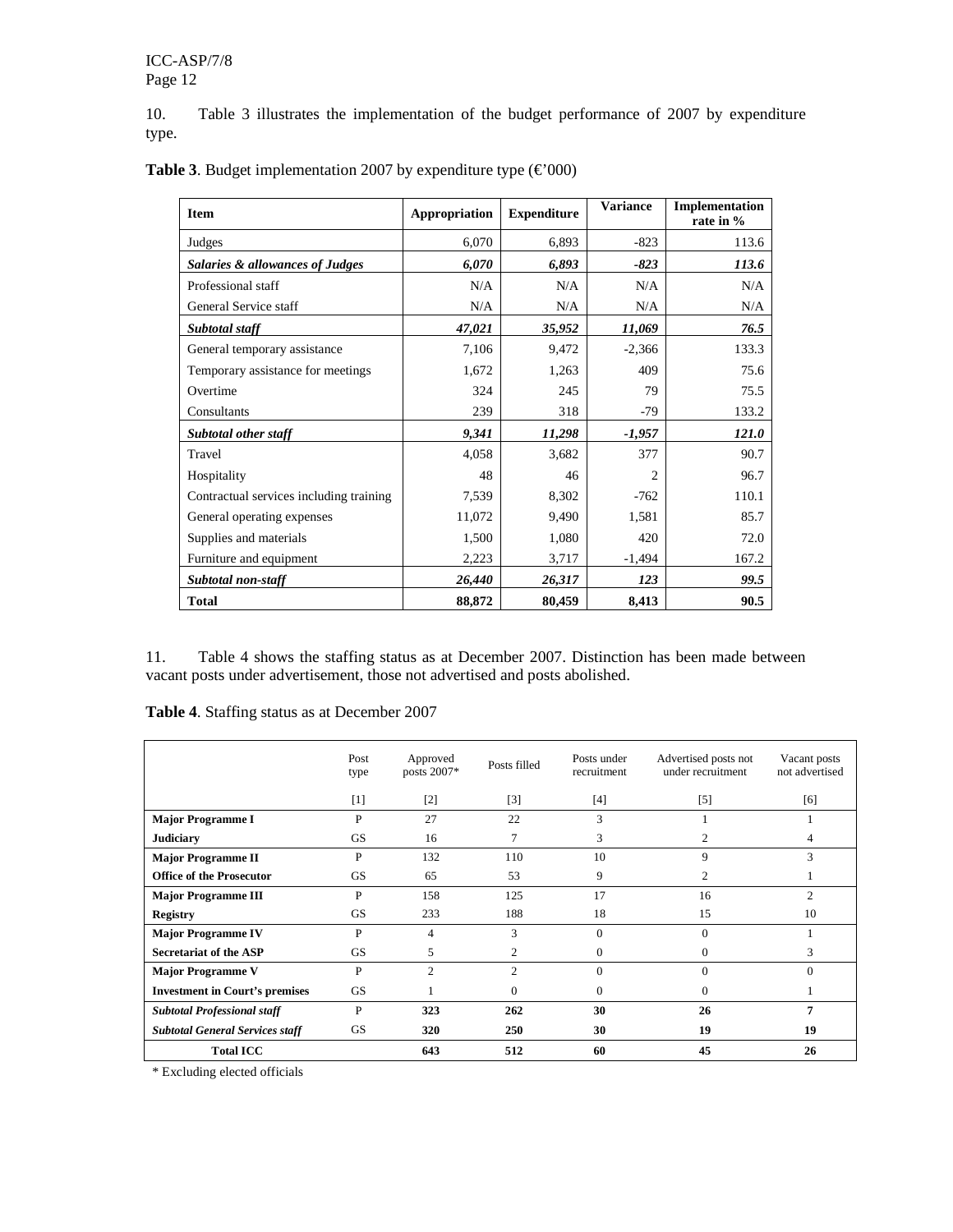## **Annex**

#### **A. Major Programme I: Judiciary**

## **1. Programme 1100: Presidency**

| <i><b>Objectives</b></i>                                                                                                                                                                    | <b>Expected results</b>                                                                                                                                  | Performance indicators                                                                                                                                        | <b>Achievements</b>                                                                                                                                                                                                                                                                                                                                                                                                                                                |
|---------------------------------------------------------------------------------------------------------------------------------------------------------------------------------------------|----------------------------------------------------------------------------------------------------------------------------------------------------------|---------------------------------------------------------------------------------------------------------------------------------------------------------------|--------------------------------------------------------------------------------------------------------------------------------------------------------------------------------------------------------------------------------------------------------------------------------------------------------------------------------------------------------------------------------------------------------------------------------------------------------------------|
| • Conduct six investigations and one trial,<br>subject to external cooperation received.<br>(SO <sub>1</sub> )                                                                              | • All Chambers constituted and all<br>situations assigned to Chambers as<br>required by the Rome Statute and Rules of<br>Procedure and Evidence.         | • Percentage of Chambers constituted and<br>situations assigned to Chambers out of the<br>total number required.                                              | • 1 case transferred to Trial Chamber I<br>• One Trial Chamber constituted<br>4 situations assigned to 3 Pre-Trial<br>$\bullet$<br>Chambers (1 Pre-Trial Chamber re-<br>constituted)                                                                                                                                                                                                                                                                               |
|                                                                                                                                                                                             | • Negotiations ongoing or bilateral<br>arrangements concluded with three States<br>that have indicated their willingness to<br>accept sentenced persons. | • Number of States with which negotiations<br>are ongoing or bilateral arrangements are<br>concluded.                                                         | • Number of ongoing negotiations: 4<br>• Number of concluded negotiations: 2                                                                                                                                                                                                                                                                                                                                                                                       |
| • Constantly increase support for the Court<br>through enhancing communication and<br>mutual understanding with stakeholders,<br>stressing the Court's role and its<br>independence. (SO 8) | • Participation in strategic conferences and<br>meetings with Court interlocutors<br>maintained at 2006 level.                                           | • Percentage of conferences and meetings<br>attended out of number attended during<br>2006.                                                                   | • In 2007, participated in about 110<br>meetings with visitors at the Court and<br>abroad, as compared to 100 in 2006 (10%)<br>increase)<br>• In 2007 the President gave speeches at 12<br>seminars<br>conferences.<br>$\alpha$<br>events.<br>compared to 18 in 2006. The difference<br>reflects a focus on bilateral meetings with<br>interlocutors on particular issues of<br>importance to the work of the Court (in<br>particular with regard to co-operation) |
|                                                                                                                                                                                             | • Three diplomatic briefings which<br>continue to maintain the interest of States.                                                                       | • Number of diplomatic briefings held<br>divided by three.<br>• Percentage of States attending briefings<br>out of number attending briefings during<br>2006. | • Number of diplomatic briefings held in<br>2007:3<br>• In 2007, the number of attendance for the<br>3 diplomatic briefings held amounted to<br>254, as compared to 216 in 2006 (16 %<br>increase).                                                                                                                                                                                                                                                                |
|                                                                                                                                                                                             | • New York Liaison Office: Map out a plan<br>of operational networks with the United                                                                     | • Percentage of network plan completed.                                                                                                                       | • 60% of network plan completed                                                                                                                                                                                                                                                                                                                                                                                                                                    |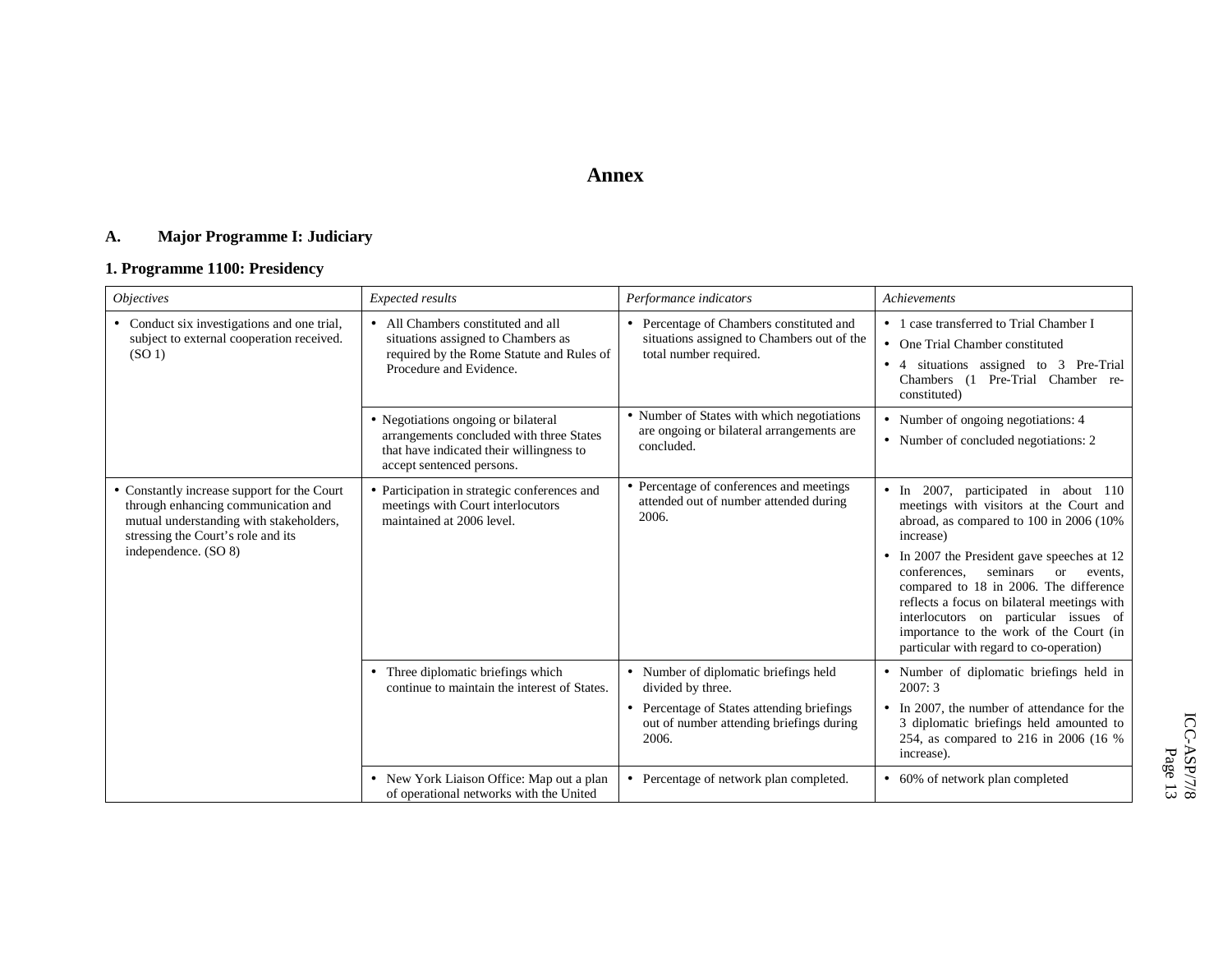| Expected results                                                                                                                                  | Performance indicators                                                                                    | Achievements                                                                                                                                                                                         |
|---------------------------------------------------------------------------------------------------------------------------------------------------|-----------------------------------------------------------------------------------------------------------|------------------------------------------------------------------------------------------------------------------------------------------------------------------------------------------------------|
| Nations and establish relations with 70%<br>of contacts.                                                                                          | • Number of relations established divided<br>by planned relations.                                        | Relations established with 70% of UN<br>Secretariat                                                                                                                                                  |
|                                                                                                                                                   |                                                                                                           | established<br>with 30% UN<br>Relations<br>Agencies                                                                                                                                                  |
|                                                                                                                                                   |                                                                                                           | Relations established with 50% of UN<br><b>Member States</b>                                                                                                                                         |
| Court-wide principles for day to day<br>administrative decision-making<br>established for the different areas of the<br>Court's activities.       | • Adoption of decision-making principles<br>divided by proposed principles.                               | Survey of Decision Making conducted<br>concluded;<br>substantial<br>and<br>progress<br>achieved.                                                                                                     |
| • New York Liaison Office: Define and<br>implement clear lines of reporting and<br>authority and decision-making procedures<br>with headquarters. | Lines of reporting and authority and<br>decision-making procedures in place<br>divided by those required. | Weekly reporting system established<br>٠<br>between NYLO and headquarters.<br>Focal points established in each of the<br>three Organs (Presidency, OTP and<br>Registry) to facilitate communications |
|                                                                                                                                                   |                                                                                                           |                                                                                                                                                                                                      |

## **2. Programme 1200: Chambers**

| <i><b>Objectives</b></i>                                                                                                                                                                                     | <i>Expected results</i>                                                                                                                                                                                                                                            | Performance indicators                                                                                                                                                                                                                                             | Achievements                                                                                                                                             |
|--------------------------------------------------------------------------------------------------------------------------------------------------------------------------------------------------------------|--------------------------------------------------------------------------------------------------------------------------------------------------------------------------------------------------------------------------------------------------------------------|--------------------------------------------------------------------------------------------------------------------------------------------------------------------------------------------------------------------------------------------------------------------|----------------------------------------------------------------------------------------------------------------------------------------------------------|
| • Conduct fair, effective and expeditious<br>public proceedings in accordance with the<br>Rome Statute and with high legal<br>standards, ensuring full exercise of the<br>rights of all participants. (SG 1) | • The judges apply the law in accordance<br>with the Rome Statute, including its<br>requirements of fairness, impartiality and<br>efficiency. The setting of expected results<br>and performance indicators is therefore not<br>applicable to judicial activities. | • The judges apply the law in accordance<br>with the Rome Statute, including its<br>requirements of fairness, impartiality and<br>efficiency. The setting of expected results<br>and performance indicators is therefore not<br>applicable to judicial activities. | • Numbers of decisions<br>rendered by<br>Chambers: 252<br>• Numbers of oral decisions rendered during<br>hearings: 53<br>• Hearings held by Chambers: 28 |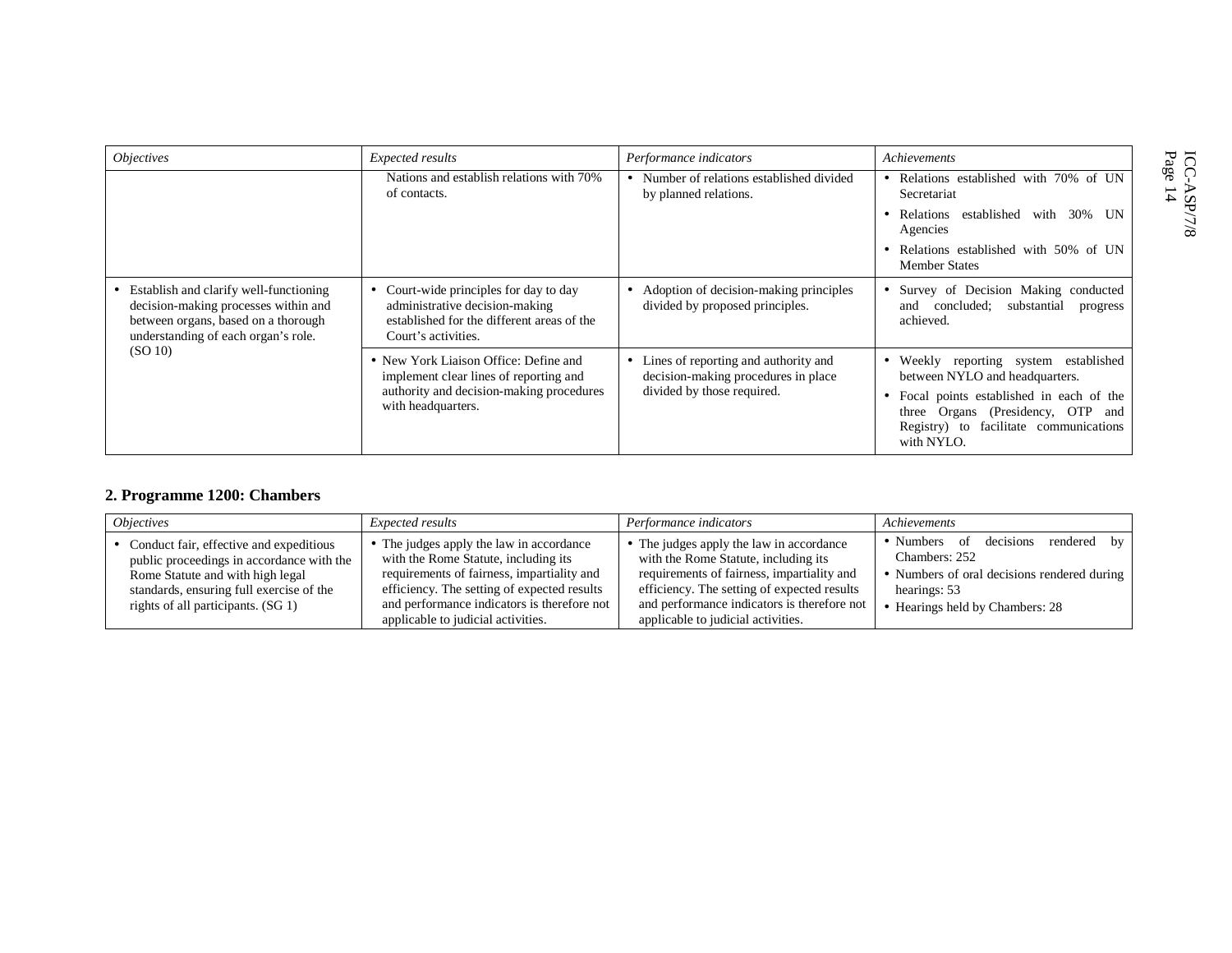## **B. Major Programme II: Office of the Prosecutor**

## **1. Programme 2100: Office of the Prosecutor**

## **(a) Sub-programme 2110: Immediate Office of the Prosecutor**

| <b>Objectives</b>                                                                                                                                                                         | Expected results                                                      | Performance indicators                                                                     | Achievements                                                                                                                                                                                                    |
|-------------------------------------------------------------------------------------------------------------------------------------------------------------------------------------------|-----------------------------------------------------------------------|--------------------------------------------------------------------------------------------|-----------------------------------------------------------------------------------------------------------------------------------------------------------------------------------------------------------------|
| Develop policies for implementing the<br>quality standards specified in the Statute and                                                                                                   | • All relevant policies improved on the<br>basis of lessons learned.  | • Proportion of policy improvement<br>recommendations (for 2007)                           | • IOP coordinated the preparation of OTP<br>Regulations                                                                                                                                                         |
| the Rules of Procedures and Evidence with<br>respect to all participants in proceedings and<br>persons otherwise affected by the Court's<br>activities, in a manner that is respectful of |                                                                       | implemented.                                                                               | • IOP supported the Executive Committee (ExCom)<br>in the preparation of policy papers supporting the<br>OTP Prosecutorial strategy (e.g. on Interests of<br>justice, on the selection of situations and cases) |
| diversity. $(SO 3)$                                                                                                                                                                       |                                                                       |                                                                                            | • IOP coordinated the preparation of internal<br>protocols and standard operating procedures and<br>their incorporation into one OTP Operational<br>Manual                                                      |
| Begin the development and implementation                                                                                                                                                  | • Improved staff climate compared to<br>2006.                         | • Percentage improvement in results of<br>staff climate questionnaire compared<br>to 2006. | • IOP coordinated the recruitment of OTP staff.                                                                                                                                                                 |
| of a common ICC culture. (SO 18)                                                                                                                                                          |                                                                       |                                                                                            | • Based on staff feedback of the survey conducted in<br>2006, and in consultation with other organs, the<br>IOP contributed to the preparation of the:                                                          |
|                                                                                                                                                                                           |                                                                       |                                                                                            | • HR Strategy- to be presented to the CBF in April                                                                                                                                                              |
|                                                                                                                                                                                           |                                                                       |                                                                                            | Leadership Development Programme- working<br>group established to implement this.                                                                                                                               |
|                                                                                                                                                                                           |                                                                       |                                                                                            | • Key HR policies were implemented:                                                                                                                                                                             |
|                                                                                                                                                                                           |                                                                       |                                                                                            | • official working hours                                                                                                                                                                                        |
|                                                                                                                                                                                           |                                                                       |                                                                                            | part-time employment arrangements<br>$\bullet$                                                                                                                                                                  |
|                                                                                                                                                                                           |                                                                       |                                                                                            | • special post allowance                                                                                                                                                                                        |
|                                                                                                                                                                                           |                                                                       |                                                                                            | • movement of General Service category staff to<br>Professional category positions.                                                                                                                             |
|                                                                                                                                                                                           | • Internal and inter-organ coordination<br>improved compared to 2006. | • Improvement in results of periodic,<br>independent organ review of                       | • Provided support to ExCom in the coordination of<br>the joint teams and the trial team.                                                                                                                       |
|                                                                                                                                                                                           |                                                                       | coordination compared to 2006.                                                             | • In the process of finalizing (four) Service Level<br>Agreements with Registry                                                                                                                                 |
|                                                                                                                                                                                           |                                                                       |                                                                                            | • The Office contributes proactively to the Court                                                                                                                                                               |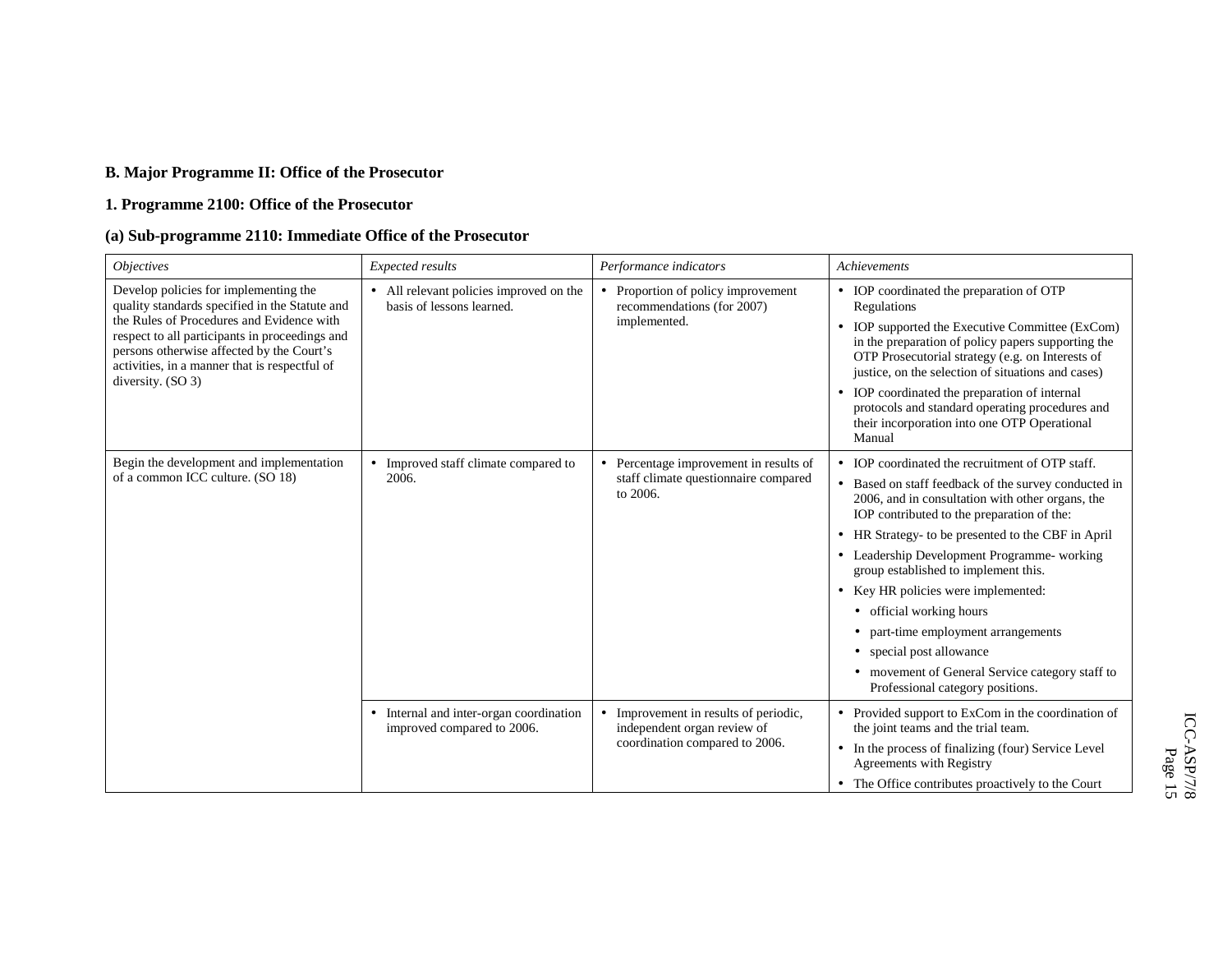| <i><b>Objectives</b></i>                                                                                              | <i>Expected results</i>                                                                                                                  | Performance indicators                     | Achievements                                                                                                                                                                                                                                                      | ICC-<br>Page   |
|-----------------------------------------------------------------------------------------------------------------------|------------------------------------------------------------------------------------------------------------------------------------------|--------------------------------------------|-------------------------------------------------------------------------------------------------------------------------------------------------------------------------------------------------------------------------------------------------------------------|----------------|
|                                                                                                                       |                                                                                                                                          |                                            | wide strategy for victims                                                                                                                                                                                                                                         |                |
| Develop and implement a structure to ensure<br>publicity of all proceedings for local and<br>global audiences. (SO 9) | All public information,<br>communication and outreach<br>objectives contained in OTP and<br>common Strategic Plans for 2007<br>achieved. | Proportion of 2007 objectives<br>achieved. | • Established practice in PIU to issue Advisory to<br>global media, diplomatic and States network for<br>key events on Prosecutor's public events calendar<br>Public information strategies implemented for each<br>situation aimed at local and global audiences | οû<br>$\infty$ |

## **(b) Sub-programme 2120: Services Section**

| <i><b>Objectives</b></i>                                                                                                | Expected results                                                                                         | Performance indicators                                                                                                                                   | Achievements                                                                                                                                                                                                                                                                                                                                                                                                                                                                                                                                                                                                                                                                                                                                                                                                                                                                                                                                                                                                                                                                                                                                                                                                                                                                      |
|-------------------------------------------------------------------------------------------------------------------------|----------------------------------------------------------------------------------------------------------|----------------------------------------------------------------------------------------------------------------------------------------------------------|-----------------------------------------------------------------------------------------------------------------------------------------------------------------------------------------------------------------------------------------------------------------------------------------------------------------------------------------------------------------------------------------------------------------------------------------------------------------------------------------------------------------------------------------------------------------------------------------------------------------------------------------------------------------------------------------------------------------------------------------------------------------------------------------------------------------------------------------------------------------------------------------------------------------------------------------------------------------------------------------------------------------------------------------------------------------------------------------------------------------------------------------------------------------------------------------------------------------------------------------------------------------------------------|
| Conduct six investigations into cases and one<br>trial, subject to external cooperation received.<br>(SO <sub>1</sub> ) | Complete and timely processing of all<br>evidential materials received (within<br>resource limitations). | • Volume of materials processed as a<br>proportion of volume received and<br>resources available; average<br>processing time with standard<br>deviation. | • No interviews cancelled due to a lack of<br>interpreters (531 days worked and 198 counts of<br>telephone interpretation ranging from 0.5 hrs to<br>$0.5$ days)<br>• Translation rates slightly less (approx. 5027) than<br>in 2006 (5337), the difference being made up for<br>by services provided to other service areas of the<br>Court (see below)<br>• Linguistic resources lent to other service areas of<br>the Court (183 pages of transcripts and quality<br>control)<br>• 100% of evidence items submitted and fully<br>processed (11,372 evidence items, consisting of<br>37,882 pages of documents and 404 media). An<br>increase of 15.32% over 2006<br>• 94.6% of evidence items were processed within<br>target processing time $<$ 3days<br>• To comply with the Trial Chamber decision<br>29,294 evidence items (DRC) required additional<br>meta data to be appended<br>• 505 pieces of information received on alleged<br>crimes have been processed under Phase 1<br>Analysis (35.17% less than 2006) and 769<br>additional pieces of information processed for<br>existing records (an increase of 127%);<br>• No witness/suspect interviews cancelled or<br>postponed due to lack of technical assistance -<br>IEU present in 16 OTP mission, 160 working |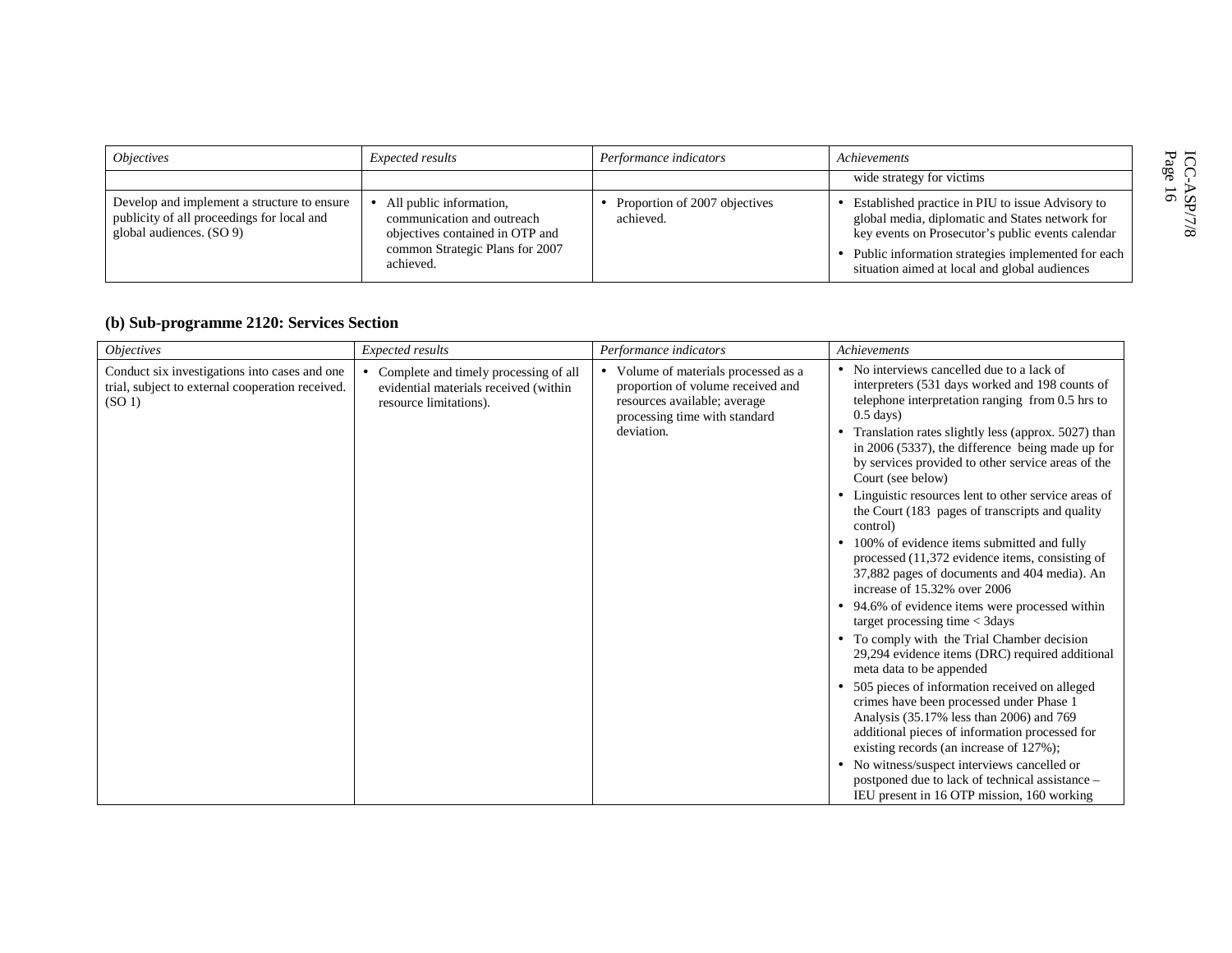| <b>Objectives</b>                                                                                                                                                                                        | Expected results                                                                                                                                                          | Performance indicators                                                                                            | <b>Achievements</b>                                                                                                                                                                                                                                                                                                                 |
|----------------------------------------------------------------------------------------------------------------------------------------------------------------------------------------------------------|---------------------------------------------------------------------------------------------------------------------------------------------------------------------------|-------------------------------------------------------------------------------------------------------------------|-------------------------------------------------------------------------------------------------------------------------------------------------------------------------------------------------------------------------------------------------------------------------------------------------------------------------------------|
|                                                                                                                                                                                                          |                                                                                                                                                                           |                                                                                                                   | $\bullet$ days:<br>• All travel and procurement requests certified<br>within 24 hours<br>• All temporary contracts processed within SAP<br>and certified within 2 working days                                                                                                                                                      |
|                                                                                                                                                                                                          | • High-quality production process<br>(reprocessing requirements $<$ 5 per cent<br>total volume).                                                                          | • Actual reprocessing rates.                                                                                      | • Reprocessing requirements were $< 2\%$                                                                                                                                                                                                                                                                                            |
| Become an "e-institution" that provides high<br>information security. (SO 20)                                                                                                                            | At least 95 per cent of all suitable<br>materials available electronically and<br>fully text-searchable.                                                                  | • Percentage of suitable materials<br>available and searchable.                                                   | • 100% of registered evidence available<br>electronically for all situations<br>• All Arabic documents made searchable (11,000)<br>pages)                                                                                                                                                                                           |
|                                                                                                                                                                                                          | 100 per cent retention of information<br>$\bullet$<br>with no security breaches.                                                                                          | • Actual percentage retention; number<br>of security breaches.                                                    | • Zero losses of data:<br>• Zero security breaches.                                                                                                                                                                                                                                                                                 |
| Become a non-bureaucratic administration<br>focused on results rather than processes,<br>relying on rules where necessary to guarantee<br>rights and minimize risks. (SO 11).                            | • Delivery of at least the level of service<br>indicated in the SLAs relevant to the<br>units.                                                                            | • Actual service standards compared to<br>published service standards.                                            | • Service levels to be determined in Protocols and<br>SOP's as part of ongoing project.<br>• All commonly accepted service delivery<br>timeframes met<br>• Vast majority of short notice service requests to<br>support missions are catered for (exceed service<br>level time frames)<br>• No client complaints.                   |
| Submit sound, accurate and transparent<br>budget proposals necessitating only minor<br>adjustments to the proposed amount and<br>distribution of resources by the Assembly of<br>States Parties. (SO 13) | • Adequate implementation of the<br>OTP's budget in accordance with<br>recruitment/procurement plans and<br>forecasts, taking into account changing<br>operational needs. | • Implementation rate and deviation<br>from forecasts relating to planned<br>activities/objectives of the Office. | • Implementation rate of 81% compared to mid<br>year and third quarter forecasts of 84%<br>respectively<br>• Variance of -2% in staff costs and 0% in GTA<br>costs from forecasts<br>• Non staff cost deviations from forecasts result of<br>failed procurement actions (products or services<br>not suitable to operational needs) |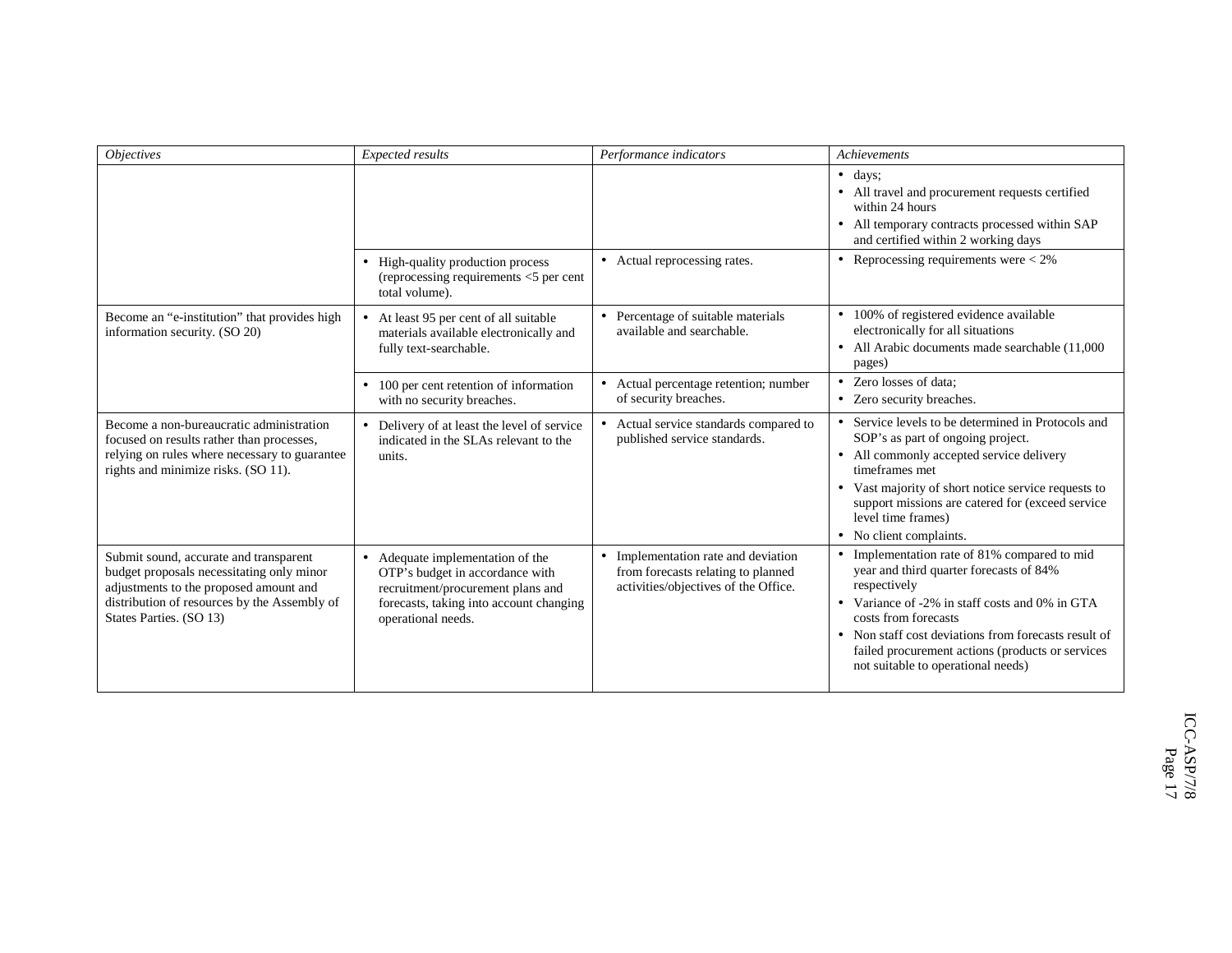| (c) Sub-programme 2130: Legal Advisory Section |  |  |
|------------------------------------------------|--|--|
|                                                |  |  |

| <i><b>Objectives</b></i>                                                                                                | Expected results                                                                                                                               | Performance indicators                                                                                                                                                                       | <b>Achievements</b>                                                                                                                                    |
|-------------------------------------------------------------------------------------------------------------------------|------------------------------------------------------------------------------------------------------------------------------------------------|----------------------------------------------------------------------------------------------------------------------------------------------------------------------------------------------|--------------------------------------------------------------------------------------------------------------------------------------------------------|
| Conduct six investigations into cases and one<br>trial, subject to external cooperation received.<br>(SO <sub>1</sub> ) | All legal advice is provided in<br>accordance with the Court's legal<br>infrastructure and fully meets the<br>requirement of the requisitioner | • Degree of acceptance by OTP clients<br>that the legal advice is: (a) in<br>accordance with the Court's legal<br>infrastructure and (b) fully meets the<br>questions raised in the request. | • All requests for legal advice satisfied; positive<br>feedback received from clients on the quality and<br>practical use of the legal advice provided |
|                                                                                                                         | • All legal advice is provided on time.                                                                                                        | Proportion of requests met on time<br>and average length of delays.                                                                                                                          | • All requests fulfilled within the time frame agreed<br>on with the client                                                                            |
|                                                                                                                         | Systematic legal network development<br>plan approved and 2007 objective<br>achieved.                                                          | Proportion of 2007 objectives<br>achieved.                                                                                                                                                   | $\bullet$ >50% expansion of the Legal Academic<br>Network.                                                                                             |

## **2. Programme 2200: Jurisdiction, Cooperation and Complementarity Division**

## **(a) Sub-programme 2210: Office of the Head**

| <i><b>Objectives</b></i>                                                                                                                           | Expected results                                           | Performance indicators                                   | Achievements                          |
|----------------------------------------------------------------------------------------------------------------------------------------------------|------------------------------------------------------------|----------------------------------------------------------|---------------------------------------|
| Conduct six investigations into cases and one<br>trial, subject to external cooperation received.<br>(SO <sub>1</sub> )                            | At least 85% of the Division's<br>objectives for 2007 met. | • Percentage of Division's objectives<br>for $2007$ met. | $\bullet$ 90 % of the objectives met. |
| Develop situation-specific mechanisms to<br>provide for all necessary cooperation, in<br>particular the arrest and surrender of persons.<br>(SO 7) | At least 85% of the Division's<br>objectives for 2007 met. | Percentage of Division's objectives<br>for $2007$ met.   | • 90% of objectives met               |

## **(b) Sub-programme 2220: Situation Analysis Section**

| <i><b>Objectives</b></i>                                                                                                | <i>Expected results</i>                                                                                                                    | Performance indicators                                                              | Achievements                                                                                                                                           |
|-------------------------------------------------------------------------------------------------------------------------|--------------------------------------------------------------------------------------------------------------------------------------------|-------------------------------------------------------------------------------------|--------------------------------------------------------------------------------------------------------------------------------------------------------|
| Conduct six investigations into cases and one<br>trial, subject to external cooperation received.<br>(SO <sub>1</sub> ) | 90% of communications received<br>under article 15 of the Statute in a<br>working language of the Court<br>responded to within five weeks. | Actual percentage of communications<br>responded to within specified time<br>frame. | • All communications on crimes within<br>the jurisdiction of the Court received<br>acknowledgement within two weeks and<br>underwent or are undergoing |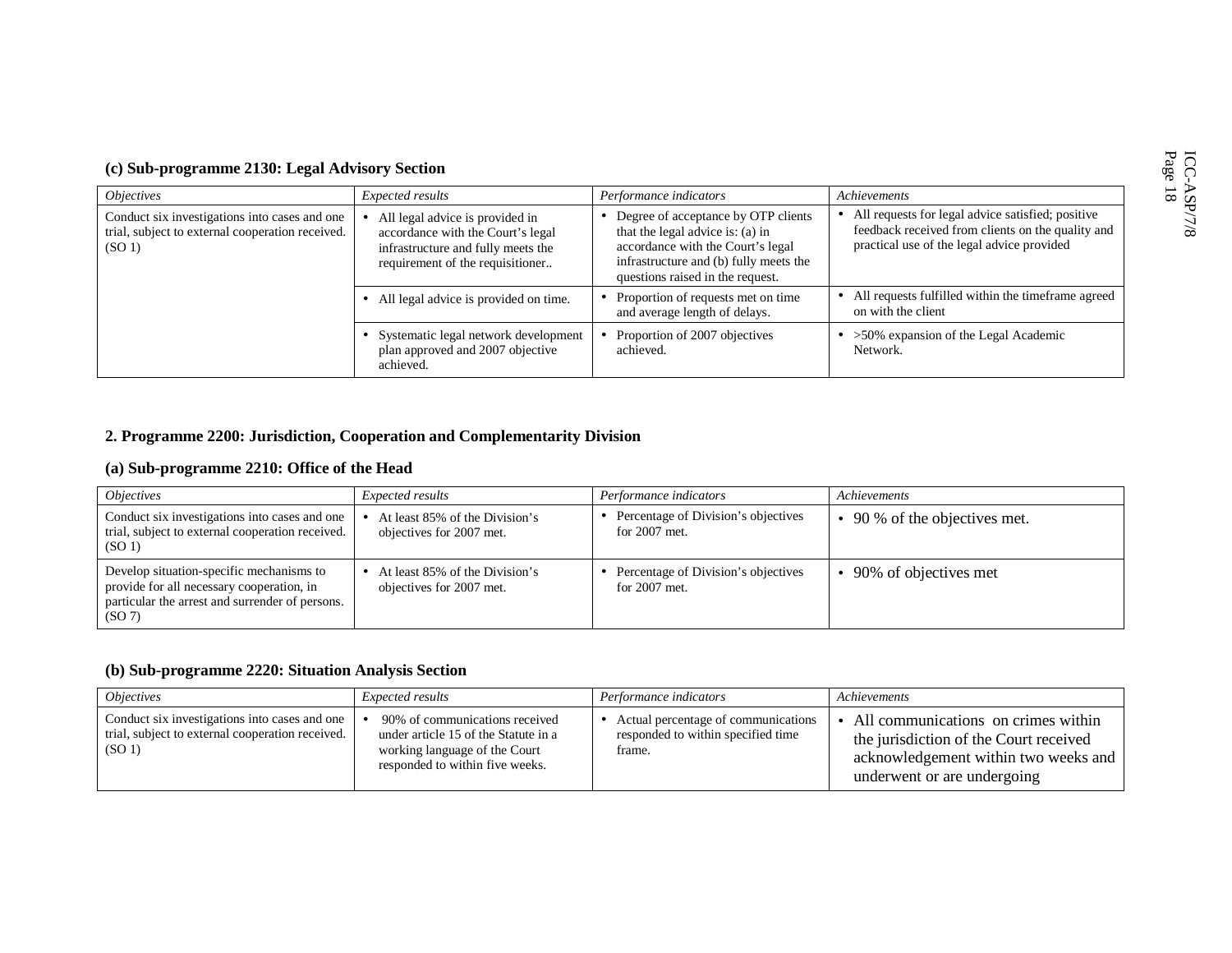| <i><b>Objectives</b></i> | Expected results                                                                                                                                                                                                                    | Performance indicators                                                                             | Achievements                                                                                                                                                                                                                                                                          |
|--------------------------|-------------------------------------------------------------------------------------------------------------------------------------------------------------------------------------------------------------------------------------|----------------------------------------------------------------------------------------------------|---------------------------------------------------------------------------------------------------------------------------------------------------------------------------------------------------------------------------------------------------------------------------------------|
|                          |                                                                                                                                                                                                                                     |                                                                                                    | appropriate analysis                                                                                                                                                                                                                                                                  |
|                          | • 85% or more of requested or periodic<br>reports on situations of interest or<br>admissibility or interests of justice for<br>situations under investigation<br>delivered on time and substantiated by<br>the Executive Committee. | Actual percentage of reports delivered<br>on time and substantiated by the<br>Executive Committee. | • All requested and periodic reports<br>$(100\%)$ were submitted to the Executive<br>Committee on time and substantiated<br>including the final comprehensive<br>policy paper on the interests of justice,<br>and the article 53 report on CAR prior<br>to opening the investigation. |

## **(c) Sub-programme 2230: International Cooperation Section**

| <i><b>Objectives</b></i>                                                                                                                          | Expected results                                                                                                                                                                                                                               | Performance indicators                                                | Achievements                                                                                                                                                                                                                                                                                                                                                                                                                                     |
|---------------------------------------------------------------------------------------------------------------------------------------------------|------------------------------------------------------------------------------------------------------------------------------------------------------------------------------------------------------------------------------------------------|-----------------------------------------------------------------------|--------------------------------------------------------------------------------------------------------------------------------------------------------------------------------------------------------------------------------------------------------------------------------------------------------------------------------------------------------------------------------------------------------------------------------------------------|
| Develop situation-specific mechanisms to<br>provide for all necessary cooperation, in<br>particular the arrest and surrender of persons.<br>(SO7) | • Expanded range of providers of<br>information and other support<br>(through general and situation-<br>specific agreements), including<br>assistance for investigative/trial<br>purposes.                                                     | Range available in 2007 vs range in<br>2006.                          | Range increased in 2007 (new European, African<br>and Arab partners, providing forensic support,<br>information, access to witnesses or authorization to<br>host interviews on their territory) in particular<br>thanks to the organisation of high level contacts of<br>the Prosecutor with judicial and political<br>authorities<br>Notably finalised implementing of Security<br>Arrangements with EU for access to classified<br>information |
|                                                                                                                                                   | 85% of requests for assistance<br>$\bullet$<br>(including requests for lifting of<br>restrictions on confidential<br>documents for disclosure purposes)<br>processed within two days and input<br>into tracking database within three<br>days. | Actual percentage of requests<br>processed within time frames stated. | 85% of requests processed within time frames<br>stated                                                                                                                                                                                                                                                                                                                                                                                           |
|                                                                                                                                                   | Assessment of the cooperation and<br>٠                                                                                                                                                                                                         | Average partner assessment of the                                     | Positive partner (NGOs and States) assessment of<br>٠                                                                                                                                                                                                                                                                                                                                                                                            |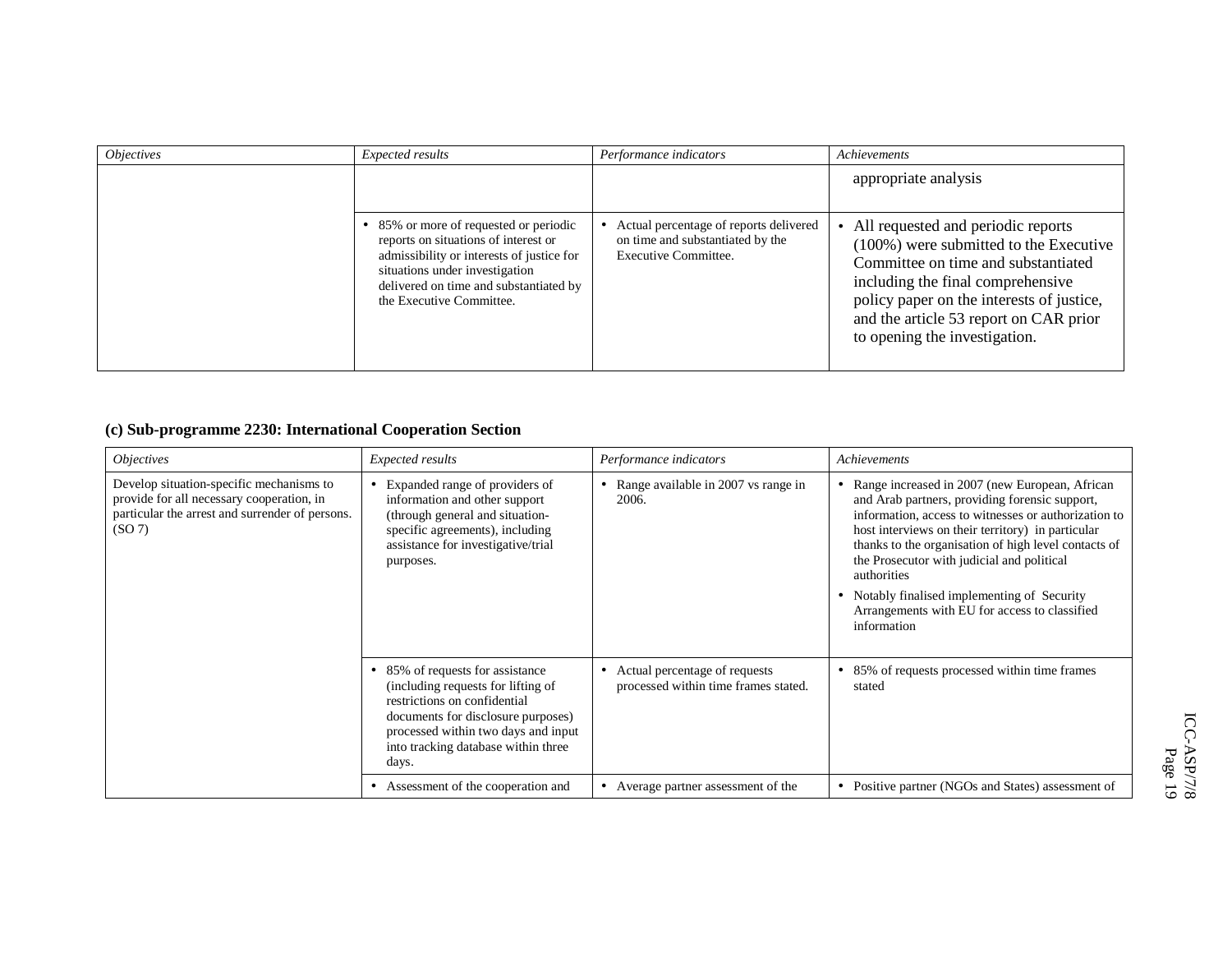| <i><b>Objectives</b></i>                                                                                                                                                                  | Expected results                                                                                                                                                                  | Performance indicators                                | Achievements                                                                                                                                                                                                                                                                                                                                                                                                                                        |
|-------------------------------------------------------------------------------------------------------------------------------------------------------------------------------------------|-----------------------------------------------------------------------------------------------------------------------------------------------------------------------------------|-------------------------------------------------------|-----------------------------------------------------------------------------------------------------------------------------------------------------------------------------------------------------------------------------------------------------------------------------------------------------------------------------------------------------------------------------------------------------------------------------------------------------|
|                                                                                                                                                                                           | arrest strategies developed for each<br>situation gauged as at least<br>satisfactory by key partners, and<br>adequate progress made in the<br>implementation of these strategies. | strategies, and actual vs planned<br>implementation.  | arrest strategy in Darfur<br>Strategy fully implemented (improved consultation<br>with Registry; support secured from States on<br>Darfur illustrated by the number of positive<br>interventions in the ASP as compared to 2006; in<br>the DRC, first arrest involving an indictee having<br>benefited from a national amnesty)                                                                                                                     |
| Constantly increase support for the Court<br>through enhancing communication and<br>mutual understanding with stakeholders,<br>stressing the Court's role and its<br>independence. (SO 8) | At least 85% implementation of<br>$\bullet$<br>annual objectives contained within<br>cooperation and external relations<br>strategies directly involving OTP.                     | • Actual implementation rate of annual<br>objectives. | • Implementation $(90\%)$ of objectives<br>Dissemination of public material to States, NgOS,<br>OI and media in each investigation, either on the<br>occasion of the opening of investigation (CAR), on<br>the day of submitting an application to the judges<br>(Darfur) or on the day of arrests; regular updates<br>Consultation of diplomatic and Ngo community on<br>the OTP regulations.<br>Flash news on OTP activities yet to be developed. |

## **3. Programme 2300: Investigation Division**

## **(a) Sub-programme 2310: Office of the Deputy Prosecutor for Investigations**

| <i><b>Objectives</b></i>                                                                                                                                                                                                                                                             | Expected results                                                                                                      | Performance indicators                                                                                                                                  | Achievements                                                                                                                                                                                                                                                                                  |
|--------------------------------------------------------------------------------------------------------------------------------------------------------------------------------------------------------------------------------------------------------------------------------------|-----------------------------------------------------------------------------------------------------------------------|---------------------------------------------------------------------------------------------------------------------------------------------------------|-----------------------------------------------------------------------------------------------------------------------------------------------------------------------------------------------------------------------------------------------------------------------------------------------|
| Conduct six investigations into cases and one<br>trial, subject to external cooperation received.<br>(SO <sub>1</sub> )                                                                                                                                                              | At least 85% of the Division's<br>objectives are achieved.                                                            | • Expected achievement of milestones<br>indicated in the agreed investigation,<br>analytical and support objectives vs<br>milestones actually achieved. | Investigation in the DRC FNI concluded and<br>arrest warrants issued<br>• First investigation in Darfur concluded and arrest<br>warrants issued<br>• Support in preparation for the UPC trial provided<br>accordingly<br>• Milestones set for CAR investigation achieved<br>according to plan |
| Develop policies for implementing the<br>quality standards specified in the Statute and<br>the Rules of Procedures and Evidence with<br>respect to all participants in proceedings and<br>persons otherwise affected by the Court's<br>activities, in a manner that is respectful of | • At least 85% of the defined<br>development and network projects<br>executed as planned, according to<br>milestones. | • Milestones actually achieved vs<br>milestones planned.                                                                                                | • Actively supported the development of four<br>priority OTP $SOPs - by$ participating in the<br>Standing Committee & Working Groups and by<br>reviewing in detail three draft SOPs<br>Gathered feedback on next set of priority SOPs<br>Supported the development of the OTP's               |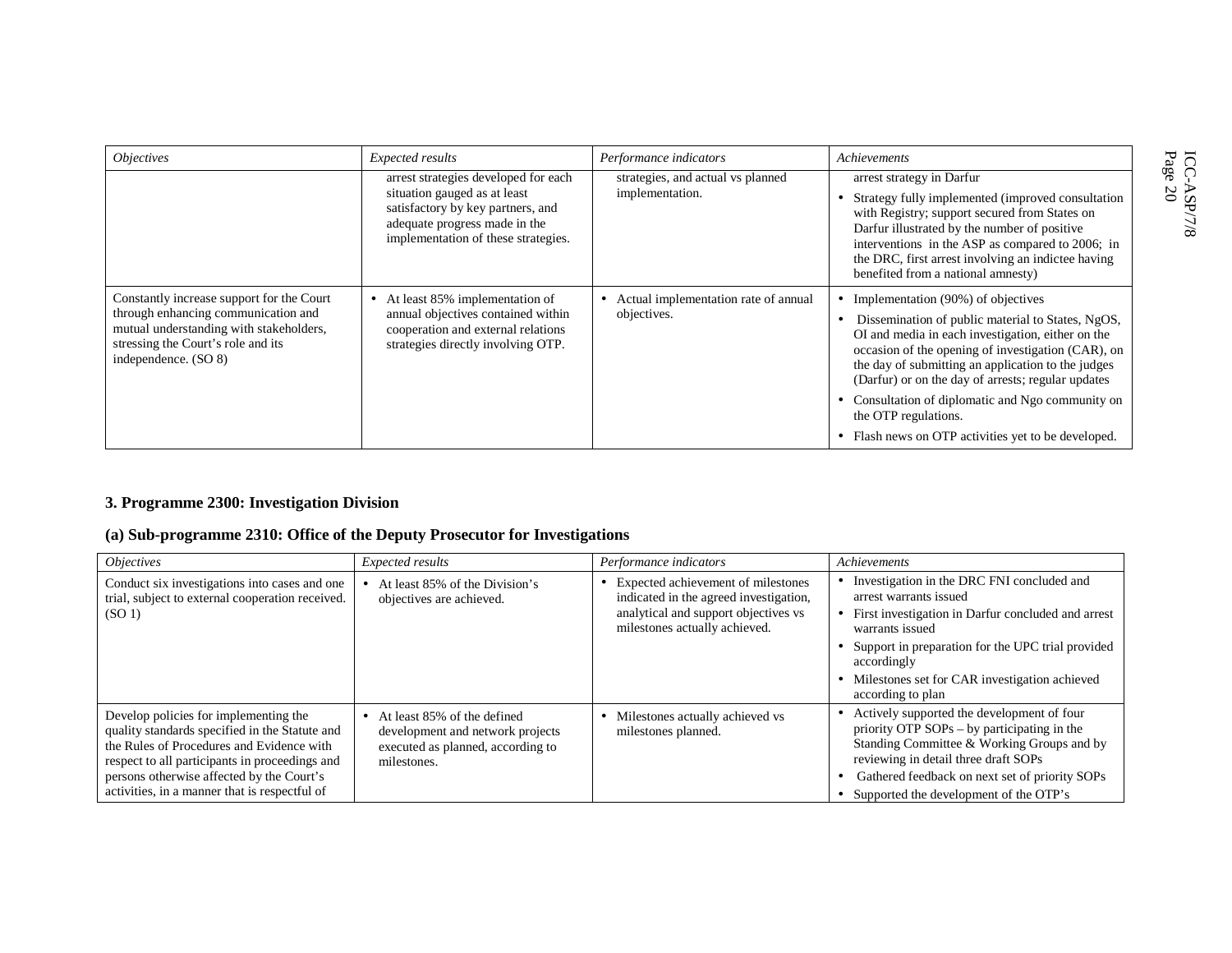| <i><b>Objectives</b></i> | <i>Expected results</i> | Performance indicators | Achievements                                                                                   |
|--------------------------|-------------------------|------------------------|------------------------------------------------------------------------------------------------|
| diversity. $(SO 3)$      |                         |                        | Regulations<br>• Provided support for the ongoing preparation of<br>the OTP Operational Manual |

## **(b) Sub-programme 2320: Planning and Operations Section**

| <i><b>Objectives</b></i>                                                                                                                                                                                                                                                                                  | <b>Expected results</b>                                                                                                                                                    | Performance indicators                                                                                                                                                       | Achievements                                                                                                                                                                                        |
|-----------------------------------------------------------------------------------------------------------------------------------------------------------------------------------------------------------------------------------------------------------------------------------------------------------|----------------------------------------------------------------------------------------------------------------------------------------------------------------------------|------------------------------------------------------------------------------------------------------------------------------------------------------------------------------|-----------------------------------------------------------------------------------------------------------------------------------------------------------------------------------------------------|
| Conduct six investigations into cases and one<br>trial, subject to external cooperation received.<br>(SO <sub>1</sub> )                                                                                                                                                                                   | Analyses provided in due time and<br>with half-yearly survey of client<br>satisfaction with analytical products<br>finding that the required quality to<br>clients is met. | • Number of analytical products<br>requested vs number of products<br>delivered in time and with required<br>quality.                                                        | Out of 55 main analytical products delivered in 2007:<br>73% were considered fully satisfactory<br>٠<br>20% were considered partially satisfactory<br>٠<br>7% were considered not satisfactory<br>٠ |
|                                                                                                                                                                                                                                                                                                           | • At least 85% of investigative<br>missions are deemed to be well<br>organized with proper and timely<br>support.                                                          | $\bullet$ Number of missions vs number of<br>missions in which support was<br>considered satisfactory (taken from<br>biannual surveys).                                      | • In 100% of the Mission Reports for the 136<br>missions undertaken in 2007 there were no<br>complaints regarding support provided by<br>Operations Support Unit.                                   |
| Develop policies for implementing the<br>quality standards specified in the Statute and<br>the Rules of Procedures and Evidence with<br>respect to all participants in proceedings and<br>persons otherwise affected by the Court's<br>activities, in a manner that is respectful of<br>diversity. (SO 3) | All investigative metadata and<br>$\bullet$<br>transcripts processed within an<br>acceptable error margin of 10% or<br>less and within agreed time frames.                 | • Average error rate based on a sample<br>of 20% of all documents processed by<br>the Unit (total number of words per<br>document / total number of errors per<br>document). | Metadata-entry: 96.5% accuracy (23,284<br>documents)<br>• Transcripts: 99% accuracy (review performed by<br>internal clients) in 8,927,982 words                                                    |
|                                                                                                                                                                                                                                                                                                           | All planned basic Standard<br>$\bullet$<br>Operating Procedures based on<br>support and operations submitted for<br>approval and further implemented.                      | • Standard Operating Procedures project<br>executed as planned.                                                                                                              | See achievements under sub-programme 2310<br>(SO3)                                                                                                                                                  |
| Develop situation-specific mechanisms to<br>provide for all necessary cooperation, in<br>particular the arrest and surrender of persons.<br>(SO7)                                                                                                                                                         | Collection of information on<br>$\bullet$<br>whereabouts of suspects and their<br>support in the field considered well<br>executed.                                        | • Half-yearly survey of joint-team<br>satisfaction with information<br>collected: number of products<br>collected vs number of products with<br>quality and relevance.       | Requests received were worked upon and<br>information delivered in time and with required<br>quality                                                                                                |
|                                                                                                                                                                                                                                                                                                           | Development of investigative<br>$\bullet$<br>strategies and methods ensuring<br>sufficient attention to sexual/gender<br>crime with the least possible burden              | • Number of proposals presented vs<br>number of proposals accepted.                                                                                                          | 100% of proposals on sexual gender based<br>$\bullet$<br>violence accepted by investigation teams (3<br>proposals)                                                                                  |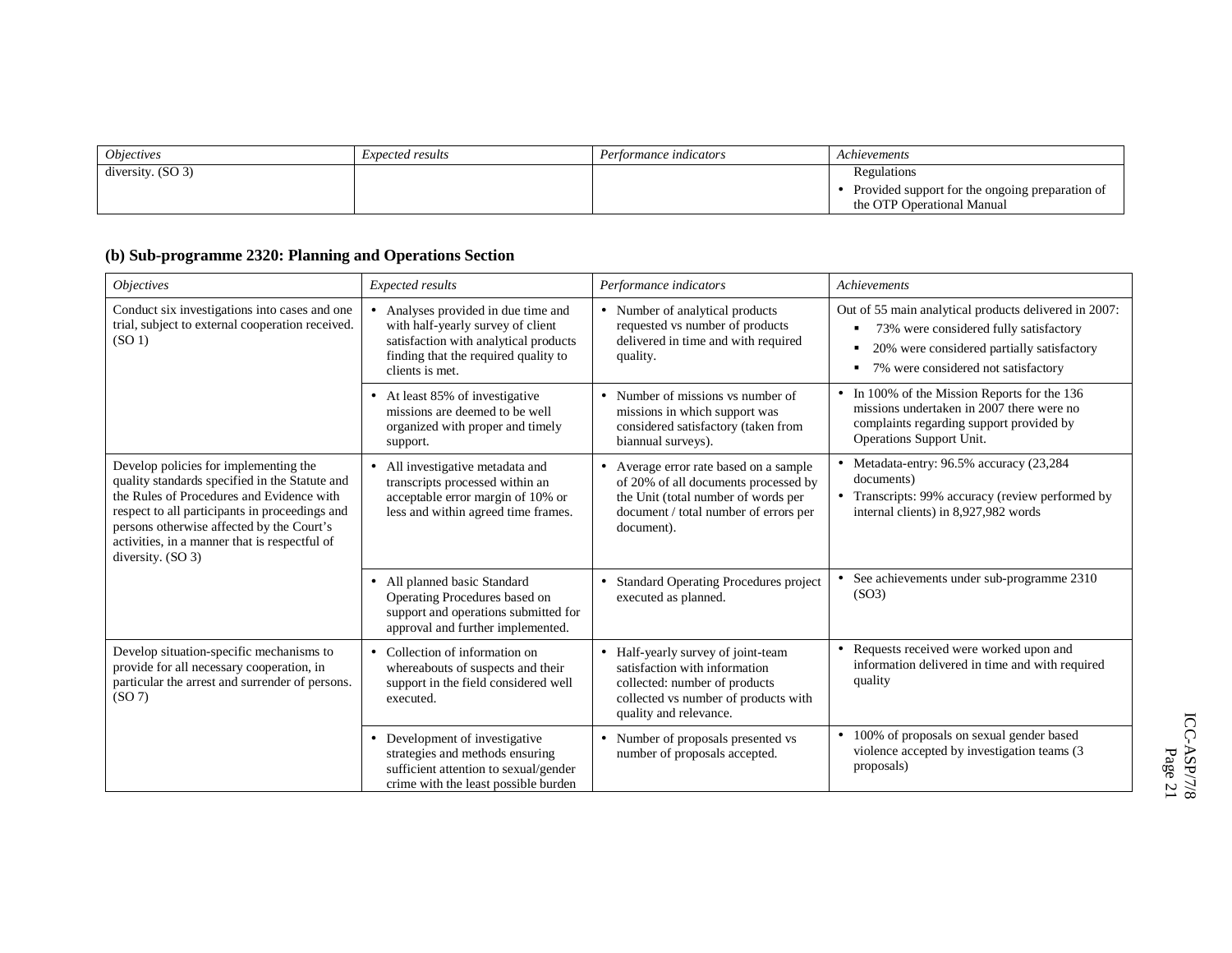| <i>Objectives</i> | <i>Expected results</i>                                                                          | Performance indicators | Achievements |          |
|-------------------|--------------------------------------------------------------------------------------------------|------------------------|--------------|----------|
|                   | for victims and 85% of proposals in<br>support of collection approved by<br>investigation teams. |                        |              | œ<br>N U |
|                   |                                                                                                  |                        |              | $\infty$ |

## **(c) Sub-programme 2330: Investigation Teams**

| <i><b>Objectives</b></i>                                                                                                                                                               | Expected results                                                                                                                                          | Performance indicators                                                                                                                                              | Achievements                                                                                                                                                                    |
|----------------------------------------------------------------------------------------------------------------------------------------------------------------------------------------|-----------------------------------------------------------------------------------------------------------------------------------------------------------|---------------------------------------------------------------------------------------------------------------------------------------------------------------------|---------------------------------------------------------------------------------------------------------------------------------------------------------------------------------|
| Conduct six investigations into cases<br>and one trial, subject to external cooperation<br>received. (SO 1)                                                                            | Collection and analysis objectives set<br>out in the joint team investigation<br>plan reached for the three<br>investigations.                            | • Planned vs actual collection.                                                                                                                                     | Investigations executed as planned or according to<br>changing characteristics                                                                                                  |
|                                                                                                                                                                                        | Support trial is of satisfactory quality<br>and provided on time.                                                                                         | Half-yearly survey of satisfaction<br>(Prosecution Division); number of<br>collection products requested vs<br>number of the required quality<br>delivered on time. | Client (Prosecution Division) indicated to be very<br>satisfied with products delivered and services<br>provided by ID in support to trial                                      |
| Develop policies for implementing the<br>quality standards specified in the Statute and<br>the Rules of Procedures and Evidence with<br>respect to all participants in proceedings and | <b>Standard Operating Procedures</b><br>project executed as planned, i.e. all<br><b>Standard Operating Procedures</b><br>envisaged for investigations are | Actual vs planned implementation.<br>$\bullet$                                                                                                                      | Actively supported the development of four<br>priority OTP SOPs – by participating in the<br>Standing Committee & Working Groups and by<br>reviewing in detail three draft SOPs |
| persons otherwise affected by the Court's<br>activities, in a manner that is respectful of<br>diversity. $(SO 3)$                                                                      | submitted for approval and further<br>implemented.                                                                                                        |                                                                                                                                                                     | Gathered feedback on next set of priority SOPs                                                                                                                                  |
|                                                                                                                                                                                        |                                                                                                                                                           |                                                                                                                                                                     | Supported the development of the OTP's<br>Regulations                                                                                                                           |
|                                                                                                                                                                                        |                                                                                                                                                           |                                                                                                                                                                     | Provided support for the ongoing preparation of<br>the OTP Operational Manual                                                                                                   |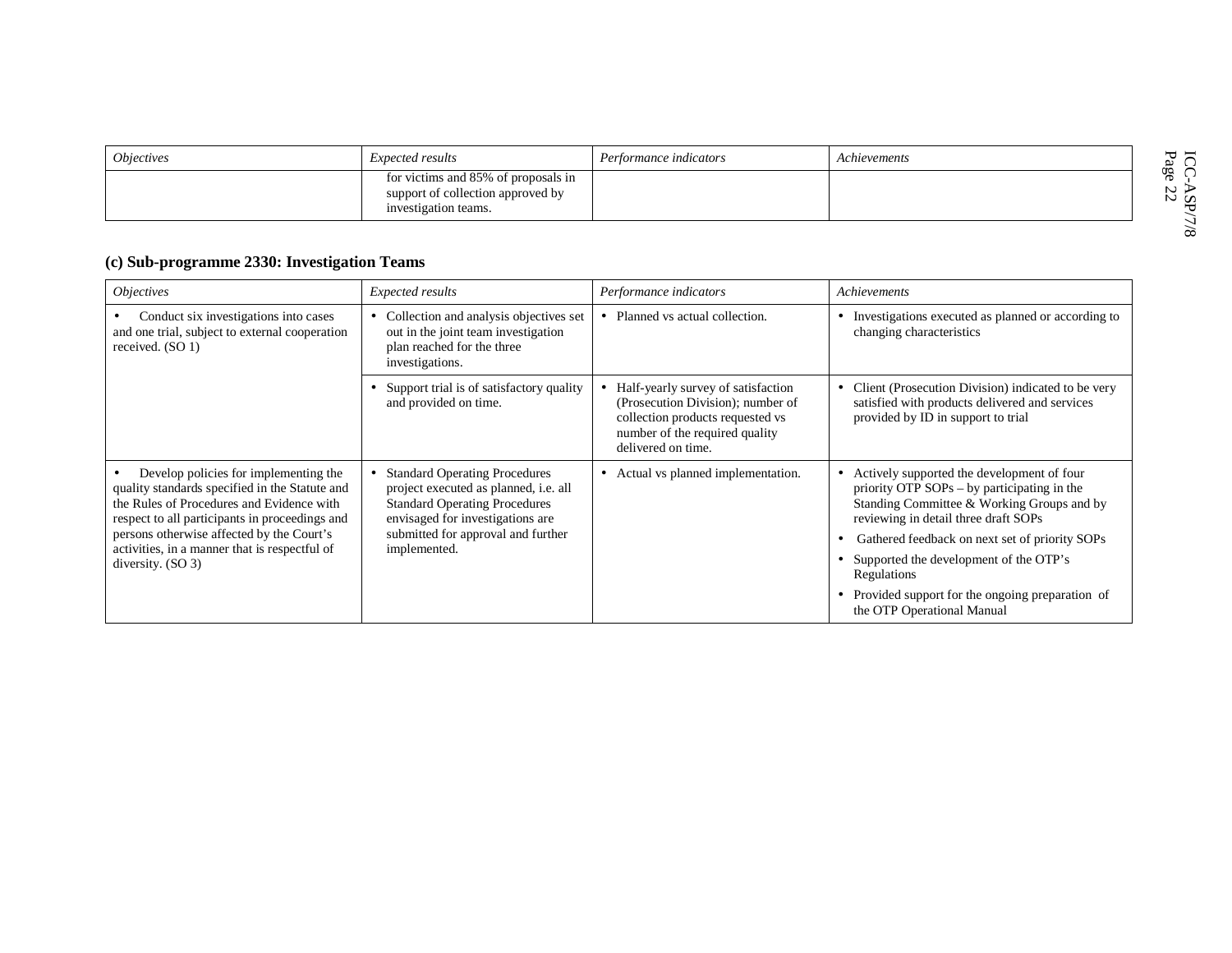## **4. Programme 2400: Prosecution Division**

## **(a) Sub-programme 2410: Office of the Deputy Prosecutor for Prosecutions**

| <i><b>Objectives</b></i>                                                        | <i>Expected results</i>                                    | Performance indicators                               | Achievements                                                                                                                                                              |
|---------------------------------------------------------------------------------|------------------------------------------------------------|------------------------------------------------------|---------------------------------------------------------------------------------------------------------------------------------------------------------------------------|
| To efficiently direct and manage all activities<br>of the Prosecution Division. | At least 85% of the Division's<br>objectives are achieved. | Proportion of annual objectives<br>achieved in full. | $\bullet$ 100% of objectives achieved.<br>• In regard to HR objectives, 90% of vacant<br>positions were filled and all training was<br>conducted as planned for the year. |

## **(b) Sub-programme 2420: Prosecution Section**

| <i><b>Objectives</b></i>                                                                                                | Expected results                                                                                                                                            | Performance indicators                                                                                                                           | Achievements                                                                                                                                                                                                                                                                                                                                     |
|-------------------------------------------------------------------------------------------------------------------------|-------------------------------------------------------------------------------------------------------------------------------------------------------------|--------------------------------------------------------------------------------------------------------------------------------------------------|--------------------------------------------------------------------------------------------------------------------------------------------------------------------------------------------------------------------------------------------------------------------------------------------------------------------------------------------------|
| Conduct six investigations into cases and one<br>trial, subject to external cooperation received.<br>(SO <sub>1</sub> ) | High-quality and compact<br>applications delivered within the<br>stipulated time frames (>60% on<br>time and approved by peer<br>review/Deputy Prosecutor). | Proportion of submissions delivered<br>within the stipulated time frames.<br>Proportion of draft submissions<br>approved by a peer review board. | • High quality written briefs have been submitted in<br>all pending cases.<br>• The Division submitted 307 filings with a total of<br>5,315 pages<br>All substantive submissions were reviewed and<br>approved by ExCom prior to submission to the<br><b>Trial Chamber</b><br>All submissions were delivered within the<br>stipulated timeframes |
|                                                                                                                         | Efficient presentation of evidence<br>before the Pre-Trial and Trial<br>Chambers.                                                                           | Proportion of bi-monthly reviews of<br>case progress and updates to case-<br>approach approved by the Prosecutor<br>and Deputy Prosecutor.       | There have been oral submissions in both DRC 1<br>and 2 before the Pre-Trial and Trial Chambers.<br>All substantive submissions were reviewed and<br>approved by ExCom prior to the hearings.                                                                                                                                                    |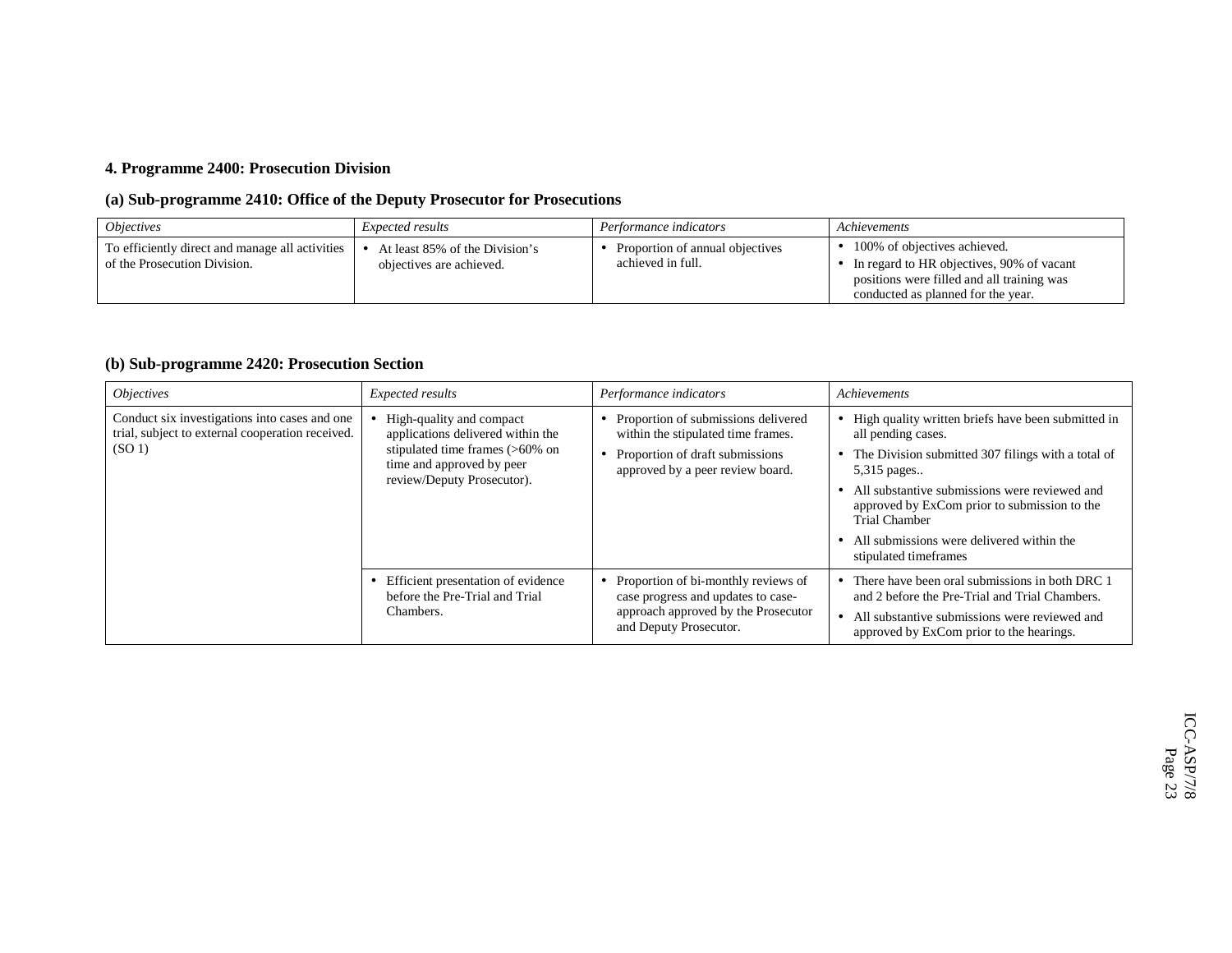|  | (c) Sub-programme 2430: Appeals Section |  |  |
|--|-----------------------------------------|--|--|
|--|-----------------------------------------|--|--|

| <i>Objectives</i>                                                                                           | Expected results                                                              | Performance indicators                                                                                                                        | Achievements                                                                                                                                                                                                                                                                                      |
|-------------------------------------------------------------------------------------------------------------|-------------------------------------------------------------------------------|-----------------------------------------------------------------------------------------------------------------------------------------------|---------------------------------------------------------------------------------------------------------------------------------------------------------------------------------------------------------------------------------------------------------------------------------------------------|
| Conduct six investigations into cases and<br>one trial, subject to external cooperation<br>received. (SO 1) | Compact and efficient presentation<br>of cases before the Appeals<br>Chamber. | • Proportion of bi-monthly case<br>progress reviews and updates to case-<br>approach approved by the Prosecutor<br>and the Deputy Prosecutor. | In all cases, the documents received substantive<br>approval by senior management (during 2007 the<br>Appeals Section filed 23 documents comprising<br>257 pages related to appellate issues in addition to<br>a number of other documents drafted to assist the<br>joint teams and trial teams). |
|                                                                                                             |                                                                               |                                                                                                                                               | The Appeals Section also made any adjustments<br>required by senior management and still met all<br>relevant deadlines.                                                                                                                                                                           |
|                                                                                                             | High-quality and compact<br>submissions within the defined time<br>frames.    | • Proportion of draft submissions<br>approved by a peer review board and<br>within the stipulated time frames.                                | • All draft submissions were presented to the<br>relevant joint team or trial team for review with<br>sufficient time in advance to allow for peer review<br>prior to filing.                                                                                                                     |
|                                                                                                             |                                                                               |                                                                                                                                               | All deadlines have been consistently met.                                                                                                                                                                                                                                                         |
|                                                                                                             | All legal opinions provided on time.                                          | • Proportion of legal opinions delivered<br>on time.                                                                                          | All legal opinions requested have been delivered<br>on time.                                                                                                                                                                                                                                      |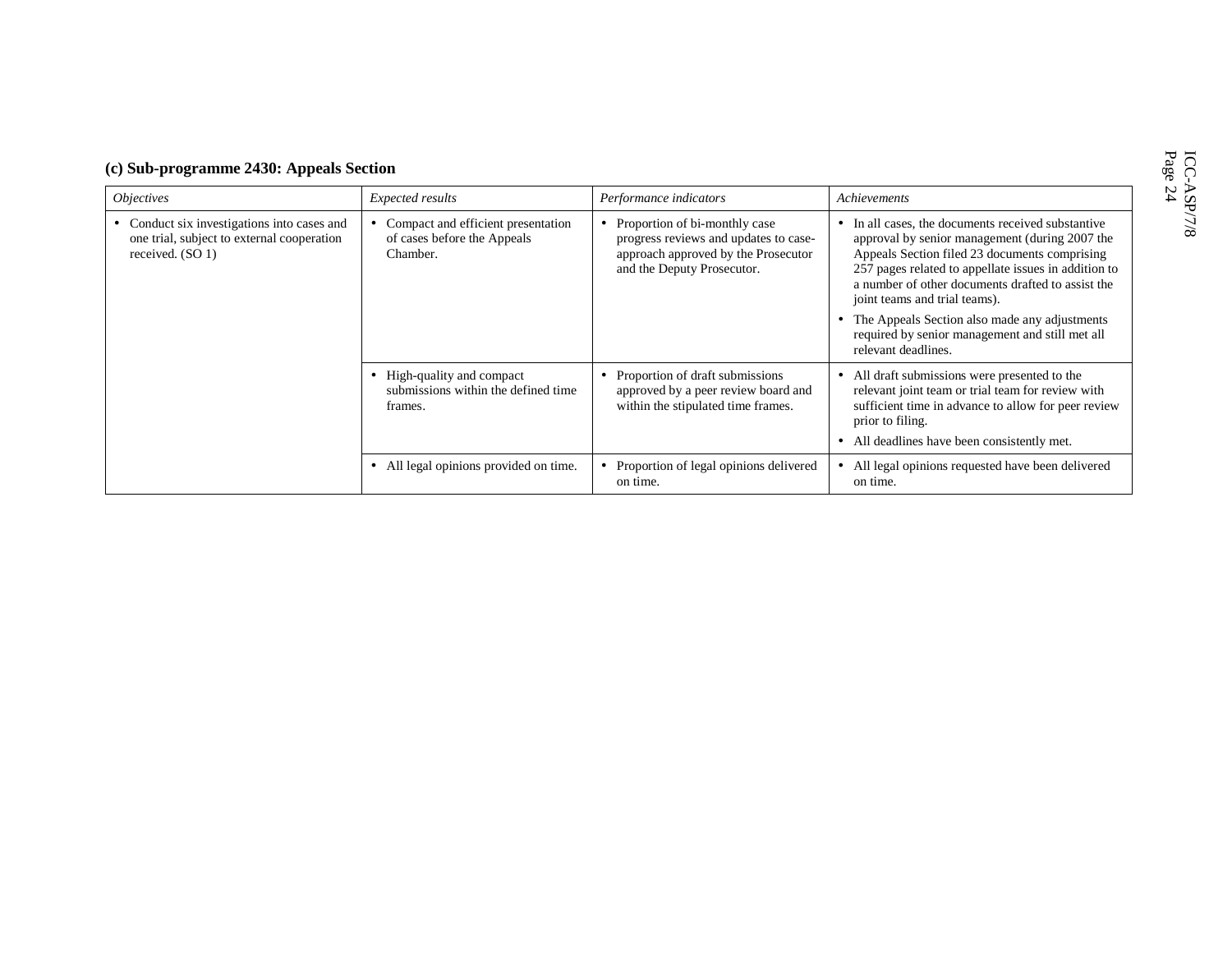## **C. Major Programme III: Registry**

## **1. Programme 3100: Office of the Registrar**

## **(a) Sub-programme 3110: Immediate Office of the Registrar**

| <b>Objectives</b>                                                                                                                                                      | Expected results                                                                                                                                                                                    | Performance indicators                                                                             | Achievements                                                                                                                                                                                                             |
|------------------------------------------------------------------------------------------------------------------------------------------------------------------------|-----------------------------------------------------------------------------------------------------------------------------------------------------------------------------------------------------|----------------------------------------------------------------------------------------------------|--------------------------------------------------------------------------------------------------------------------------------------------------------------------------------------------------------------------------|
| • Conduct six investigations into cases and<br>one trial, subject to external cooperation<br>received. (SO 1)                                                          | • Informed decisions linked to the judicial<br>proceedings.<br>Confirmation of 80% of the decisions of<br>$\bullet$<br>the Chambers/Presidency.                                                     | • Number of confirmed decisions divided<br>by number of decisions issued.                          | In order to enable adequate decisions making<br>guidance was provided to the divisions<br>through weekly joint and bilateral meetings<br>with the heads of the divisions/section<br>reporting directly to the Registrar. |
|                                                                                                                                                                        |                                                                                                                                                                                                     |                                                                                                    | Communication and coordination with other<br>organs was ensured through weekly meetings<br>with the President, the Presidency and<br>regular meetings of the Coordination<br>Council.                                    |
| • Establish and clarify well-functioning<br>decision-making processes within and<br>between the organs on a thorough<br>understanding of each organ's role.<br>(SO 10) | Development and commencement of<br>$\bullet$<br>implementation of the Strategic Plan of<br>the Registry.<br>100% document availability, divisional<br>$\bullet$<br>plans in line with the document. | • Number of complaints concerning<br>document availability divided by number<br>of times accessed. | • No complaints received.                                                                                                                                                                                                |
|                                                                                                                                                                        | Performance measurement system in<br>$\bullet$<br>place.<br>80% of performance indicators available<br>$\bullet$<br>on a monthly basis.                                                             | • Actual availability of performance<br>indicators divided by planned availability                 | • Monthly statistics available.                                                                                                                                                                                          |
| Constantly increase support for the Court<br>$\bullet$<br>through enhancing communication and<br>mutual understanding with stakeholders,                               | Regular and constructive meetings with<br>stakeholders.                                                                                                                                             | • Number of meetings/events held divided<br>by number planned.                                     | Bi-annual calendar was established and<br>implemented as envisaged. The main events<br>can be summarized as follows:                                                                                                     |
| stressing the Court's role and its<br>independence. (SO 8)                                                                                                             |                                                                                                                                                                                                     |                                                                                                    | o Three diplomatic briefings, two strategic<br>meetings with NGOs, regular meetings<br>with the Working Groups and the Friends<br>of the Court. More than 15 bilateral<br>meetings with representatives of states.       |
|                                                                                                                                                                        |                                                                                                                                                                                                     |                                                                                                    | o Furthermore the Registrar was on<br>seventeen missions, ten of which in<br>Europe, five to the countries of situations                                                                                                 |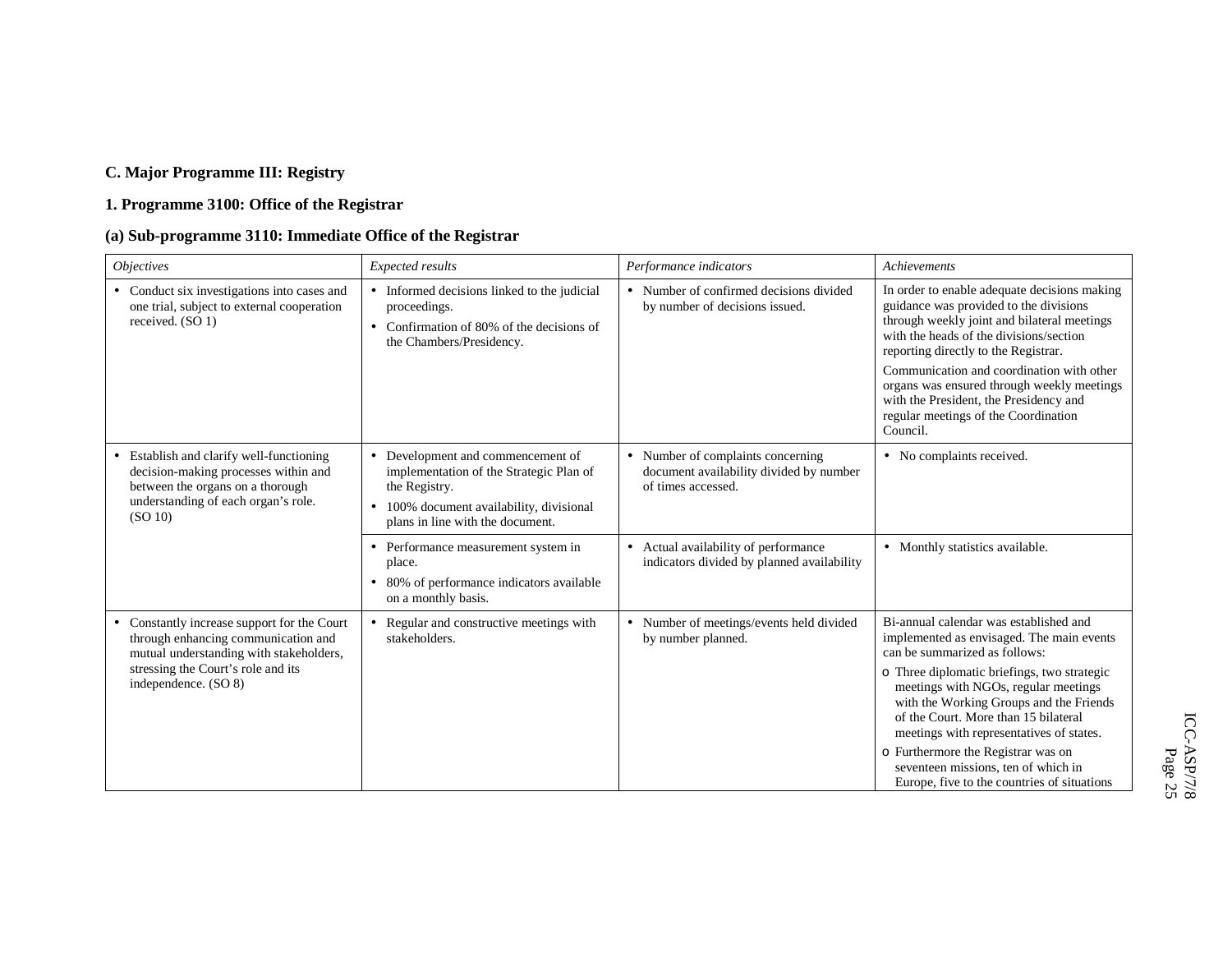| <i><b>Objectives</b></i>                                                                               | Expected results                                                                             | Performance indicators                                      | Achievements                                                                                                                                     |
|--------------------------------------------------------------------------------------------------------|----------------------------------------------------------------------------------------------|-------------------------------------------------------------|--------------------------------------------------------------------------------------------------------------------------------------------------|
|                                                                                                        |                                                                                              |                                                             | and two in other African countries.                                                                                                              |
|                                                                                                        | Bi-annual plan for meetings/events<br>established and executed at 100%.                      | Feedback from participants.                                 | Diplomatic briefings are perceived to be.<br>useful and informative.                                                                             |
|                                                                                                        |                                                                                              |                                                             | Immediate feedback after meetings, such<br>as NGO meetings, is used to further<br>improve the format and content of<br>encounters in the future. |
| • Achieve 80% of the objectives of the<br>various Sections of the Office of the<br>Registrar achieved. | 80% of the objectives of the various<br>Sections of the Office of the Registrar<br>achieved. | Number of objectives achieved divided by<br>number planned. | 80 % achieved.                                                                                                                                   |

## **(b) Sub-programme 3120: Office of Internal Audit**

| <i><b>Objectives</b></i>                                                                                                                                                                                                                                                                                                                                                                            | Expected results                                                                                                                                                            | Performance indicators                                                                                                                               | Achievements                                                                                                                                                                                                                                                                                                                                                                                                                           |
|-----------------------------------------------------------------------------------------------------------------------------------------------------------------------------------------------------------------------------------------------------------------------------------------------------------------------------------------------------------------------------------------------------|-----------------------------------------------------------------------------------------------------------------------------------------------------------------------------|------------------------------------------------------------------------------------------------------------------------------------------------------|----------------------------------------------------------------------------------------------------------------------------------------------------------------------------------------------------------------------------------------------------------------------------------------------------------------------------------------------------------------------------------------------------------------------------------------|
| • Examine, review and appraise financial<br>transactions of the Court and their<br>underlying administrative systems to<br>determine whether they are being used<br>economically, efficiently, effectively and<br>in compliance with the applicable<br>legislative authority, regulations and rules<br>for the implementation of approved<br>programmes.<br>• Provide the Court's executive head(s) | • The Office's strategic outcome is to<br>contribute to a well-managed and<br>accountable Court.                                                                            | • Number of stakeholders surveyed who<br>consider that our work has a positive<br>impact on the Court divided by number of<br>stakeholders surveyed. | • The Office underwent an external quality<br>control review during 2007 in accordance<br>with best professional practice. This<br>confirmed through interviews that<br>stakeholders considered the Office to now<br>have a positive impact.<br>The Office has instigated a new quality<br>assurance and reporting system, with an<br>action plan based upon the external<br>review, the results of which will be<br>reported in 2008. |
| with objective and timely information,<br>assurance and advice about whether the<br>organization's internal controls,<br>management systems and practices are<br>suitably designed and effectively<br>operated.                                                                                                                                                                                     | • Delivery of independent audits, objective<br>information and advice.<br>Examples showing how the Office's work<br>contributes to a well-managed and<br>accountable Court. | Number of independent audits conducted<br>and amount of information and advice<br>given.                                                             | During 2007 two major Performance audit<br>reports were issued and three general<br>audit report, together with several audit<br>notes.<br>Audit staff members contributed to one<br>formal investigation and assisted in the<br>development of several Court<br>administrative and control initiatives.                                                                                                                               |
|                                                                                                                                                                                                                                                                                                                                                                                                     | Monitoring and assessment of progress by<br>management in implementing                                                                                                      | Progress made by management towards<br>$\bullet$<br>fulfilling the intent of recommendations.                                                        | A strengthened reporting and follow-up<br>process concerning recommendations has                                                                                                                                                                                                                                                                                                                                                       |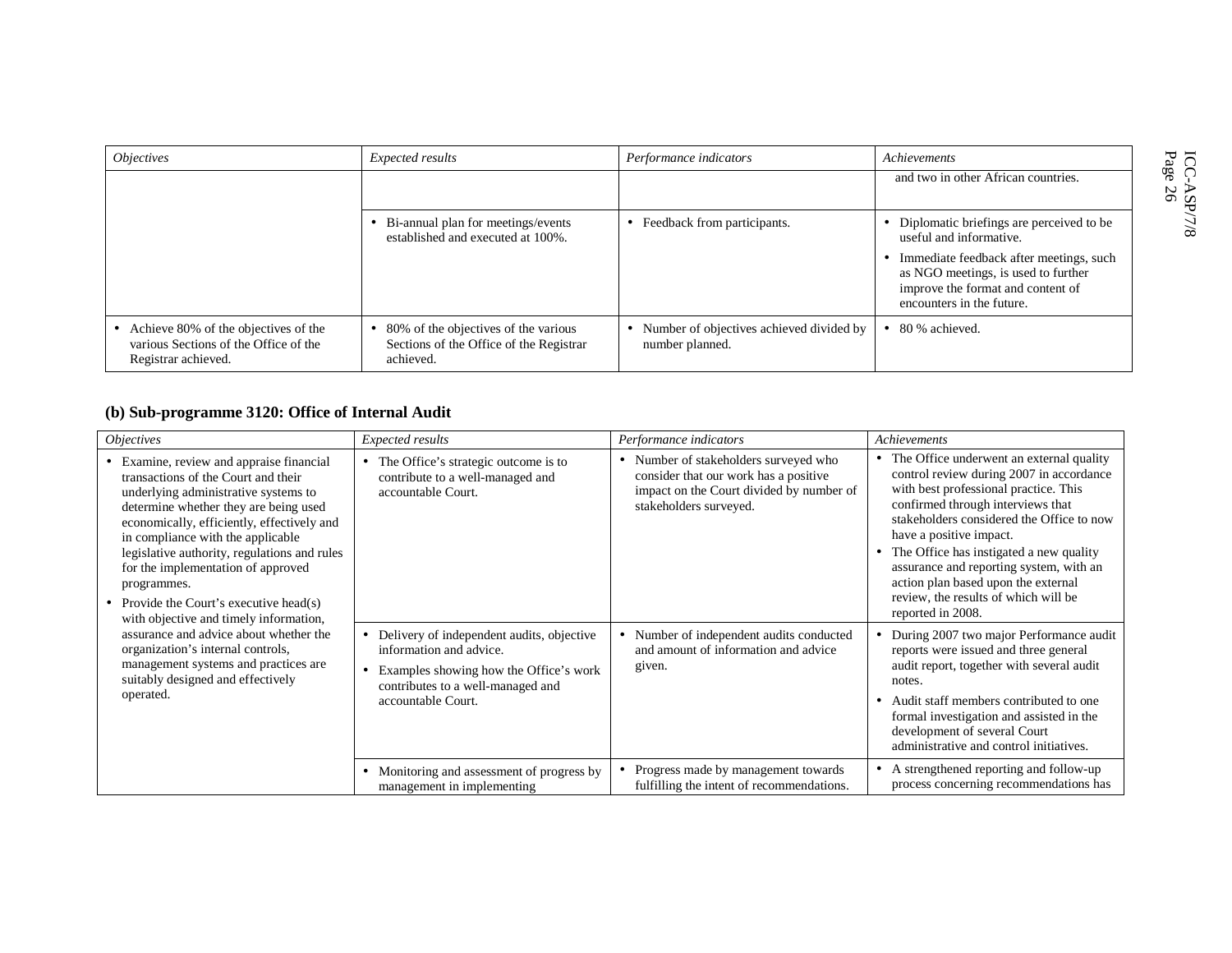| <i><b>Objectives</b></i> | <i>Expected results</i> | Performance indicators | Achievements                                    |
|--------------------------|-------------------------|------------------------|-------------------------------------------------|
|                          | mmendations.<br>reco    |                        | been implemented by the OIA<br><b>A</b> and the |
|                          |                         |                        | 2007<br>: during<br>Court                       |

## **(c) Sub-programme 3130: Legal Advisory Services Section**

| <i>Objectives</i>                                                                                                                                                                                                                                                                                    | Expected results                                                                                                                                                                                                                                                                                   | Performance indicators                                                                                                                                                                                                         | Achievements                                                                                                                                                                                                                                 |
|------------------------------------------------------------------------------------------------------------------------------------------------------------------------------------------------------------------------------------------------------------------------------------------------------|----------------------------------------------------------------------------------------------------------------------------------------------------------------------------------------------------------------------------------------------------------------------------------------------------|--------------------------------------------------------------------------------------------------------------------------------------------------------------------------------------------------------------------------------|----------------------------------------------------------------------------------------------------------------------------------------------------------------------------------------------------------------------------------------------|
| • Develop policies for implementing the<br>quality standards specified in the Statute<br>and the Rules of Procedures and Evidence<br>with respect to all participants in<br>proceedings and persons otherwise<br>affected by the Court's activities, in a<br>manner that is respectful of diversity. | Issuance of administrative instructions.<br>$\bullet$<br>policies and guidelines consistent with the<br>Rome Statute, the Rules of Procedure and<br>Evidence, the Staff Regulations and Rules<br>and the Financial Regulations and Rules.<br>Review of 10 administrative issuances<br>during 2007. | • Number of administrative issuances<br>reviewed divided by 10.                                                                                                                                                                | • 6 Information Circulars reviewed and<br>promulgated<br>6 Admin Instructions reviewed and<br>$\bullet$<br>promulgated                                                                                                                       |
| (SO <sub>3</sub> )                                                                                                                                                                                                                                                                                   | Uniform application of rules, policies and<br>guidelines by all organs of the Court and<br>enhanced administrative and operational<br>efficiency.                                                                                                                                                  |                                                                                                                                                                                                                                | Regular consultations meetings with OTP<br>$\bullet$<br>and HR to discuss implementation of<br>policies, application and interpretation of<br><b>Staff Regulations and Rules</b>                                                             |
|                                                                                                                                                                                                                                                                                                      | Provision of 90% of legal services (advice<br>and opinions) within 10 days. Provision of<br>20 legal opinions on various issues<br>affecting the administrative and<br>operational functions of the Court.                                                                                         | • Number of legal services (advice and<br>opinions) provided within 10 days divided<br>by total number of requests for legal<br>services received.<br>• Number of legal opinions issued divided<br>by 20%.                     | All requests for opinions/advise provided<br>on time- a total of 25 opinions provided to<br>Registrar and Presidency on various<br>issues                                                                                                    |
| • Develop situation-specific mechanisms to<br>provide for all necessary cooperation, in<br>particular the arrest and surrender of<br>persons. $(SO 7)$                                                                                                                                               | Adoption of implementing legislation by<br>States for cooperation with the Court<br>and/or observance by States of the<br>standard operating procedures for arrest<br>and surrender developed by the Court.                                                                                        | • Standard operating procedures developed<br>and discussed with all States that are<br>ordered to arrest and surrender persons to<br>the Court. 5% increase in the number of<br>States that adopt implementing<br>legislation. | Due to lack of capacity within the<br>Section, not much has been done, the<br>project now handled by Nottingham<br>University through Legal Tools Project<br>30 Reminders send to States to furnish<br>their Implementing Legislation        |
| • Become a non-bureaucratic administration<br>focused on results rather than processes,<br>relying on rules where necessary to<br>guarantee rights or minimize risks.<br>(SO 11)                                                                                                                     | Five cooperation agreements/ MOU's or<br>other arrangements negotiated and<br>concluded during 2007. Comprehensive<br>agreements, MOU's or other<br>arrangements on cooperation between the<br>Court and the States and/or the Court and<br>other international organizations.                     | • Number of cooperation<br>agreements/MOU's negotiated and<br>concluded divided by five.                                                                                                                                       | 5 Relocation of Witnesses Agreements<br>$\bullet$<br>Enforcement of Sentence Agreement<br>$\bullet$<br>6 Cooperation MOU's (Belgium, CAR<br>$\bullet$<br>Dutch Forensic Institute, ICTY Data<br>Base, UN holding of ASP Session and<br>AALCO |
|                                                                                                                                                                                                                                                                                                      | • Protection of the legal interests of the                                                                                                                                                                                                                                                         | • Number of cases represented for the Court                                                                                                                                                                                    | • 7 Administrative Reviews                                                                                                                                                                                                                   |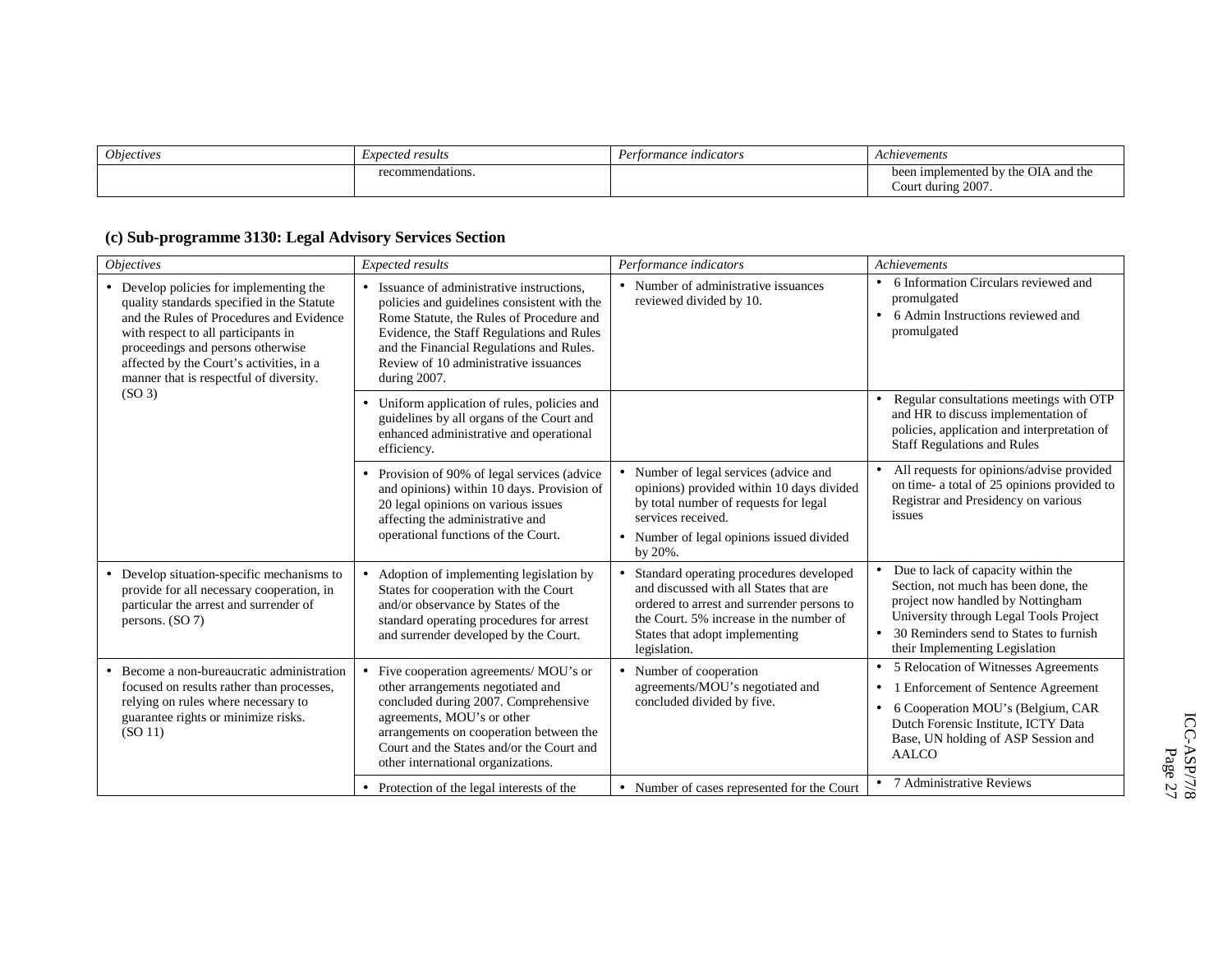| <i><b>Objectives</b></i> | Expected results                                                                                                                                                                                                                                                                                                                                                     | Performance indicators                                                                                                                                                                       | Achievements                                                                                               |                                          |
|--------------------------|----------------------------------------------------------------------------------------------------------------------------------------------------------------------------------------------------------------------------------------------------------------------------------------------------------------------------------------------------------------------|----------------------------------------------------------------------------------------------------------------------------------------------------------------------------------------------|------------------------------------------------------------------------------------------------------------|------------------------------------------|
|                          | Court. Represent the Court in 10 quasi-<br>judicial and/or legal proceedings before<br>the Appeals Board (AB), the Disciplinary<br>Advisory Board (DAB), the International<br>Labour Organization Administrative<br>Tribunal (ILOAT), arbitration boards and<br>any other formal and/or informal<br>mechanism for the resolution of conflicts<br>with staff members. | divided by 10.                                                                                                                                                                               | • 3 Appeals Board Cases<br>8 Disciplinary Cases<br>3 ILO Cases<br>$\bullet$                                | $\frac{IC}{Page}$<br>88<br>$\frac{8}{1}$ |
|                          | Minimize the legal liability or legal risks<br>of the Court vis-à-vis vendors and<br>contractors by reviewing 20 commercial<br>and any other related contracts for the<br>provision of goods and/or services that<br>directly or indirectly affect the<br>functioning of the Court. No contractual<br>liability/claims against the Court.                            | • Number of contractual agreements<br>reviewed during 2007 divided by 20.<br>Number of successful contractual<br>liability/claims against the Court divided<br>by number of claims received. | 25 Contracts reviewed<br>66 PRC Cases reviewed and submitted<br>• 2 Cases pending on contractual liability |                                          |

## **(d) Sub-programme 3140: Security and Safety Section**

| <i><b>Objectives</b></i>                                                                                                                                                                                                                                                           | Expected results                                                                                                                                                                                                                                                                                                                                                                                                                                                                                                                                                                                                                                                                          | Performance indicators                                                                                                                                                                                                                                                                                                                                                                | Achievements                                                                                                                                                                                                                                                                                                                                                                                                                                                                                                                                                                     |
|------------------------------------------------------------------------------------------------------------------------------------------------------------------------------------------------------------------------------------------------------------------------------------|-------------------------------------------------------------------------------------------------------------------------------------------------------------------------------------------------------------------------------------------------------------------------------------------------------------------------------------------------------------------------------------------------------------------------------------------------------------------------------------------------------------------------------------------------------------------------------------------------------------------------------------------------------------------------------------------|---------------------------------------------------------------------------------------------------------------------------------------------------------------------------------------------------------------------------------------------------------------------------------------------------------------------------------------------------------------------------------------|----------------------------------------------------------------------------------------------------------------------------------------------------------------------------------------------------------------------------------------------------------------------------------------------------------------------------------------------------------------------------------------------------------------------------------------------------------------------------------------------------------------------------------------------------------------------------------|
| • Put in place a system to address all<br>security risks, striving for maximum<br>security of all participants consistent with<br>the Rome Statute. (SO 2)<br>Provide maximum possible security,<br>safety and welfare for all staff, consistent<br>with the Rome Statute. (SO 15) | Headquarters<br>• Creation and continued maintenance of a<br>secure and safe environment within the seat<br>of the Court, in compliance with Minimum<br><b>Operating Security Standards for</b><br>Headquarters (H-MOSS):<br>100% screening of all persons and items<br>entering the Arc premises;<br>- Appropriate response by a security<br>officer to all emergencies within two<br>minutes:<br>100% completion of the training<br>programme for security and safety staff;<br>95% completion of the general staff<br>$\overline{\phantom{a}}$<br>training programme for security and<br>safety staff;<br>Yearly evacuation exercise, evacuating<br>the HQ building within 10 minutes. | • Number of persons/items screened<br>divided by number entering the Arc<br>premises.<br>• Number of emergencies responded to<br>within two minutes divided by total<br>number of emergency occurrences.<br>• Percentage completion of the training<br>programme for security and safety<br>staff.<br>• Percentage completion of the general<br>staff training programme for security | ICC operates 100% screening policy for<br>persons and items entering the Arc<br>premises.<br>Total number of persons entering the<br>premises after security screening has<br>increased by 10.6 %. Total number of<br>items screened has increased by 21.3%.<br>SSS has responded within the timeline to<br>qualifying incidents at 95.4% rate.<br>Total number of incidents recorded has<br>decreased by 8.5%.<br>100% of mandatory training completed<br>for operational staff.<br>Security and Safety Section has<br>completed the general staff training<br>program at 100%. |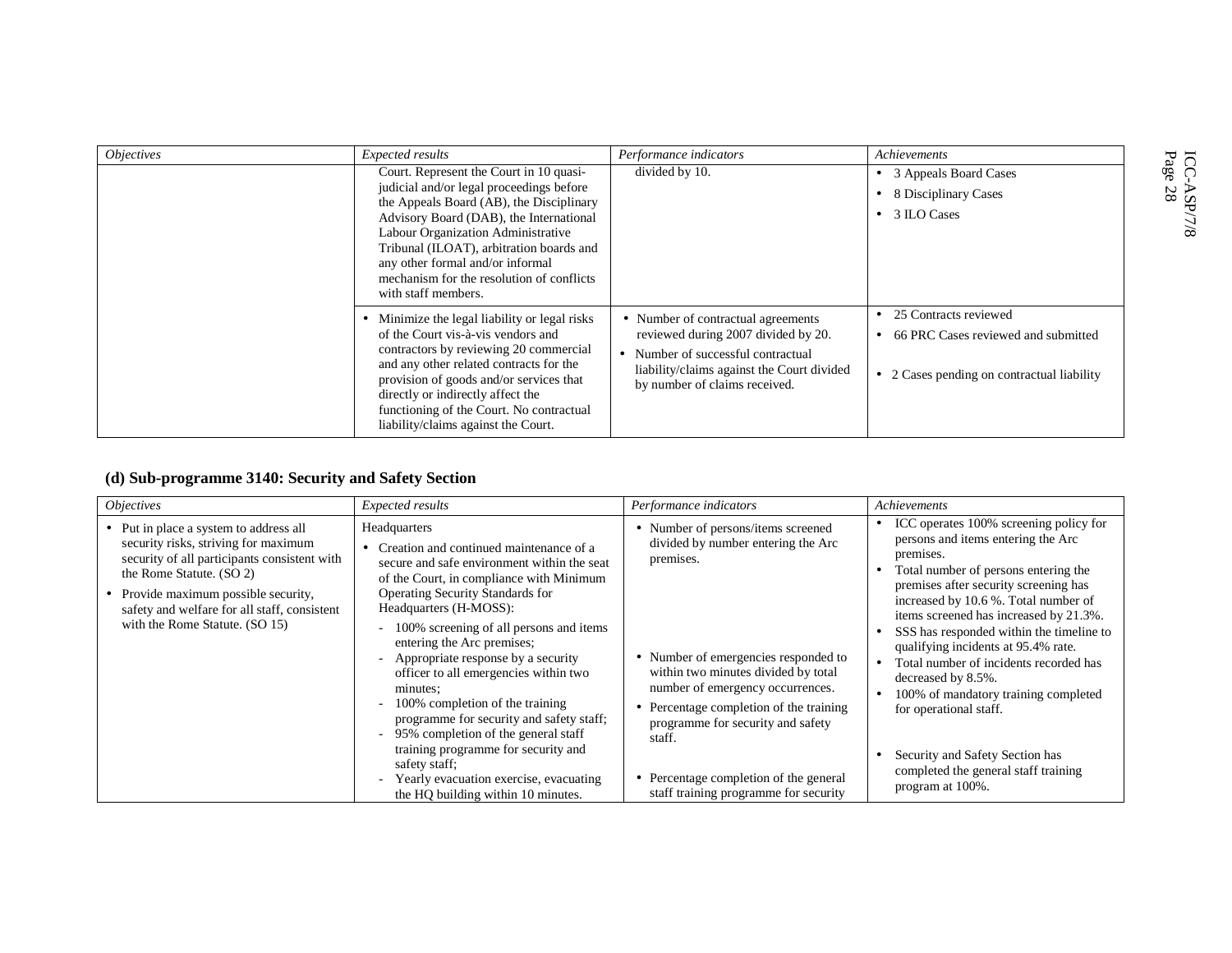| <b>Objectives</b>                                                                                                                                                        | Expected results                                                                                                                                                                                                                                                                                                                                                                                                                                                                                                                                    | Performance indicators                                                                                                                                                                                                                                                                                                        | Achievements                                                                                                                                                                                                                                                                                                                                                                       |
|--------------------------------------------------------------------------------------------------------------------------------------------------------------------------|-----------------------------------------------------------------------------------------------------------------------------------------------------------------------------------------------------------------------------------------------------------------------------------------------------------------------------------------------------------------------------------------------------------------------------------------------------------------------------------------------------------------------------------------------------|-------------------------------------------------------------------------------------------------------------------------------------------------------------------------------------------------------------------------------------------------------------------------------------------------------------------------------|------------------------------------------------------------------------------------------------------------------------------------------------------------------------------------------------------------------------------------------------------------------------------------------------------------------------------------------------------------------------------------|
|                                                                                                                                                                          |                                                                                                                                                                                                                                                                                                                                                                                                                                                                                                                                                     | and safety staff.                                                                                                                                                                                                                                                                                                             | • ICC staff has completed the fire and<br>safety briefing at 90% rate.<br>ICC HQ building evacuation completed<br>$\bullet$<br>within required parameters.                                                                                                                                                                                                                         |
|                                                                                                                                                                          | Completion of information security audit<br>$\bullet$<br>leading to ISO17799 compliance and<br>certification.<br>Effectively functioning inter-organ<br>Information Security Management Forum<br>(ISMF coordination meetings between<br>organs) at 95% rate.                                                                                                                                                                                                                                                                                        | • Completed Information security<br>assessments and investigations.<br>• Number of ISMF meetings held<br>divided by total number of meetings<br>planned.                                                                                                                                                                      | Court initiated a penetration test by<br>$\bullet$<br>external experts to test the resilience of<br>ICC ICT infrastructure against internal<br>threat<br>Various other tests were conducted to<br>$\bullet$<br>determine the strength of the network and<br>communications.<br>11 ISM meetings, changed frequency<br>$\bullet$<br>from bi-weekly to monthly after                  |
|                                                                                                                                                                          |                                                                                                                                                                                                                                                                                                                                                                                                                                                                                                                                                     |                                                                                                                                                                                                                                                                                                                               | promulgation of most pressing policies.                                                                                                                                                                                                                                                                                                                                            |
|                                                                                                                                                                          | Field<br>• Increased security and safety of Court staff,<br>property, information and assets in the field,<br>including 100% compliance with Minimum<br>Operating Security Standards (MOSS),<br>Minimum Operating Residential Standards<br>(MORS) and Minimum Operating<br>Communications Standards (MOCS) before<br>any field activities.<br>• Implementation of security policy pertaining<br>to the field or to areas of investigative<br>operations.<br>• 100% compilation of security risk<br>assessment for each area of Court<br>operations. | • Compliance with MOSS, MORS, and<br>MOCS before any field activities<br>divided by 100%.<br>• Percentage implementation of security<br>policy pertaining to the field or to areas<br>of investigative operations.<br>• Percentage compilation of security risk<br>assessment completed for each area of<br>Court operations. | • 90% MOSS compliance overall.<br>Communications is inherent in MOSS.<br>Executive statement by the Registrar on<br>the SSS, Joint Threat Assessment Group<br>(JTAG), Joint Crisis Management Team<br>(JCMT) and Information Security<br>Management Forum (ISMF) has been<br>published.<br>Security Risk Assessment has been<br>completed for 90% of areas of Court<br>operations. |
| • Establish and clarify well-functioning<br>decision-making processes within and<br>between organs based on a thorough<br>understanding of each organ's role.<br>(SO 10) | • Fully functioning inter-organ security<br>management forum (Joint Threat<br>Assessment Group (JTAG)) with weekly<br>JTAG coordination meetings between<br>organs at 95% rate.                                                                                                                                                                                                                                                                                                                                                                     | • Number of JTAG weekly meetings held<br>divided by total number of meetings<br>planned.                                                                                                                                                                                                                                      | • 95%                                                                                                                                                                                                                                                                                                                                                                              |
|                                                                                                                                                                          | • Advance coordination of all field activities<br>in JTAG prior to commencement of<br>missions at 95% rate.                                                                                                                                                                                                                                                                                                                                                                                                                                         | • Number of pre-mission field activities<br>coordinated divided by total number of<br>missions.                                                                                                                                                                                                                               | • 95% of field missions have been<br>coordinated by JTAG.                                                                                                                                                                                                                                                                                                                          |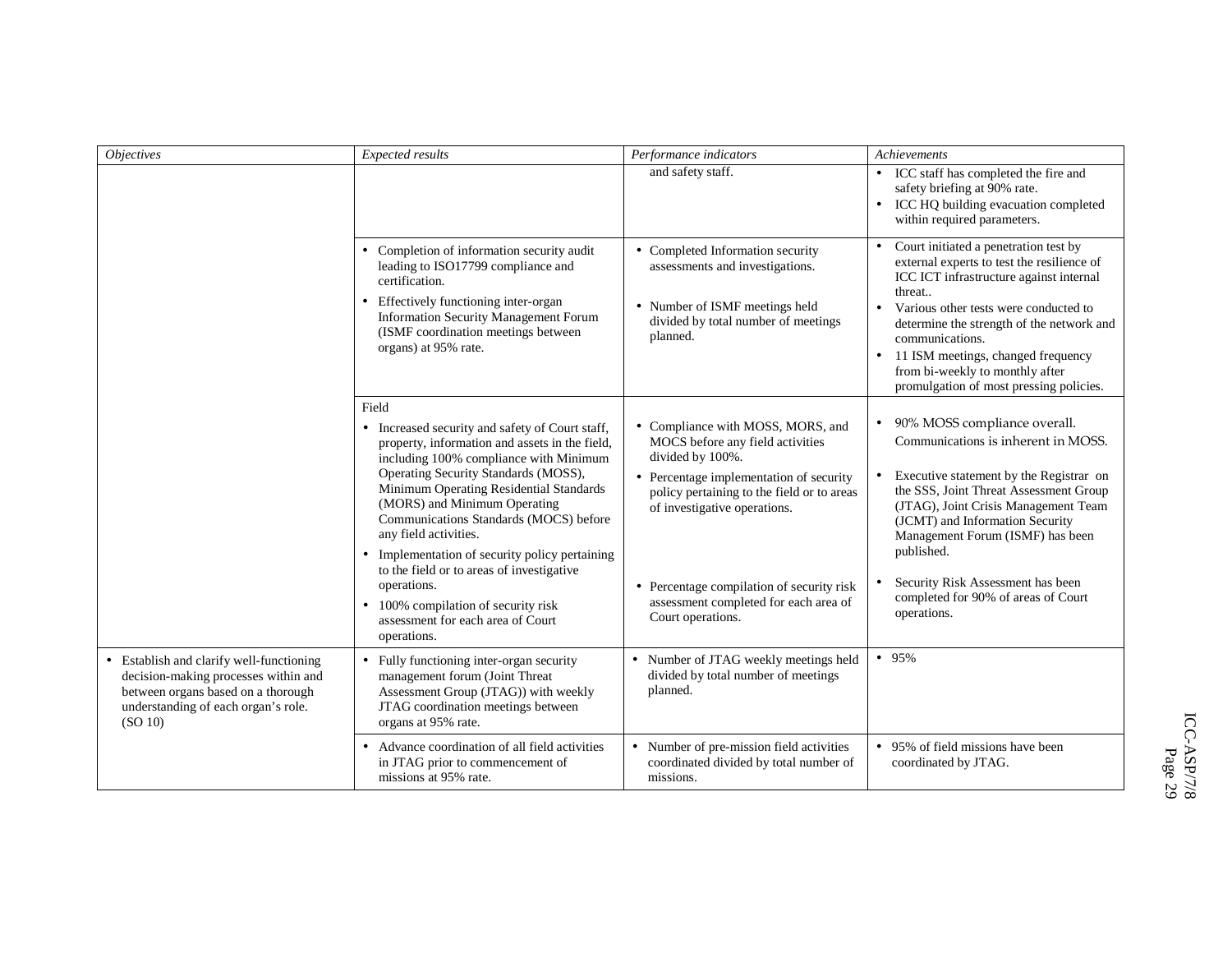| <i><b>Objectives</b></i> | <i>Expected results</i>                                                                                                                                | Performance indicators                                                                    | Achievements                                                                                                             |                         |
|--------------------------|--------------------------------------------------------------------------------------------------------------------------------------------------------|-------------------------------------------------------------------------------------------|--------------------------------------------------------------------------------------------------------------------------|-------------------------|
|                          | Effectively functioning inter-organ<br>Information Security Management Forum<br>(ISMF); bi-weekly coordination meetings<br>between organs at 95% rate. | Number of ISMF bi-weekly meetings<br>held divided by total number of<br>meetings planned. | • The meeting frequency of ISMF has been<br>altered from bi-weekly to monthly<br>meeting. ISMF has met 11 times in 2007. | ര റെ<br>ວ ທ<br>$\infty$ |

## **(e) Sub-programme 3150: Office of the Controller**

| <i><b>Objectives</b></i>                                                                                                                                                      | Expected results                                                                                                                                                                                                                                                                                                                                                                   | Performance indicators                                                                               | Achievements                                                                                                                                                     |
|-------------------------------------------------------------------------------------------------------------------------------------------------------------------------------|------------------------------------------------------------------------------------------------------------------------------------------------------------------------------------------------------------------------------------------------------------------------------------------------------------------------------------------------------------------------------------|------------------------------------------------------------------------------------------------------|------------------------------------------------------------------------------------------------------------------------------------------------------------------|
| Establish and clarify well-functioning<br>decision-making processes within and<br>between organs based on a thorough<br>understanding of each organ's role.<br>(SO 10)        | Clear authority established for the Office<br>٠<br>through issuance of a guideline on the role<br>and responsibility of the Office.                                                                                                                                                                                                                                                | • Guideline issued.                                                                                  | • Guideline draft under discussion                                                                                                                               |
| Become a non-bureaucratic administration<br>focused on results rather than processes,<br>relying on rules where necessary to<br>guarantee rights or minimize risks.<br>(SO11) | Creation and maintenance of an effective<br>system of internal controls with regard to<br>budget implementation through<br>development of clear procedures on<br>workflows and responsibilities.<br>Increased understanding among<br>٠<br>programme managers/certifying officers<br>of their responsibilities with regard to<br>utilization of resources and internal<br>controls. | • Number of procedures developed on<br>workflows and responsibilities compared<br>to $2006$ .        | • The understanding of certifying officers<br>increased as they became more familiar<br>with the Court's SAP system as one of the<br>internal control mechanism. |
| Put in place a system of programmes to<br>achieve identified optimal levels of<br>quality with maximum efficiency.                                                            | Expenditures kept within limitations of<br>٠<br>available appropriations and revenues.                                                                                                                                                                                                                                                                                             | • Number and value of instances of<br>compliance with approved budget divided<br>by approved budget. | $\bullet$ 100%.                                                                                                                                                  |
| (SO 12)                                                                                                                                                                       | Agreements on voluntary contributions<br>٠<br>kept consistent with the Court's policies<br>and procedures.                                                                                                                                                                                                                                                                         | • Number of cases of compliance with<br>agreements on voluntary contributions.                       | $\bullet$ 100%                                                                                                                                                   |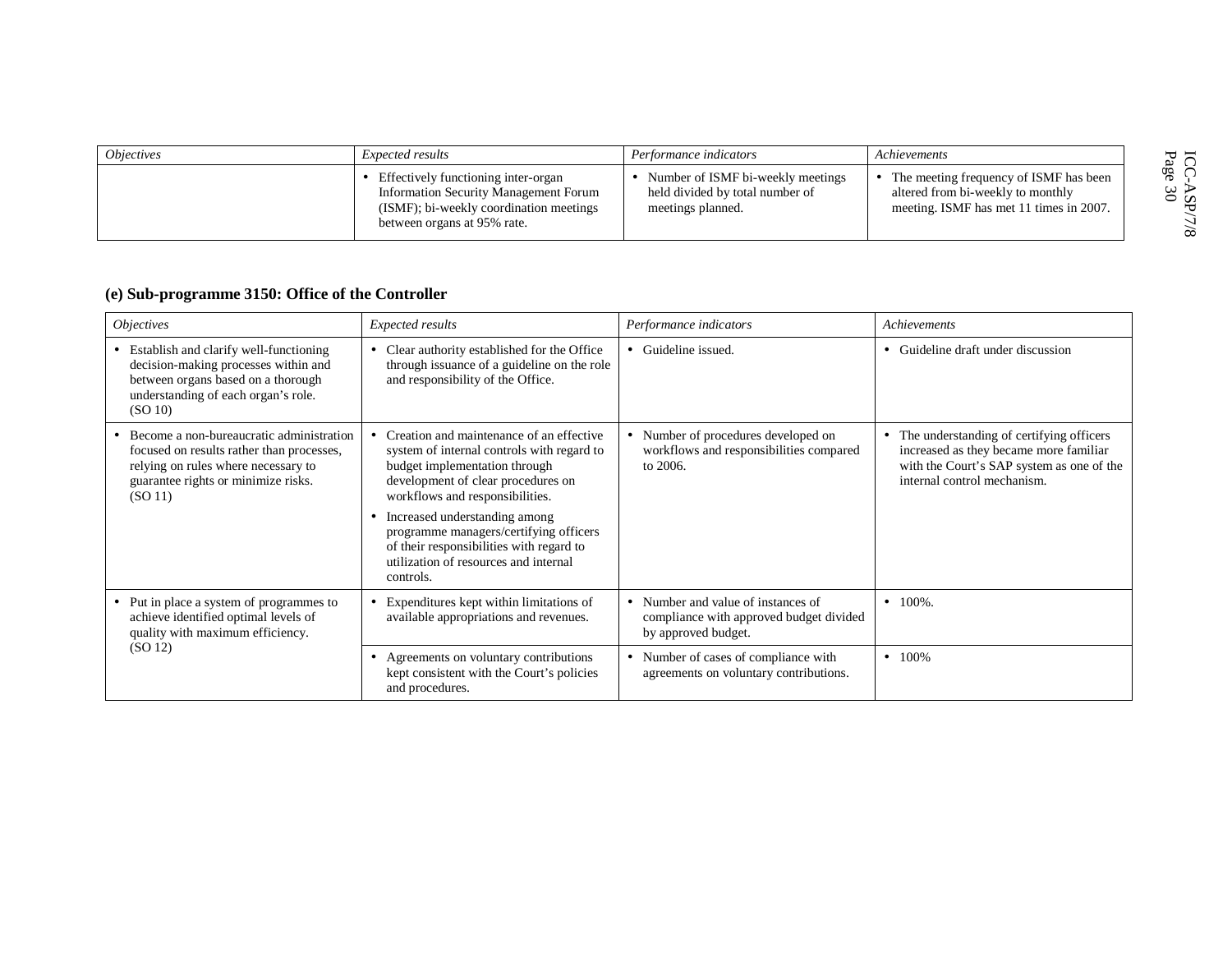## **2. Programme 3200: Common Administrative Services Division**

## **(a) Sub-programme 3210: Office of the Director**

| <i><b>Objectives</b></i>                                                                                                                                                         | Expected results                                                                                                | Performance indicators                                                                                                                                          | Achievements                                                                                                                          |
|----------------------------------------------------------------------------------------------------------------------------------------------------------------------------------|-----------------------------------------------------------------------------------------------------------------|-----------------------------------------------------------------------------------------------------------------------------------------------------------------|---------------------------------------------------------------------------------------------------------------------------------------|
| • Become a non-bureaucratic administration<br>focused on results rather than processes,<br>relying on rules where necessary to<br>guarantee rights or minimize risks.<br>(SO 11) | 90% integration of management<br>information systems and 80%<br>implementation of major information<br>systems. | Number of available high-quality reports<br>divided by number of required reports.<br>Number of information systems available<br>divided by the number planned. | • Above 80% available reports                                                                                                         |
| • Establish and clarify well-functioning<br>decision-making processes within and<br>between organs based on a thorough<br>understanding of each organ's role.<br>(SO 10)         | • 90% complete set of service-level<br>agreements with all clients within the<br>Court.                         | Number of available service-level<br>agreements divided by the number of<br>clients within the Court.                                                           | • All SLAs are under discussion, except for<br>the one for the Budget and Finance<br>section. No agreement has been finalised<br>yet. |
| • Cultivate a caring environment which<br>values the diversity of all staff. (SO 16)                                                                                             | Reduce the number complaints received<br>by staff representatives by 10%.                                       | Number of complaints received in 2007<br>minus number received in 2006.                                                                                         | $\bullet$ N/A                                                                                                                         |
| • Achieve 80% of the objectives of the<br>Division's Sections.                                                                                                                   | 80% of the objectives of the Division's<br>Sections achieved.                                                   | Number of objectives achieved divided by<br>the number planned.                                                                                                 | $• 69\%$                                                                                                                              |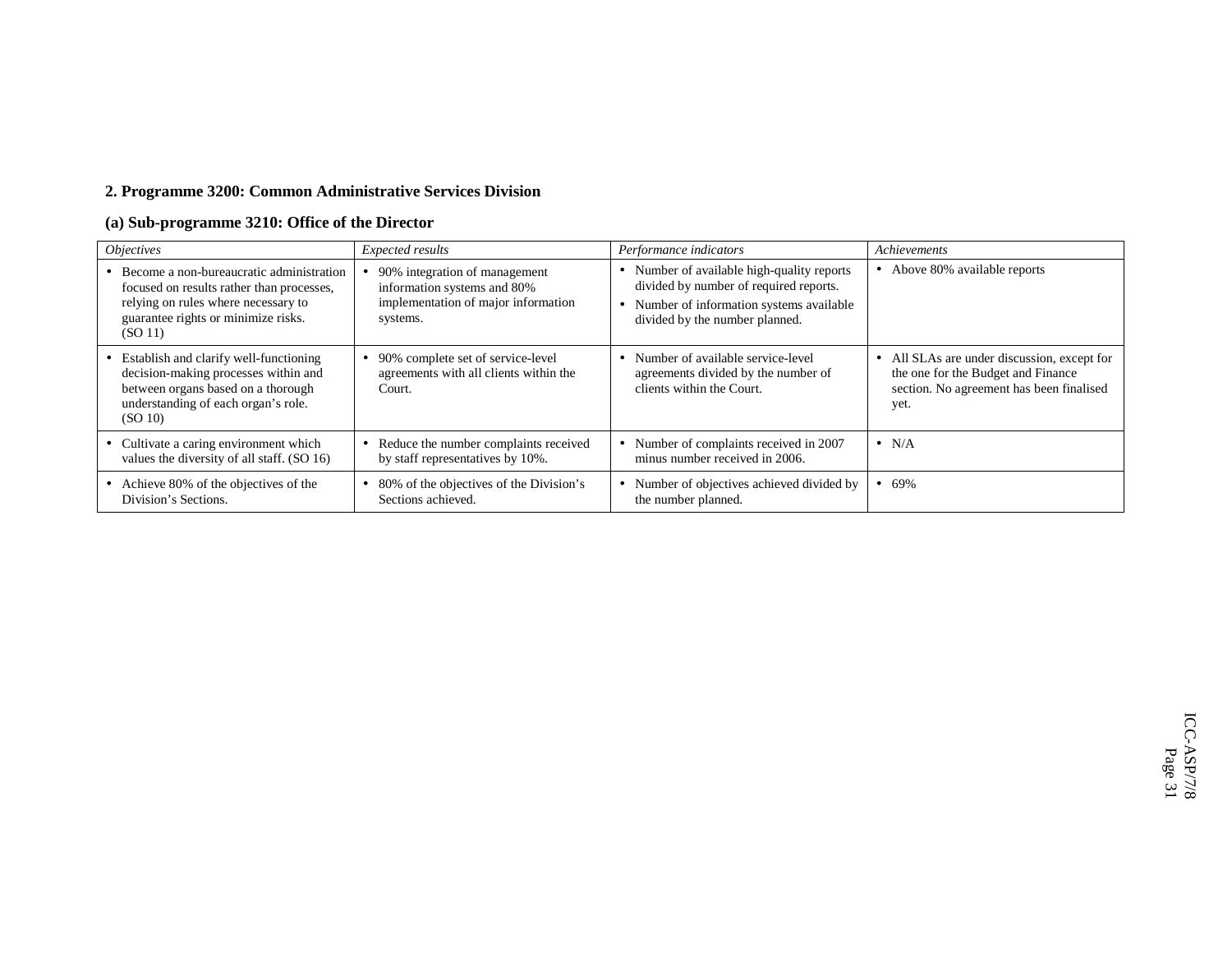| (b) Sub-programme 3220: Human Resources Section |  |  |  |
|-------------------------------------------------|--|--|--|
|-------------------------------------------------|--|--|--|

| <i><b>Objectives</b></i>                                                                                                                                                     | Expected results                                                                                                                                                                                                                                                                                       | Performance indicators                                                                                                                                                              | Achievements                                                                                                                                                                                           |
|------------------------------------------------------------------------------------------------------------------------------------------------------------------------------|--------------------------------------------------------------------------------------------------------------------------------------------------------------------------------------------------------------------------------------------------------------------------------------------------------|-------------------------------------------------------------------------------------------------------------------------------------------------------------------------------------|--------------------------------------------------------------------------------------------------------------------------------------------------------------------------------------------------------|
| • Recruit staff of the highest standards of<br>efficiency, competency and integrity with<br>due regard for representation of gender,<br>geography and legal systems. (SO 14) | • A 5% increase in the number and variety<br>of applicants compared to 2006.                                                                                                                                                                                                                           | • Number of applications in 2007 divided<br>by number of applications in 2006.<br>• Number of nationalities of applicants in<br>2007 divided by number of nationalities<br>in 2006. | $\bullet$ 146.6%<br>$\bullet$ 103.8%                                                                                                                                                                   |
|                                                                                                                                                                              | • At least 45% of staff on established posts<br>is female.                                                                                                                                                                                                                                             | Number of female staff on established<br>posts divided by number of established<br>posts.                                                                                           | • 48.5%                                                                                                                                                                                                |
| • Provide maximum possible security,<br>safety and welfare for all staff, consistent<br>with the Rome Statute. (SO 15)                                                       | • Court provides adequate health and<br>welfare preparation for duty travel to<br>high-risk zones, including pre-travel<br>briefing, appropriate vaccinations and<br>emergency evacuation insurance; 95% of<br>travellers received travel medical<br>clearance prior to issuance of travel<br>tickets. | • Number of travellers who received<br>medical clearance prior to issuance of<br>travel tickets divided by total number of<br>travellers.                                           | • The current Travel Manager SAP system<br>does not allow yet for this calculation to<br>be made as a system query; however,<br>random manual sampling shows that on<br>average the target is reached. |
|                                                                                                                                                                              | • Staff received salaries, benefits and<br>entitlements in a timely manner, i.e. 90%<br>of all staff requests processed by the<br>Human Resources Section within two<br>weeks.                                                                                                                         | • Number of staff requests processed within<br>two weeks divided by total number of<br>staff requests.                                                                              | Not available.<br>$\bullet$                                                                                                                                                                            |
| • Offer development and employment<br>advancement opportunities to well-<br>performing staff. (SO 17)                                                                        | • 70% of staff who undergo training report<br>improvement in their skills.                                                                                                                                                                                                                             | Number of staff who reported<br>improvements in their skills divided by<br>total number of staff who took training.                                                                 | A system of evaluating training's impact<br>$\bullet$<br>on performance has been developed and is<br>being implemented in 2008.                                                                        |
|                                                                                                                                                                              | • Further development of staff language<br>skills: 90% of staff who take the<br>Language Proficiency Examination pass.                                                                                                                                                                                 | Number of staff who passed Language<br>Proficiency Examination divided by total<br>number of staff attending.                                                                       | • 81%                                                                                                                                                                                                  |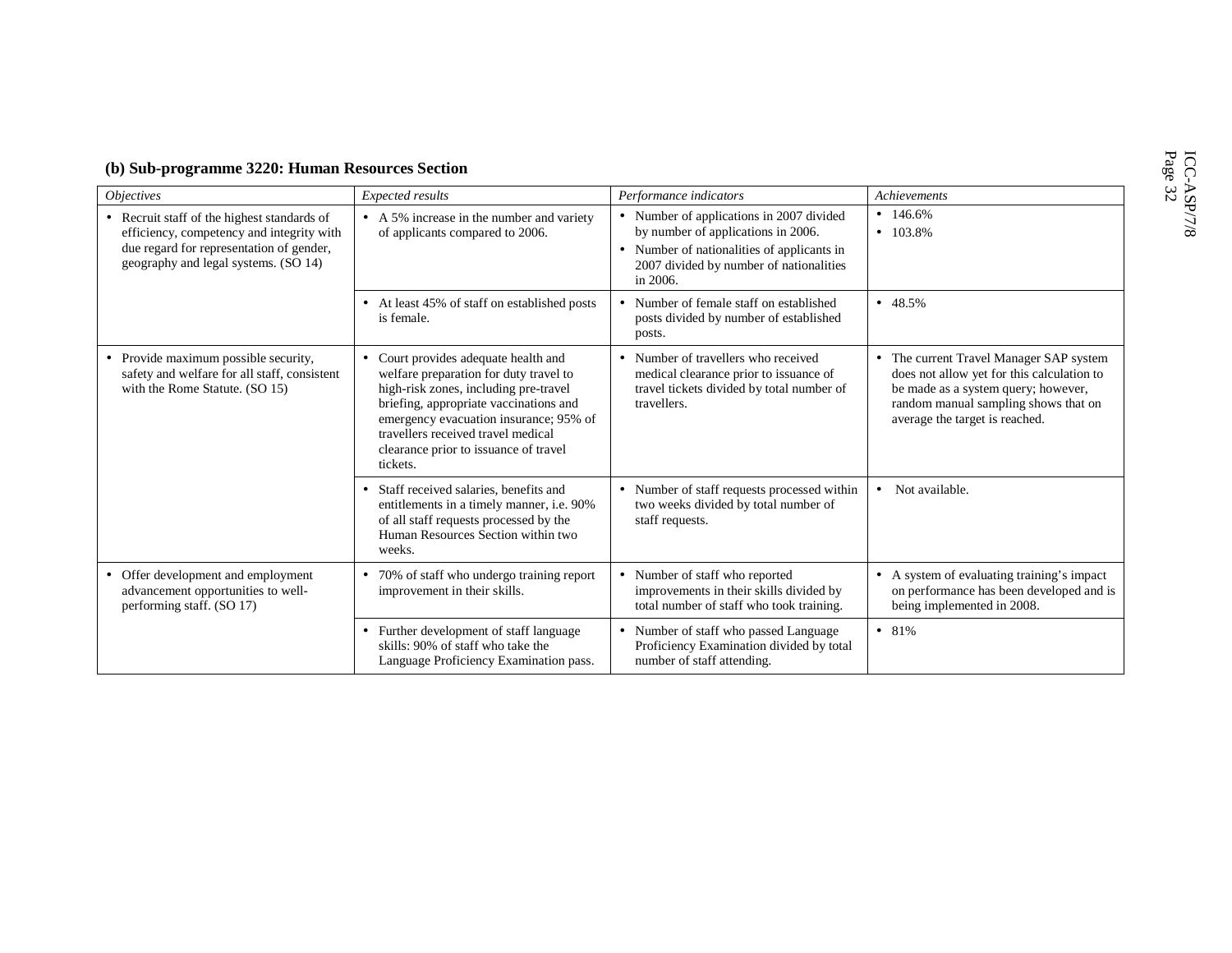| <i><b>Objectives</b></i>                                                                                                                                                                     | Expected results                                                                                                                                | Performance indicators                                                                                                                            | Achievements                                                                                                                                                                                                                          |
|----------------------------------------------------------------------------------------------------------------------------------------------------------------------------------------------|-------------------------------------------------------------------------------------------------------------------------------------------------|---------------------------------------------------------------------------------------------------------------------------------------------------|---------------------------------------------------------------------------------------------------------------------------------------------------------------------------------------------------------------------------------------|
| • Submit sound, accurate and transparent<br>budget proposals necessitating only minor<br>adjustments to the proposed amount and                                                              | Budget process completed within four<br>months, resulting in a sound, accurate and<br>transparent budget proposal.                              | Actual number of months required for<br>budget process divided by four.                                                                           | $\bullet$ 125%                                                                                                                                                                                                                        |
| distribution of resources by the Assembly<br>of States Parties. (SO 13)                                                                                                                      | External audit reports provided,<br>containing fewer than four observations/<br>recommendations regarding accounts and<br>financial statements. | Number of external audit observations/<br>recommendations divided by four.                                                                        | $\bullet$ 125%                                                                                                                                                                                                                        |
| • Become a non-bureaucratic administration<br>focused on results rather than processes,<br>relying on rules where necessary to<br>guarantee rights or minimize risks.<br>(SO <sub>11</sub> ) | 90% of incoming invoices and travel<br>claims processed within 30 days of<br>receipt.                                                           | • Number of incoming invoices and travel<br>claims processed within 30 days divided<br>by total number of invoices.                               | $• 92\%$                                                                                                                                                                                                                              |
| • Become an "e-institution" that provides<br>high information security. (SO 20)                                                                                                              | Availability of real-time data through<br>ERP systems maximized. Minimum 80%<br>of positive feedback on ERP management<br>reports.              | Number of positive reactions to<br>management reports divided by total<br>number of reactions (based on a<br>management feedback review project). | • Not available. Management review<br>feedback project due to be implemented<br>with the proposed creation of a business<br>analyst position. This position will<br>conduct the review feedback project as<br>part of his/her duties. |

## **(d) Sub-programme 3250: General Services Section**

|  | <i><b>Objectives</b></i>                                                                                                                                      | Expected results                                                                                                                                            | Performance indicators                                                                                   | Achievements                                                                                                                                                              |
|--|---------------------------------------------------------------------------------------------------------------------------------------------------------------|-------------------------------------------------------------------------------------------------------------------------------------------------------------|----------------------------------------------------------------------------------------------------------|---------------------------------------------------------------------------------------------------------------------------------------------------------------------------|
|  | • Establish and clarify well-functioning<br>decision-making processes within and<br>between organs based on a thorough<br>understanding of each organ's role. | Respond to at least 85% of all in-house<br>service requests within the agreed<br>response time.                                                             | Number of service responses effected<br>within agreed time divided by number of<br>service requests.     | • 95% (Logistic and Transport Unit)<br>• 97% (Facilities Management Unit)<br>$\bullet$ 90% (Travel Unit)<br>• 95% (Host State Affairs)                                    |
|  | (SO 10)                                                                                                                                                       | Ensure that at least 85% of all<br>communications with end-users and<br>service providers take place in accordance<br>with defined SLA communication lines. | Number of communications taking place<br>in accordance with SLAs divided by<br>number of communications. | • SLA has not been finalized. However,<br>communications with end-users and<br>service providers have taken place<br>effectively using SOP and established<br>guidelines. |
|  | • Put in place a system of programmes to<br>achieve identified optimal levels of                                                                              | Less than 5% of services give rise to<br>official complaints by clients                                                                                     | Number of complaints divided by the<br>number of tasks performed by the Section.                         | $\bullet$ 2%                                                                                                                                                              |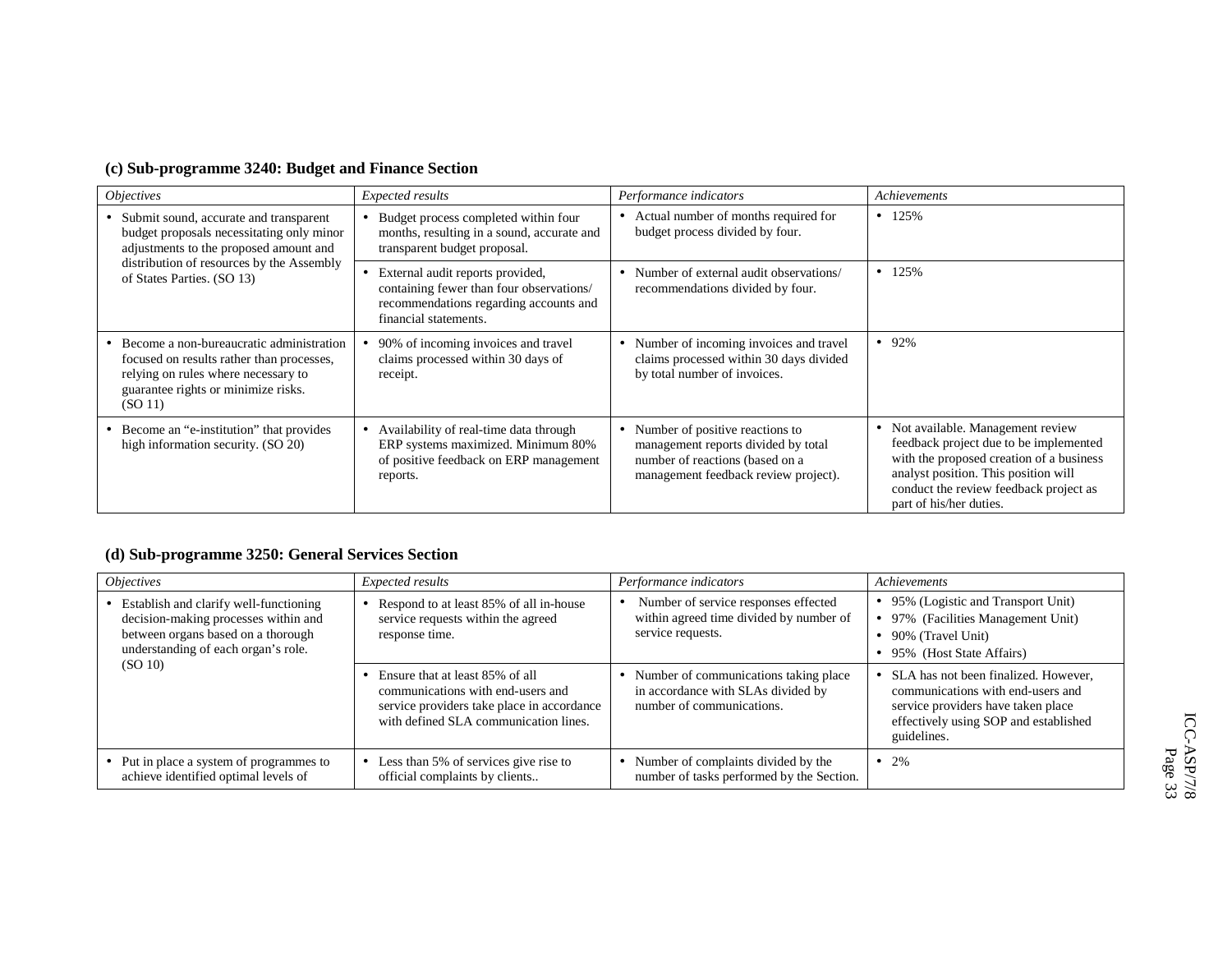| <i><b>Objectives</b></i>                                                                                                                                                       | Expected results                                                                                                                | Performance indicators                                                       | Achievements       |                                |
|--------------------------------------------------------------------------------------------------------------------------------------------------------------------------------|---------------------------------------------------------------------------------------------------------------------------------|------------------------------------------------------------------------------|--------------------|--------------------------------|
| quality with maximum efficiency.<br>(SO <sub>12</sub> )                                                                                                                        | To make efficient use of resources<br>allocated to the Section by achieving at<br>least 80% performance on each budget<br>line. | Number of performances achieved<br>divided by number of budgeted line items. | $\bullet$ Over 80% | ICC-<br>Page<br>$\frac{8}{34}$ |
| Become a non-bureaucratic administration<br>focused on results rather than processes,<br>relying on rules where necessary to<br>guarantee rights or minimize risks.<br>(SO 11) | Enhanced management of the Section by<br>developing and improving existing<br>reporting tools and business applications.        | Number of qualified reports divided by<br>number of reports needed.          | $\bullet$ 100%     |                                |

## **(e) Sub-programme 3260: Information and Communication Technologies Section**

| <i>Objectives</i>                                                                                                                           | Expected results                                                                                                                                                                                                                                                                                     | Performance indicators                                                                                                                                                                                                      | Achievements                                                                                                                                                                                                                                                                       |
|---------------------------------------------------------------------------------------------------------------------------------------------|------------------------------------------------------------------------------------------------------------------------------------------------------------------------------------------------------------------------------------------------------------------------------------------------------|-----------------------------------------------------------------------------------------------------------------------------------------------------------------------------------------------------------------------------|------------------------------------------------------------------------------------------------------------------------------------------------------------------------------------------------------------------------------------------------------------------------------------|
| • Put in place a system of programmes to<br>achieve identified optimal levels of<br>quality with maximum efficiency.<br>(SO <sub>12</sub> ) | • Effective use of the Court's information<br>and communication technology systems:<br>99.2% of average system uptime with<br>no unplanned external access;<br>99.2 % of requests for service and<br>operational support responded to<br>within the agreed upon time frame<br>stipulated in the SLA. | Hours of system uptime divided by hours<br>in service.<br>Number of responses to requests as<br>agreed in SLA divided by number of<br>requests.                                                                             | • Application uptime 98.9%<br>Infrastructure uptime 99.99%<br>Average 99.35%<br>• Number of service requests opened 8735<br>Number of service requests closed 8741<br>Closure $% = 100.1\%$<br>18% of the service requests were<br>managed by 12 months of unplanned<br><b>GTA</b> |
|                                                                                                                                             | • 99.5% of investigations and court<br>hearings supported and conducted as<br>planned.                                                                                                                                                                                                               | Number of successful Court hearings with<br>$\bullet$<br>no ICT issues reported divided by the<br>number of hearings.<br>Number of successful missions with no<br>ICT issues reported divided by the<br>number of missions. | 28 hearings in total, no ICT issues were<br>٠<br>reported $= 100\%$<br>• No missions were unsuccessful due to<br>ICT Issues $= 100\%$                                                                                                                                              |
| Become an "e-institution" that provides<br>$\bullet$<br>high information security. (SO 20)                                                  | • No confidential information is<br>compromised for technology-related<br>reasons (99.9%).                                                                                                                                                                                                           | • Number of confidentially-related<br>incidents reported divided by the number<br>of confidentially stored items.                                                                                                           | 3 confidentiality related incidents reported<br>$\bullet$<br>against 350,000 confidentially stored<br>items                                                                                                                                                                        |
| • Develop and implement a structure to<br>ensure publicity of all proceedings for<br>local and global audiences. (SO 9)                     | Processing of Court information<br>streamlined (50%).                                                                                                                                                                                                                                                | • Number of hearings conducted where<br>evidence and Court records are displayed<br>and processed electronically divided by<br>the total number of trials.                                                                  | • No Ringtail use in Court in 2007                                                                                                                                                                                                                                                 |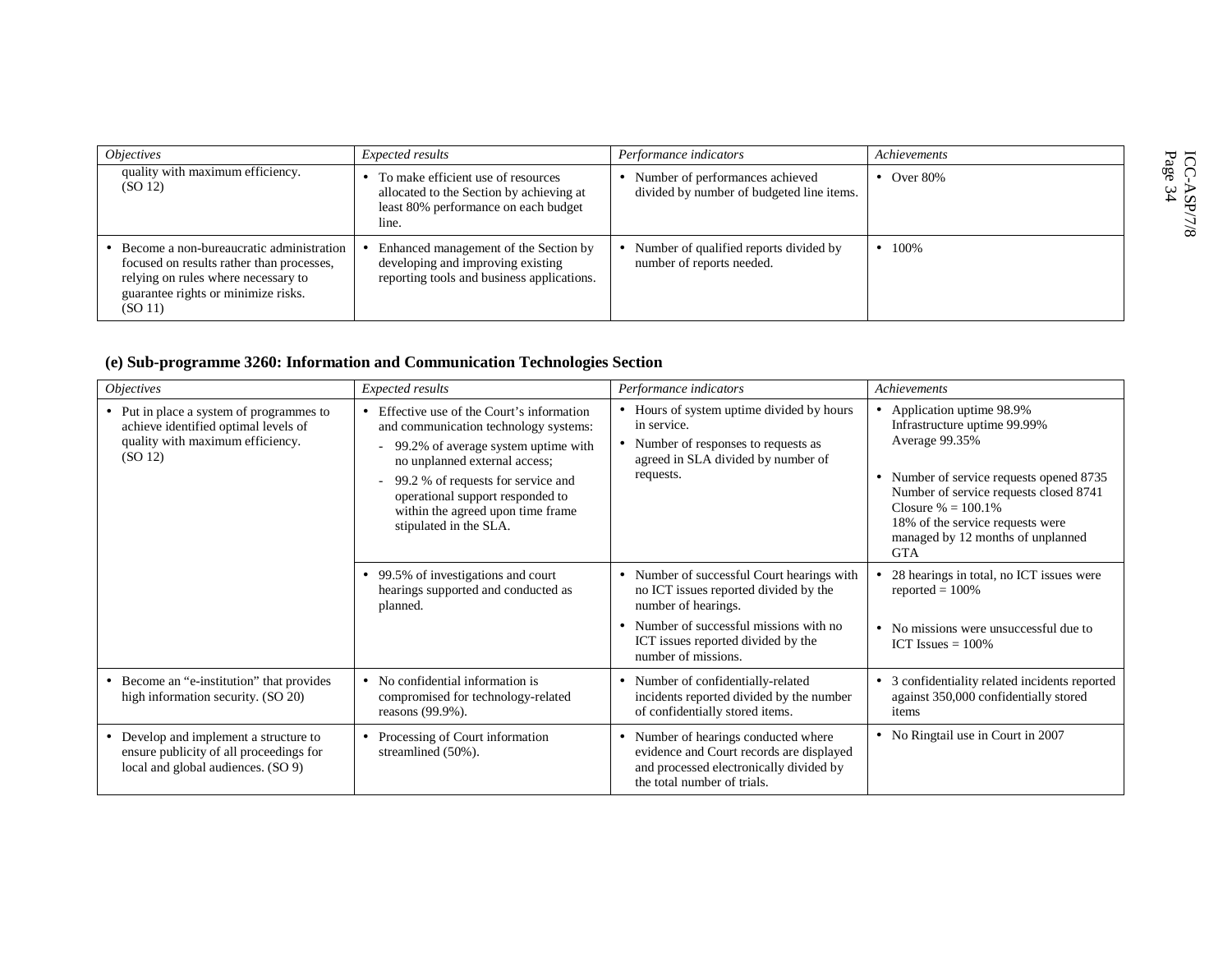|  | (f) Sub-programme 3270: Procurement Section |  |  |  |
|--|---------------------------------------------|--|--|--|
|--|---------------------------------------------|--|--|--|

| <i><b>Objectives</b></i>                                                                                                                                                       | Expected results                                                                                                                                                      | Performance indicators                                                                                                      | Achievements                                                                                                                                                                                                                                                                                 |
|--------------------------------------------------------------------------------------------------------------------------------------------------------------------------------|-----------------------------------------------------------------------------------------------------------------------------------------------------------------------|-----------------------------------------------------------------------------------------------------------------------------|----------------------------------------------------------------------------------------------------------------------------------------------------------------------------------------------------------------------------------------------------------------------------------------------|
| Become a non-bureaucratic administration<br>focused on results rather than processes,<br>relying on rules where necessary to<br>guarantee rights or minimize risks.<br>(SO 11) | Process 100% of internal purchase<br>requisitions                                                                                                                     | Number of completed processes divided<br>by number of requisitions.                                                         | • 100% of internal purchase requisitions<br>processed                                                                                                                                                                                                                                        |
| Become an "e-institution" that provides<br>high information security. (SO 20)                                                                                                  | • Lower purchasing costs by 2% through<br>increased utilization of internet and<br>electronic mail.                                                                   | 2007 purchasing costs divided by 2006<br>purchasing costs.                                                                  | • All faxes are now received digitally<br>reducing the amount of paper copies.<br>• All RFQ for lower value requisitions are<br>sent via e-mail.<br>• All vendor details stored in the ERP<br>system include e-mail addresses.<br>• Access to world-wide vendor directory<br>via web portal. |
| • Develop and implement a complete set of<br>clear ethical standards of behaviour for<br>staff. $(SO 19)$                                                                      | Complete impartiality and no preferential<br>treatment in procurement activities. Less<br>than 5% of activities should be subject to<br>claims by supplier community. | Number of claims formally received by<br>$\bullet$<br>the Court from supplier community<br>divided by number of activities. | • There were no claims formally received<br>by the Court from the supplier<br>community.                                                                                                                                                                                                     |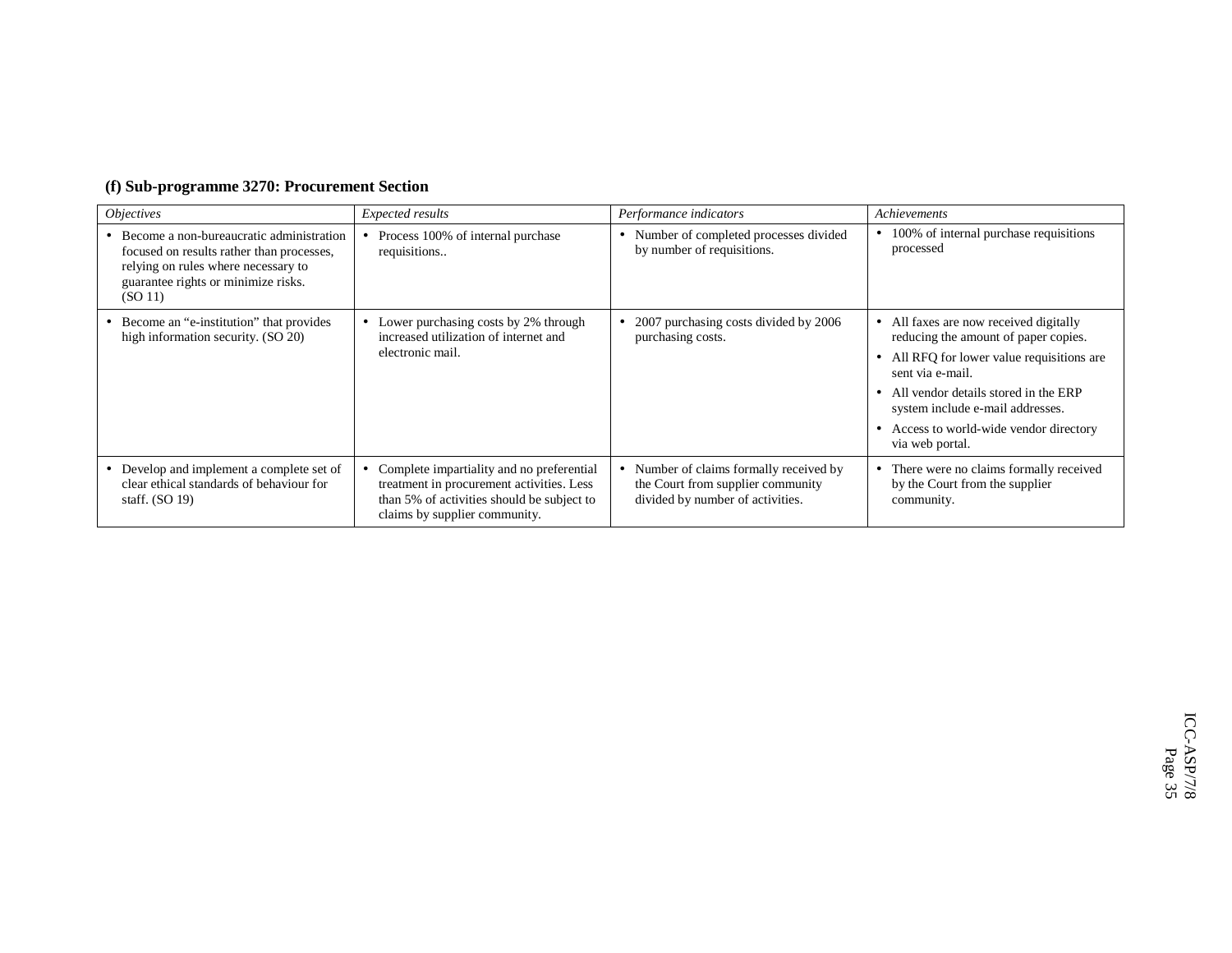| (g) Sub-programme 3280: Field Operations Section |  |  |
|--------------------------------------------------|--|--|
|                                                  |  |  |

| <i><b>Objectives</b></i>                                                                                                                                                         | Expected results                                                                                                                       | Performance indicators                                                                                                 | Achievements                             |
|----------------------------------------------------------------------------------------------------------------------------------------------------------------------------------|----------------------------------------------------------------------------------------------------------------------------------------|------------------------------------------------------------------------------------------------------------------------|------------------------------------------|
| • Become a non-bureaucratic administration<br>focused on results rather than processes,<br>relying on rules where necessary to<br>guarantee rights or minimize risks.<br>(SO 11) | Improved field operations support<br>administration: 100% field-related<br>financial transactions properly recorded.                   | • Number of properly recorded financial<br>transactions divided by number of<br>financial transactions.                | $• 95\%$                                 |
|                                                                                                                                                                                  | • Improved support to field offices: 90% of<br>concerns raised are addressed within 15<br>days.                                        | Number of concerns raised which have<br>been addressed within 15 days divided by<br>total number of concerns reported. | • Detailed statistics not available yet. |
| • Establish and clarify well-functioning<br>decision-making processes within and<br>between organs based on a thorough<br>understanding of each organ's role.<br>(SO 10)         | • Improved efficiency of field mission<br>support: maximum 5% of supported<br>missions are delayed due to Field<br>Operations Section. | • Number of missions delayed due to Field<br>Office divided by number of Field Office<br>missions.                     | $\bullet$ 0%                             |
| • Develop situation-specific mechanisms to<br>provide for all necessary cooperation, in<br>particular the arrest and surrender of<br>persons. $(SO 7)$                           | At least one transport agreement per field<br>office for travel to the Netherlands with a<br>public national company.                  | Number of results achieved divided by<br>number of countries supported.                                                | • 75%                                    |
|                                                                                                                                                                                  | At least one transport agreement per field<br>office for travel to the Netherlands with a<br>private company.                          | Number of results achieved divided by<br>number of countries supported.                                                | • 25%                                    |

## **3. Programme 3300: Division of Court Services**

## **(a) Sub-programme 3310: Office of the Director**

| <i><b>Objectives</b></i>                                                                                                                                                              | <i>Expected results</i>                                                                         | Performance indicators                                                                            | Achievements                                                                                                                                                    |
|---------------------------------------------------------------------------------------------------------------------------------------------------------------------------------------|-------------------------------------------------------------------------------------------------|---------------------------------------------------------------------------------------------------|-----------------------------------------------------------------------------------------------------------------------------------------------------------------|
| • Develop policies for implementing the<br>quality standards specified in the Statute<br>and the Rules of Procedures and Evidence                                                     | No delays or interruptions in Court<br>proceedings caused by the Division.                      | Number of delays or interruptions caused<br>by the Division divided by total number<br>of delays. | $\bullet$ 0\%                                                                                                                                                   |
| with respect to all participants in<br>proceedings and persons otherwise<br>affected by the Court's activities, in a<br>manner that is respectful of diversity.<br>(SO <sub>3</sub> ) | No justified complaints from internal or<br>external parties about the work of the<br>Division. | Number of justified complaints divided by<br>total number of complaints.                          | Three decisions of the Registrar were<br>discussed before the Chamber regarding<br>the cases handled by the VWU. The<br>Chamber decided that one was justified. |
| • Develop situation-specific mechanisms to                                                                                                                                            |                                                                                                 |                                                                                                   |                                                                                                                                                                 |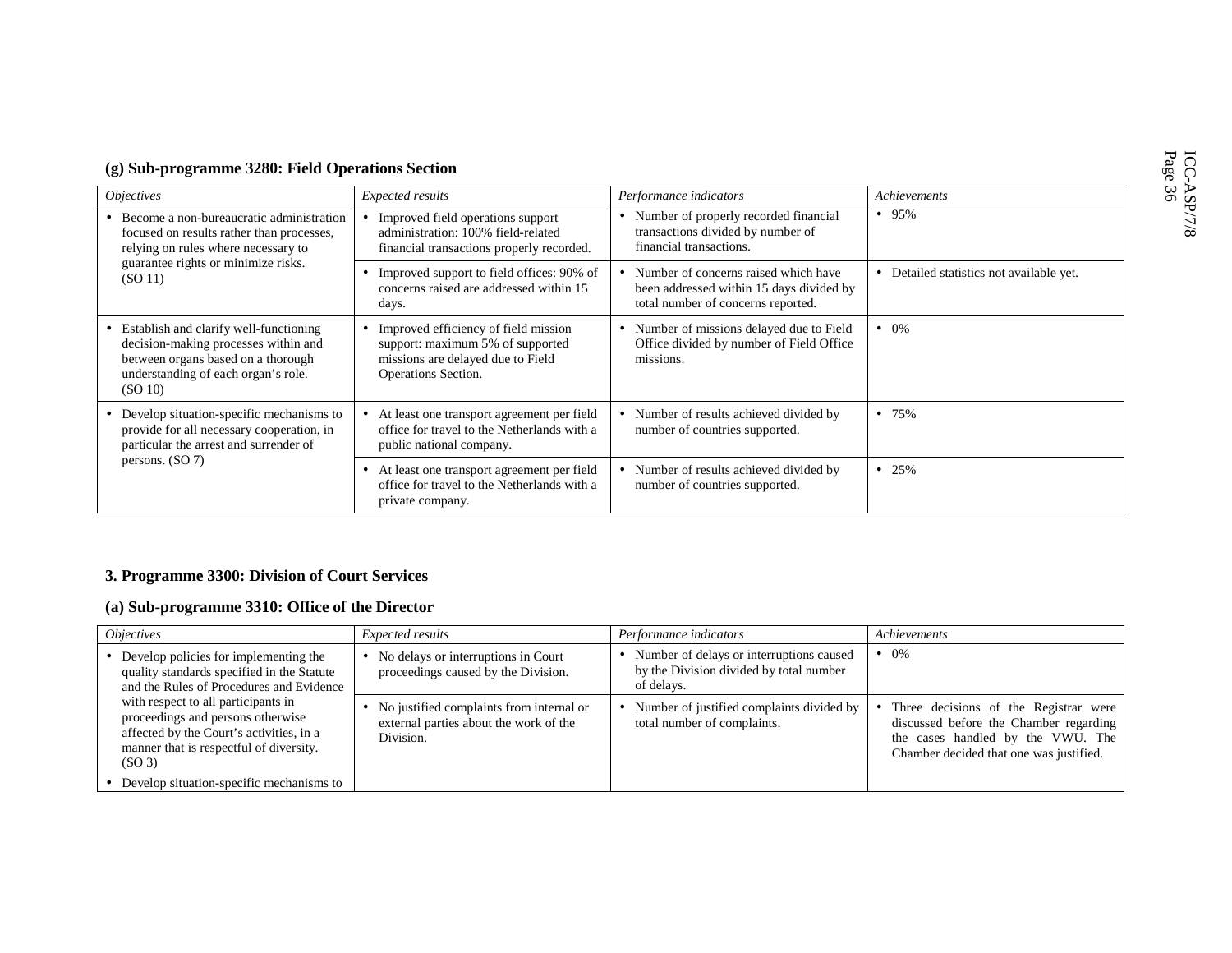| <i><b>Objectives</b></i>                                                                                                                                   | Expected results                       | Performance indicators                                                                 | Achievements |
|------------------------------------------------------------------------------------------------------------------------------------------------------------|----------------------------------------|----------------------------------------------------------------------------------------|--------------|
| provide for all necessary cooperation, in<br>particular the arrest and surrender of<br>persons. $(SO 7)$                                                   |                                        |                                                                                        |              |
| • Put in place a system to address all<br>security risks, striving for maximum<br>security of all participants consistent with<br>the Rome Statute. (SO 2) |                                        |                                                                                        |              |
| Achieve all the objectives of the<br>Division's Sections.                                                                                                  | 100% of the Division's objectives met. | Proportion of objectives met by Sections<br>divided by total number of objectives set. | • 94%        |

## **(b) Sub-programme 3320: Court Management Section**

| <i><b>Objectives</b></i>                                                                                                                                   | Expected results                                                                                                                                                                                                                                                                                                                   | Performance indicators                                                                                                                                                                                                                                                            | Achievements                                                                                                                                                                                                                                                                                                                                                                                                                                                                                                                                          |
|------------------------------------------------------------------------------------------------------------------------------------------------------------|------------------------------------------------------------------------------------------------------------------------------------------------------------------------------------------------------------------------------------------------------------------------------------------------------------------------------------|-----------------------------------------------------------------------------------------------------------------------------------------------------------------------------------------------------------------------------------------------------------------------------------|-------------------------------------------------------------------------------------------------------------------------------------------------------------------------------------------------------------------------------------------------------------------------------------------------------------------------------------------------------------------------------------------------------------------------------------------------------------------------------------------------------------------------------------------------------|
| • Conduct six investigations into cases and<br>one trial, subject to external cooperation<br>received. (SO 1)                                              | Support Court sessions in accordance with<br>the Regulations. Maximum 10% of<br>interruptions or delays attributable to the<br>Section.                                                                                                                                                                                            | • Number of delays or interruptions caused<br>by the Section divided by number of<br>delays or interruptions                                                                                                                                                                      | $\bullet$ 0\%                                                                                                                                                                                                                                                                                                                                                                                                                                                                                                                                         |
|                                                                                                                                                            | Maintain records of proceedings and<br>$\bullet$<br>facilitate access to them. Minimum of<br>95% of full and accurate records and<br>maximum of 10% complaints about lack<br>of access from other side.                                                                                                                            | • Number of full and accurate records<br>divided by total number of records.<br>• Number of complaints about lack of<br>access divided by number of accessed<br>records.                                                                                                          | $-100\%$<br>• Two complaints about an efficient means<br>of access to the records have been made.<br>These are being currently addressed by<br>the CMS and ICTS services of the<br>Registry.                                                                                                                                                                                                                                                                                                                                                          |
| • Put in place a system to address all<br>security risks, striving for maximum<br>security of all participants consistent with<br>the Rome Statute. (SO 2) | Implement a secure and reliable court<br>information system to meet the<br>requirements of the Court (in cooperation<br>with the ICT Section). Coverage of<br>required functionality to at least 80% by<br>end of 2007. Availability of system on<br>more than 90% of all working days in<br>2007. No breaches of security (100%). | • Number of information system<br>functionalities covered divided by the<br>number of required functionalities.<br>• Number of days when systems are<br>available divided by number of workdays.<br>Number of breaches in security divided<br>$\bullet$<br>by number of workdays. | • The implementation of known system<br>functionality was hindered by<br>encountered limitations of the software in<br>place (Livenote). Also, new functional<br>requirements for the Court Information<br>System were recognized in 2007. The<br>implementation of a core Court<br>Management System was partly<br>completed in $2007 (40\%)$ ; the further<br>expansion of the system will continue in<br>2008. The overall implementation rate of<br>the Court Information System is estimated<br>at 60%.<br>• All eCourt components in place were |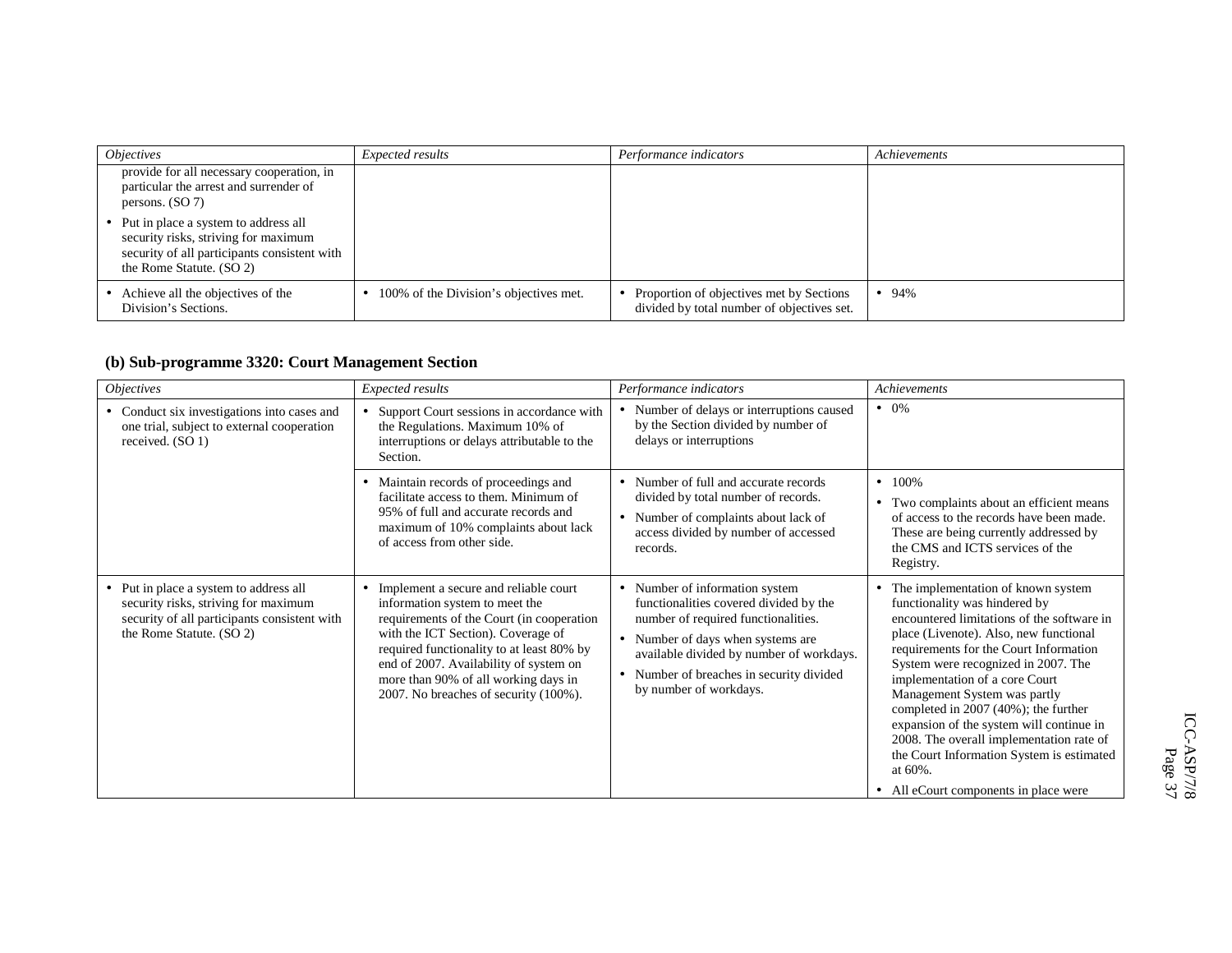| <i><b>Objectives</b></i>                                                                                                | Expected results                                        | Performance indicators                                                                                                   | Achievements                                                                                                                                                                                                                                     |                                            |
|-------------------------------------------------------------------------------------------------------------------------|---------------------------------------------------------|--------------------------------------------------------------------------------------------------------------------------|--------------------------------------------------------------------------------------------------------------------------------------------------------------------------------------------------------------------------------------------------|--------------------------------------------|
|                                                                                                                         |                                                         |                                                                                                                          | available at least 80% of all workdays in<br>2007.<br>• There were NO breaches of security in<br>eCourt systems due to the Court<br>Management section. CMS. There has<br>been one potential breach on network<br>locations used by CMS (99.5 %) | ICC-<br>Page<br>$\frac{8}{8}$<br>$\approx$ |
| • Develop and implement a structure to<br>ensure publicity of all proceedings for<br>local and global audiences. (SO 9) | 95% availability of AV recordings of<br>Court sessions. | Number of available AV recordings<br>divided by total number of required AV<br>recordings in all Court sessions.         | $\bullet$ 100%                                                                                                                                                                                                                                   |                                            |
|                                                                                                                         | 95% availability of transcripts of Court<br>sessions.   | Number of available Court transcripts<br>divided by total number of required Court<br>transcripts in all Court sessions. | $\bullet$ 100%                                                                                                                                                                                                                                   |                                            |

## **(c) Sub-programme 3330: Detention Section**

| <i><b>Objectives</b></i>                                                                                                                                                                                                                                                                                                                                                                                                                                                                 | Expected results                                                                                                                                                                                                                                                    | Performance indicators                                                                                               | Achievements   |
|------------------------------------------------------------------------------------------------------------------------------------------------------------------------------------------------------------------------------------------------------------------------------------------------------------------------------------------------------------------------------------------------------------------------------------------------------------------------------------------|---------------------------------------------------------------------------------------------------------------------------------------------------------------------------------------------------------------------------------------------------------------------|----------------------------------------------------------------------------------------------------------------------|----------------|
| • Develop policies for implementing the<br>quality standards specified in the Statute<br>and the Rules of Procedures and Evidence<br>with respect to all participants in<br>proceedings and persons otherwise<br>affected by the Court's activities, in a<br>manner that is respectful of diversity.<br>(SO <sub>3</sub> )<br>• Put in place a system to address all<br>security risks, striving for maximum<br>security of all participants consistent with<br>the Rome Statute. (SO 2) | A well-ordered detention community<br>where the detained persons collectively<br>feel safe from harm and are indeed safe.<br>with the number of incidents involving<br>serious injuries fewer than 10% of the<br>average number of detained persons. <sup>4</sup> . | Number of incidents involving serious<br>$\bullet$<br>injuries divided by the average number of<br>detained persons. | $\bullet$ 0%   |
|                                                                                                                                                                                                                                                                                                                                                                                                                                                                                          | 0% escape by detained persons.                                                                                                                                                                                                                                      | Number of escapes divided by number of<br>detained persons.                                                          | $\bullet$ 0%   |
|                                                                                                                                                                                                                                                                                                                                                                                                                                                                                          | 90% of staff trained in all aspects of the<br>management of detained persons in an<br>international setting.                                                                                                                                                        | • Number of trained staff divided by total<br>number of staff.                                                       | $\bullet$ 100% |
| • Conduct six investigations into cases and<br>one trial, subject to external cooperation<br>received. (SO 1)                                                                                                                                                                                                                                                                                                                                                                            | 100% positive review in all ICRC reports<br>on all aspects of the management of<br>detained persons in a custodial setting.                                                                                                                                         | • Number of positive reviews divided by<br>total number of reviews.                                                  | $\bullet$ 100% |
|                                                                                                                                                                                                                                                                                                                                                                                                                                                                                          | 100% of complaints registered by                                                                                                                                                                                                                                    | • Number of complaints acknowledged on                                                                               | $\bullet$ 100% |

<sup>&</sup>lt;sup>4</sup> It is envisaged that during 2007 the number of detained persons may not exceed single figures. The value of the above quantitative measure may be distorted because of the small size of the target group.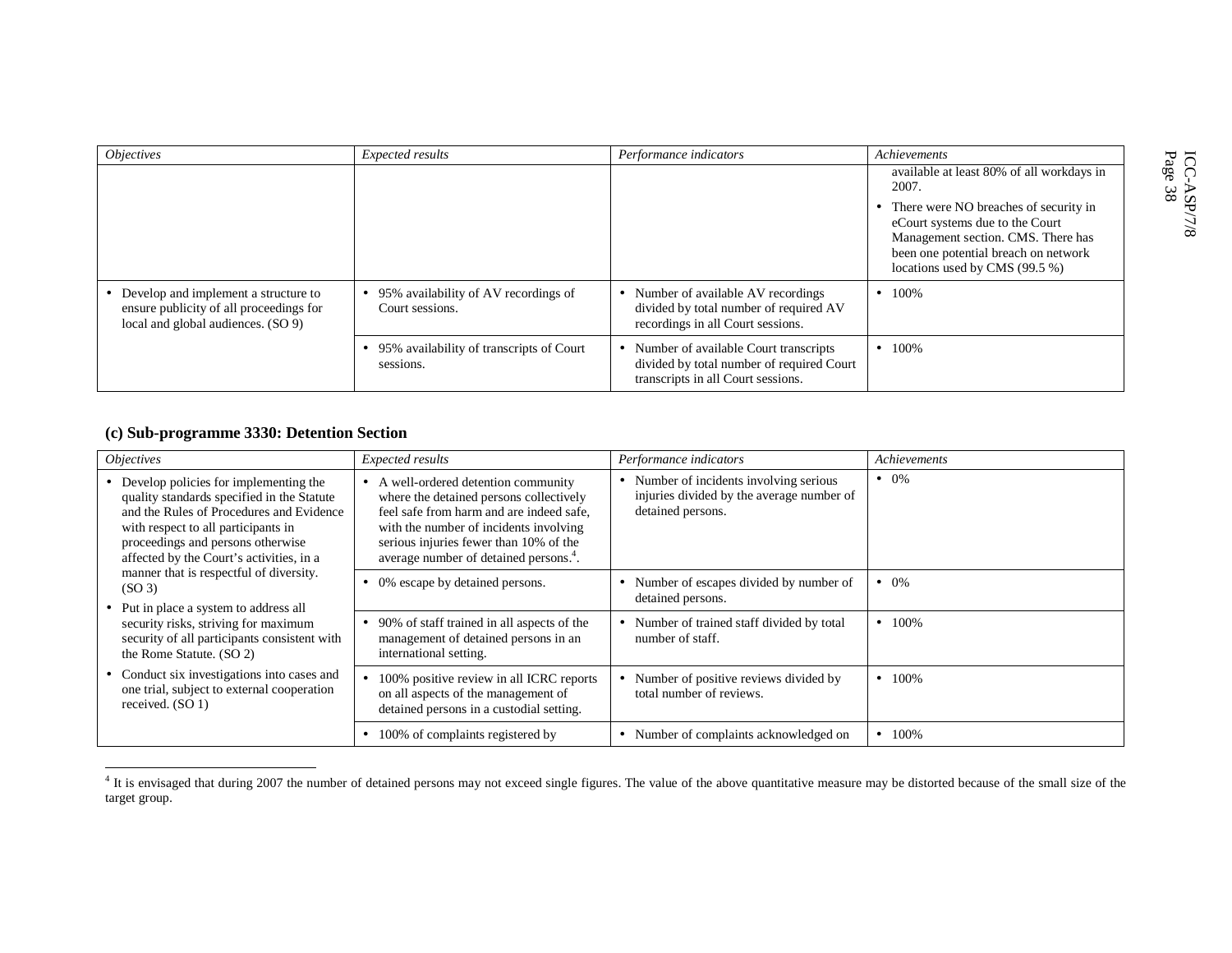| <i><b>Objectives</b></i> | <i>Expected results</i>                                                                                   | Performance indicators                                                   | Achievements  |
|--------------------------|-----------------------------------------------------------------------------------------------------------|--------------------------------------------------------------------------|---------------|
|                          | detained persons through the formal<br>complaints procedure acknowledged in<br>writing within three days. | time divided by total number of<br>complaints.                           |               |
|                          | • Less than 10% of complaints deemed to<br>be justified.                                                  | Number of justified complaints divided by<br>total number of complaints. | $\bullet$ 0\% |

## **(d) Sub-programme 3340: Court Interpretation and Translation Section**

| <i><b>Objectives</b></i>                                                                                                                                                                                                                                                                                                   | <b>Expected results</b>                                                                                                                                                                                                                                                                                                                                                       | Performance indicators                                                                                                                                                                                                                                                                                      | Achievements                                                                                                                                                                                                                                                                                                                                   |
|----------------------------------------------------------------------------------------------------------------------------------------------------------------------------------------------------------------------------------------------------------------------------------------------------------------------------|-------------------------------------------------------------------------------------------------------------------------------------------------------------------------------------------------------------------------------------------------------------------------------------------------------------------------------------------------------------------------------|-------------------------------------------------------------------------------------------------------------------------------------------------------------------------------------------------------------------------------------------------------------------------------------------------------------|------------------------------------------------------------------------------------------------------------------------------------------------------------------------------------------------------------------------------------------------------------------------------------------------------------------------------------------------|
| • Develop policies for implementing the<br>quality standards specified in the Statute<br>and the Rules of Procedures and Evidence<br>with respect to all participants in<br>proceedings and persons otherwise<br>affected by the Court's activities, in a<br>manner that is respectful of diversity.<br>(SO <sub>3</sub> ) | Terminological accuracy and consistency<br>to ensure quality translation and<br>interpretation (Court and field<br>interpretation) and thereby facilitate<br>efficient communication;<br>Minimum of 800 searches per month<br>performed in the language tools;<br>Minimum of 100 records created per<br>$\bullet$<br>month:<br>• Minimum of 100 terms validated per<br>month. | • Number of searches performed in<br>language tools per month divided by<br>number of registered users.<br>• Number of records created per month<br>divided by the number of registered<br>contributors.<br>• Number of terms validated per month<br>divided by the number of registered<br>terminologists. | • 39 active users, 300 searches per user per<br>month.<br>• 95 records and 318 terms created per<br>month by 12 active contributors (total of<br>1145 records and 3822 terms over the<br>year).<br>• 55 records and 135 terms validated per<br>month by 1 registered terminologist (total<br>of 659 records and 1,626 terms over the<br>year). |
| Establish and clarify well-functioning<br>decision-making processes within and<br>between organs based on a thorough<br>understanding of each organ's role.<br>(SO 10)                                                                                                                                                     | Editing/revision: productivity of<br>editors/revisers up to the standards of<br>international organizations: average<br>number of pages edited/revised per<br>editor/reviser per day 13 or more.                                                                                                                                                                              | • Total number of pages edited/revised<br>divided by the number of FTE<br>editors/revisers.                                                                                                                                                                                                                 | • 10,089 pages for revision/editing 2.8 FTE<br>editors/revisers 13.9 pages per day                                                                                                                                                                                                                                                             |
|                                                                                                                                                                                                                                                                                                                            | Translation: productivity of translators up<br>٠<br>to the standards of international<br>organizations: average number of pages<br>translated per translator per day 5 or<br>more.                                                                                                                                                                                            | • Total number of pages translated divided<br>by the number of FTE translators.                                                                                                                                                                                                                             | • 10,810 pages for translation 9.5 FTE<br>translators 4.4 pages per day                                                                                                                                                                                                                                                                        |
| • Put in place a system of programmes to<br>achieve identified optimal levels of<br>quality with maximum efficiency.<br>(SO 12)                                                                                                                                                                                            | Interpretation management: satisfactory<br>planning of all interpretation resources<br>and prioritization of assignments, in<br>accordance with relevant sections of the<br>Regulations of the Registry.<br>• 9% of events supporting the strategic                                                                                                                           | • Number of events supporting the strategic<br>objectives of the Court delayed owing to<br>unavailability of suitable interpreters<br>divided by the total number of events<br>supported.                                                                                                                   | • Field Interpretation: $0\%$ (30 requests<br>involving 361 interpreter days, no delays)<br>• Interpretation: $0\%$ (183 requests involving<br>832 interpreter days, no delays)                                                                                                                                                                |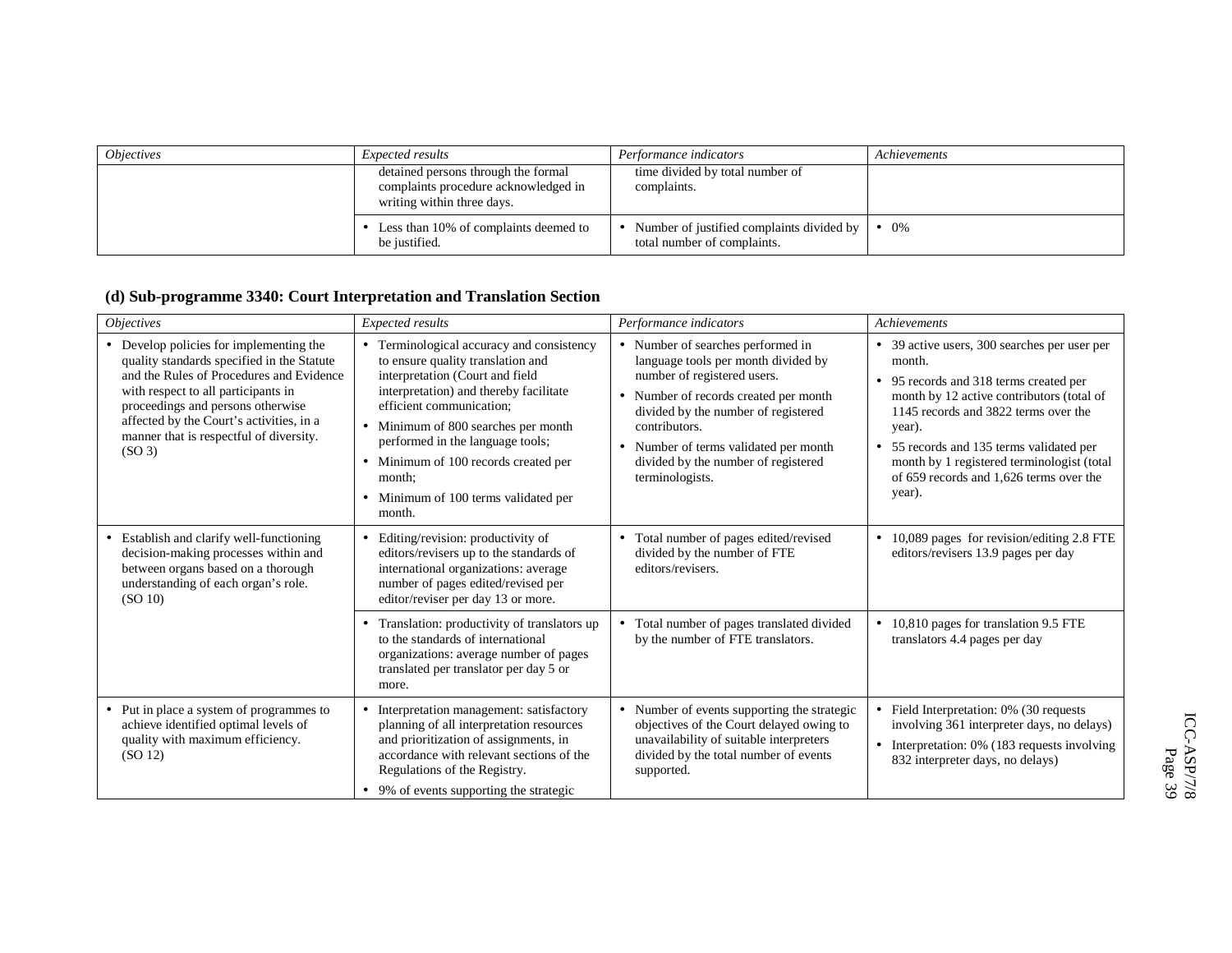| <i><b>Objectives</b></i> | Expected results                                                                                                              | Performance indicators                                                                                                              | Achievements                                                                                                                                                                                                                                                                                          |
|--------------------------|-------------------------------------------------------------------------------------------------------------------------------|-------------------------------------------------------------------------------------------------------------------------------------|-------------------------------------------------------------------------------------------------------------------------------------------------------------------------------------------------------------------------------------------------------------------------------------------------------|
|                          | objectives of the Court delayed due to<br>unavailability of suitable interpreters                                             |                                                                                                                                     |                                                                                                                                                                                                                                                                                                       |
|                          | Interpretation quality: 95% of positive<br>feedback in relation to interpretation<br>assignments following standardized       | Number of justified complaints regarding<br>quality of interpretation divided by total<br>number of interpretation assignments.     | • Field Interpretation: 100% positive<br>feedback in relation to interpretation<br>assignments                                                                                                                                                                                                        |
|                          | assessment of quality monitoring of<br>interpretation.                                                                        |                                                                                                                                     | Interpretation: 99.99 positive feedback (2)<br>requests for corrections out of 183<br>events).                                                                                                                                                                                                        |
|                          | Training: 75% of trained field interpreters/<br>simultaneous interpreters which can be<br>used in interpretation assignments. | Number of successful candidates at<br>interpretation tests following in-house<br>training divided by total number of<br>candidates. | • Field Interpretation: 63 candidates of<br>which 37% were recruited for ICC roster<br>Interpretation: all P-1 interpreters who<br>received training in 2007 received<br>simultaneous interpretation accreditation<br>and can now be used in interpretation<br>assignments in at least one direction. |

## **(e) Sub-programme 3350: Victims and Witnesses Unit**

| <i>Objectives</i>                                                                                              | Expected results                                                                                                                                                                                                                                                                  | Performance indicators                                                                                                                                                                        | Achievements                    |
|----------------------------------------------------------------------------------------------------------------|-----------------------------------------------------------------------------------------------------------------------------------------------------------------------------------------------------------------------------------------------------------------------------------|-----------------------------------------------------------------------------------------------------------------------------------------------------------------------------------------------|---------------------------------|
| • Conduct six investigations into cases and<br>one trial, subject to external cooperation<br>received. $(SO1)$ | Timely and adequate response to requests<br>from OTP, Defence and VPRS, regardless<br>of location.<br>Assessment of and response to 100% of<br>requests within a week.                                                                                                            | Number of requests responded to within a<br>week divided by number of requests.                                                                                                               | $\bullet$ 0 %                   |
|                                                                                                                | Provision of efficient and effective<br>services to requesting parties and to<br>Chambers. 100% of services initiated<br>within a week, regardless of location.<br>Initial assessment and response to 100%<br>of requests for entry into protection<br>programme within 48 hours. | Number of services initiated within a<br>week divided by total number of services<br>initiated.<br>Number of requests responded to within<br>48 hours divided by total number of<br>requests. | $\bullet$ 0 %<br>$\bullet$ 100% |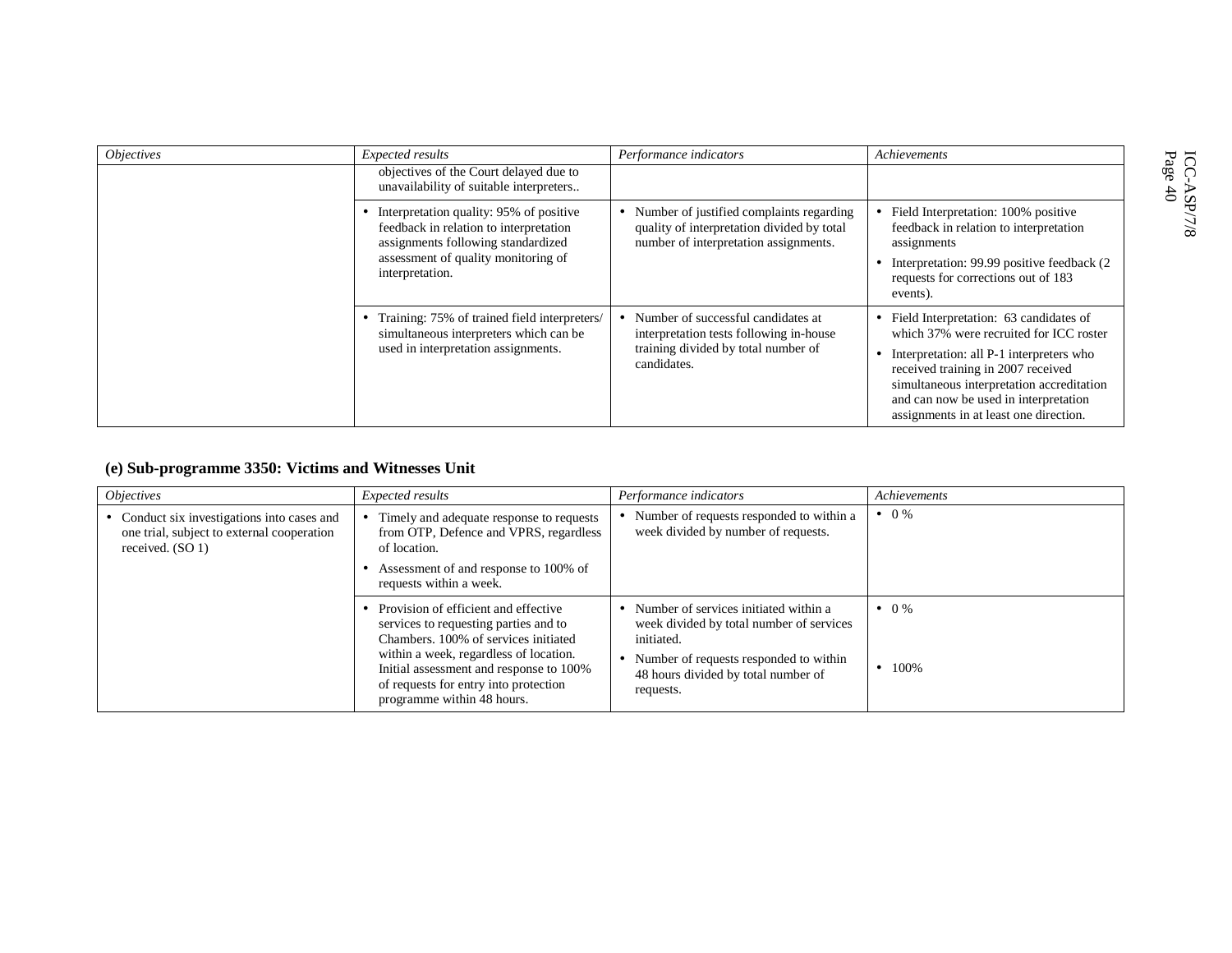| <i><b>Objectives</b></i>                                                                                                                                                                                                                                                                                                   | Expected results                                                                                                                                                                                                                                                                                                                                                       | Performance indicators                                                                                                                     | Achievements                                                      |
|----------------------------------------------------------------------------------------------------------------------------------------------------------------------------------------------------------------------------------------------------------------------------------------------------------------------------|------------------------------------------------------------------------------------------------------------------------------------------------------------------------------------------------------------------------------------------------------------------------------------------------------------------------------------------------------------------------|--------------------------------------------------------------------------------------------------------------------------------------------|-------------------------------------------------------------------|
| • Put in place a system to address all<br>security risks <sup>5</sup> , striving for maximum<br>security of all participants consistent with<br>the Rome Statute. (SO 2)                                                                                                                                                   | • Provision of efficient and effective<br>support, protection and<br>operational/logistical services to victims,<br>witnesses and others at risk, regardless of<br>location, subject to assessment. Minimum<br>of 75% of victims and witnesses who are<br>provided with VWU services rate those<br>services either as "good" or "very good"<br>in the evaluation form. | • Number of "good" or "very good" service<br>reviews divided by total number of<br>reviews.                                                | $-100\%$                                                          |
|                                                                                                                                                                                                                                                                                                                            | Improved Court-wide practices and<br>$\bullet$<br>strengthened overall capacity on matters<br>within the mandate of the Unit. 100% of<br>standard operational practices of the Court<br>relating to victims and witnesses<br>incorporate concern for the safety and<br>well-being of victims and witnesses.                                                            | • Number of standard practices<br>incorporating the concerns of victims and<br>witnesses divided by total number of<br>standard practices. | • No data available                                               |
| • Develop policies for implementing the<br>quality standards specified in the Statute<br>and the Rules of Procedures and Evidence<br>with respect to all participants in<br>proceedings and persons otherwise<br>affected by the Court's activities, in a<br>manner that is respectful of diversity.<br>(SO <sub>3</sub> ) | Minimization of witnesses' fears and<br>avoidance of further harm arising from<br>appearances before the Court. 0%<br>witnesses killed or physically harmed as a<br>result of inadequate protection.                                                                                                                                                                   | • Number of witnesses killed or physically<br>harmed as a result of inadequate<br>protection divided by number of witnesses<br>handled.    | 100% (0 witnesses killed as a result of<br>inadequate protection) |

### **4. Programme 3400: Public Information and Documentation Section**

#### **(a) Sub-programme 3410: Office of the Head**

| <i><b>Objectives</b></i>                                                     | <i>Expected results</i>                       | Performance indicators        | Achievements                        |
|------------------------------------------------------------------------------|-----------------------------------------------|-------------------------------|-------------------------------------|
| Ensure that 80% of the objectives set out<br>by the Section are met in 2007. | Meet 80% of the objectives of the<br>Section. | Percentage of objectives met. | Expected results have been achieved |

<sup>5</sup> Please note that this objective was read by the VWU/DCS in light of the following consideration: the Court's operations carry an inherent risk and are conducted under certain constraints, not least the general security situation in its area of operations and the fact that it has no police force or army of its own. A degree of risk will therefore always remain. However, the Court can put in place a system to minimise and mitigate security risks to an acceptable degree through a variety of measures, striving for security of all participants consistent with the Rome Statute.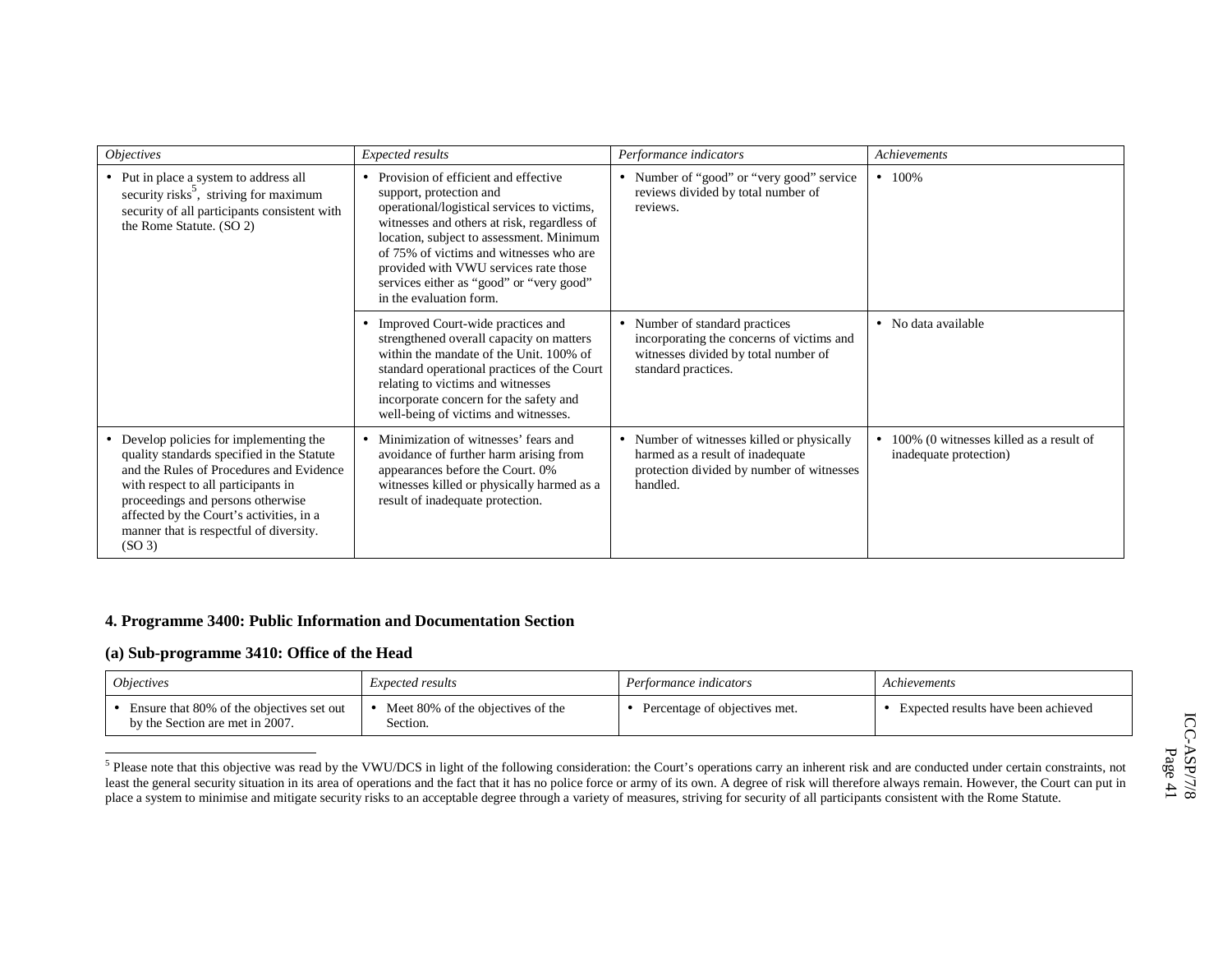| <i><b>Objectives</b></i>                                                                                                                                             | <i>Expected results</i>                                      | Performance indicators                                                                                                                                                     | Achievements                                                                                                                                                         | セド              |
|----------------------------------------------------------------------------------------------------------------------------------------------------------------------|--------------------------------------------------------------|----------------------------------------------------------------------------------------------------------------------------------------------------------------------------|----------------------------------------------------------------------------------------------------------------------------------------------------------------------|-----------------|
| Establish and clarify well-functioning<br>decision-making processes within and<br>between the organs on a thorough<br>understanding of each organ's role.<br>(SO 10) | Clear decision-making structure with<br>respect to outreach. | Outreach unit is established within the<br>Section. Policies and procedures for<br>outreach activities are agreed upon<br>between the organs and are being<br>implemented. | Outreach Unit has been established.<br>Procedures have been agreed upon<br>between the organs and are implemented<br>through the External Relations Working<br>Group | న ద<br>$\infty$ |

## **(b) Sub-programme 3420: Library and Documentation Centre**

| <i><b>Objectives</b></i>                                                                                      | Expected results                                                                                                                | Performance indicators                                                         | Achievements                                                                                                                                                                                                                                                                                                                                                                                                                                                |
|---------------------------------------------------------------------------------------------------------------|---------------------------------------------------------------------------------------------------------------------------------|--------------------------------------------------------------------------------|-------------------------------------------------------------------------------------------------------------------------------------------------------------------------------------------------------------------------------------------------------------------------------------------------------------------------------------------------------------------------------------------------------------------------------------------------------------|
| • Conduct six investigations into cases and<br>one trial, subject to external cooperation<br>received. (SO 1) | • Court-wide access to relevant legal<br>information resources as well as efficient<br>and timely services to advance research. | • Number of library services users,<br>percentage of requests unfulfilled.     | 378 Library registered users<br>15% of requests unfulfilled<br>$\bullet$                                                                                                                                                                                                                                                                                                                                                                                    |
| Become an "e-institution" that provides<br>high information security. (SO 20)                                 | • 80% of services requested and supplied<br>electronically.                                                                     | Percentage of services rendered divided<br>$\bullet$<br>by services requested. | Services requested and provided 100%<br>electronically:<br>- Online catalogue<br>- Intranet pages<br>- Digital Library<br>Services requested both electronically and<br>non electronically and provided 80%<br>electronically<br>- InterLibrary Loans<br>- Circulation of lendable material<br>Services requested both electronically and<br>non electronically and provided both<br>electronically (75%) and non<br>electronically:<br>- Reference service |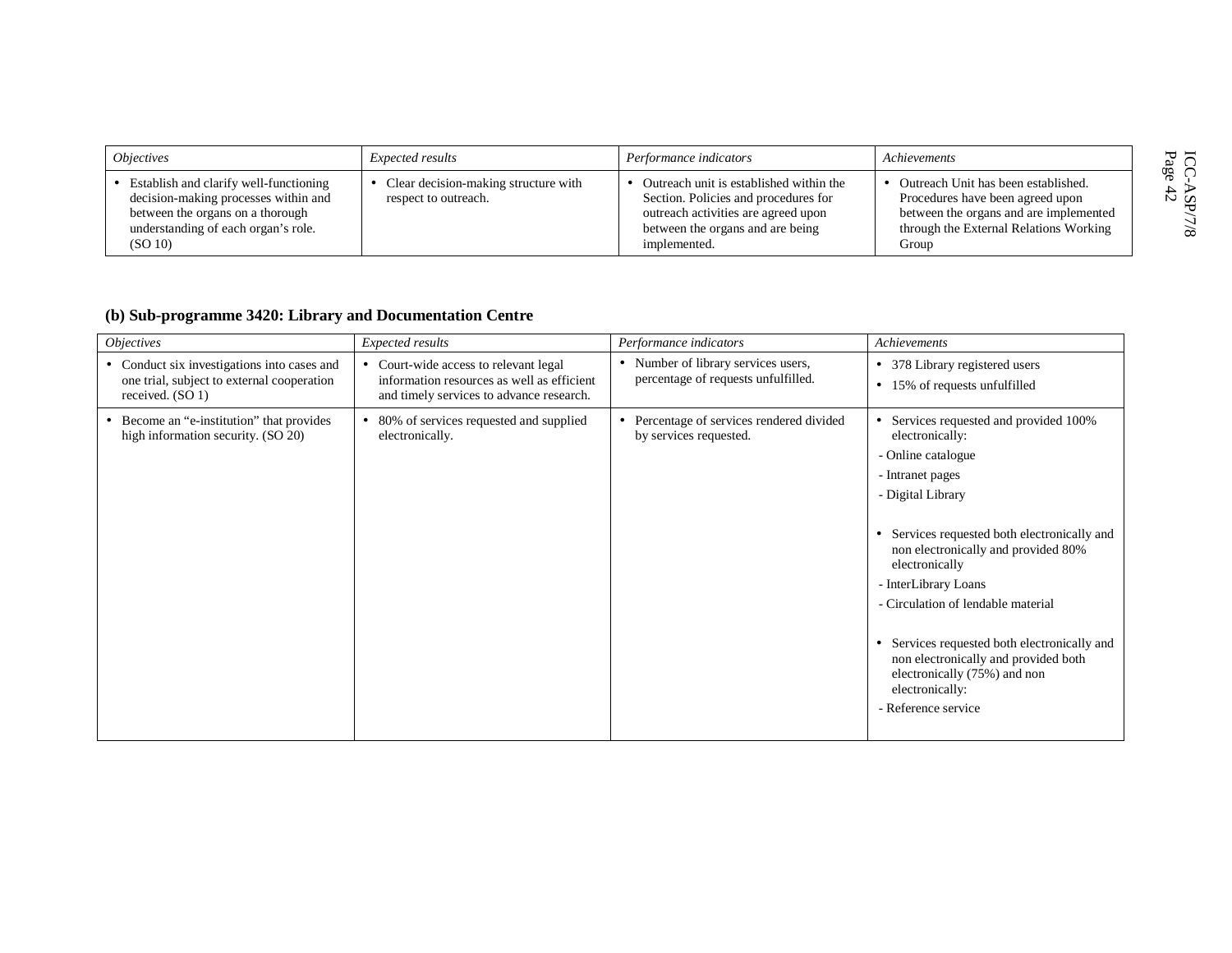| (c) Sub-programme 3430: Public Information Unit |  |  |  |  |
|-------------------------------------------------|--|--|--|--|
|-------------------------------------------------|--|--|--|--|

| <i><b>Objectives</b></i>                                                                                                                                                                    | Expected results                                          | Performance indicators                                                                                                 | Achievements                                                                                                                                                                                                                                                                          |
|---------------------------------------------------------------------------------------------------------------------------------------------------------------------------------------------|-----------------------------------------------------------|------------------------------------------------------------------------------------------------------------------------|---------------------------------------------------------------------------------------------------------------------------------------------------------------------------------------------------------------------------------------------------------------------------------------|
| • Conduct six investigations into cases and<br>one trial, subject to external cooperation<br>received. $(SO1)$                                                                              | Public and accessible proceedings.                        | Number of visitors to hearings at the seat<br>of the Court and at organized<br>transmissions of hearings in the field. | • Number of visitors to the Court: 4018                                                                                                                                                                                                                                               |
| • Cultivate a level of awareness and<br>understanding of the Court appropriate to<br>the stage of the Court's activities in<br>affected communities. (SO 6)                                 | Outreach conducted in the situations<br>before the Court. | Number of outreach activities conducted<br>by the Court and partners.<br>Number of participants.                       | • 125 outreach activities, targeting directly<br>15.000 people. Interactive radio programs<br>reached an estimated audience of 24.5<br>million people in DRC and Uganda.<br>• 58 press releases; 318 TV spots; 17 press<br>briefings; almost 72 000 ICC publications<br>disseminated. |
| • Constantly increase support for the Court<br>through enhancing communication and<br>mutual understanding with stakeholders,<br>stressing the Court's role and its<br>independence. (SO 8) | Increased awareness of the Court.                         | Number of web site users, number of<br>mentions in the international press.                                            | • Average number of website users in 2007:<br>1.812 086 $(+32\%$ compared to 2006)<br>• Number of interviews given to media: 160                                                                                                                                                      |

## **5. Programme 3500: Division of Victims and Counsel**

## **(a) Sub-programme 3510: Office of the Head**

| <i><b>Objectives</b></i>                                                                                                          | Expected results                                                                                                                                                                                                                                                                                        | Performance indicators                                                                                                                                                                            | Achievements                                                                                                                                                             |
|-----------------------------------------------------------------------------------------------------------------------------------|---------------------------------------------------------------------------------------------------------------------------------------------------------------------------------------------------------------------------------------------------------------------------------------------------------|---------------------------------------------------------------------------------------------------------------------------------------------------------------------------------------------------|--------------------------------------------------------------------------------------------------------------------------------------------------------------------------|
| • Put in place a system of programmes to<br>achieve identified optimal levels of<br>quality with maximum efficiency.<br>(SO 12)   | Provision of adequate administrative<br>support to participants to enable their<br>effective participation in the proceedings.<br>Elimination of the possibility of<br>ineffective processing of applications<br>filed by participants.<br>Elimination of inefficiencies in the Legal<br>Aid Programme. | • Number of complaints of ineffective<br>processing of applications divided by the<br>number of applications processed.<br>Elimination possibility of inefficiency in<br>the Legal Aid Programme. | • No complaints received<br>Division initiated revision of the Legal aid<br>system to better improve its efficiency.<br>The new system was welcomed by the<br><b>CBF</b> |
| • Develop policies for implementing the<br>quality standards specified in the Statute<br>and the Rules of Procedures and Evidence | Implementation of policies and systems<br>for handling the applications of victims<br>and accused/suspect persons.                                                                                                                                                                                      | Proportion of policies and systems<br>implemented divided by the number of<br>policies and systems planned.                                                                                       | All planned systems put into place except<br>one and this was due to factors outside<br>control of Division.                                                             |
| with respect to all participants in<br>proceedings and persons otherwise                                                          | Implementation of policies and systems                                                                                                                                                                                                                                                                  | No unaddressed abuse of the legal aid                                                                                                                                                             | There were no allegations or abuse of the                                                                                                                                |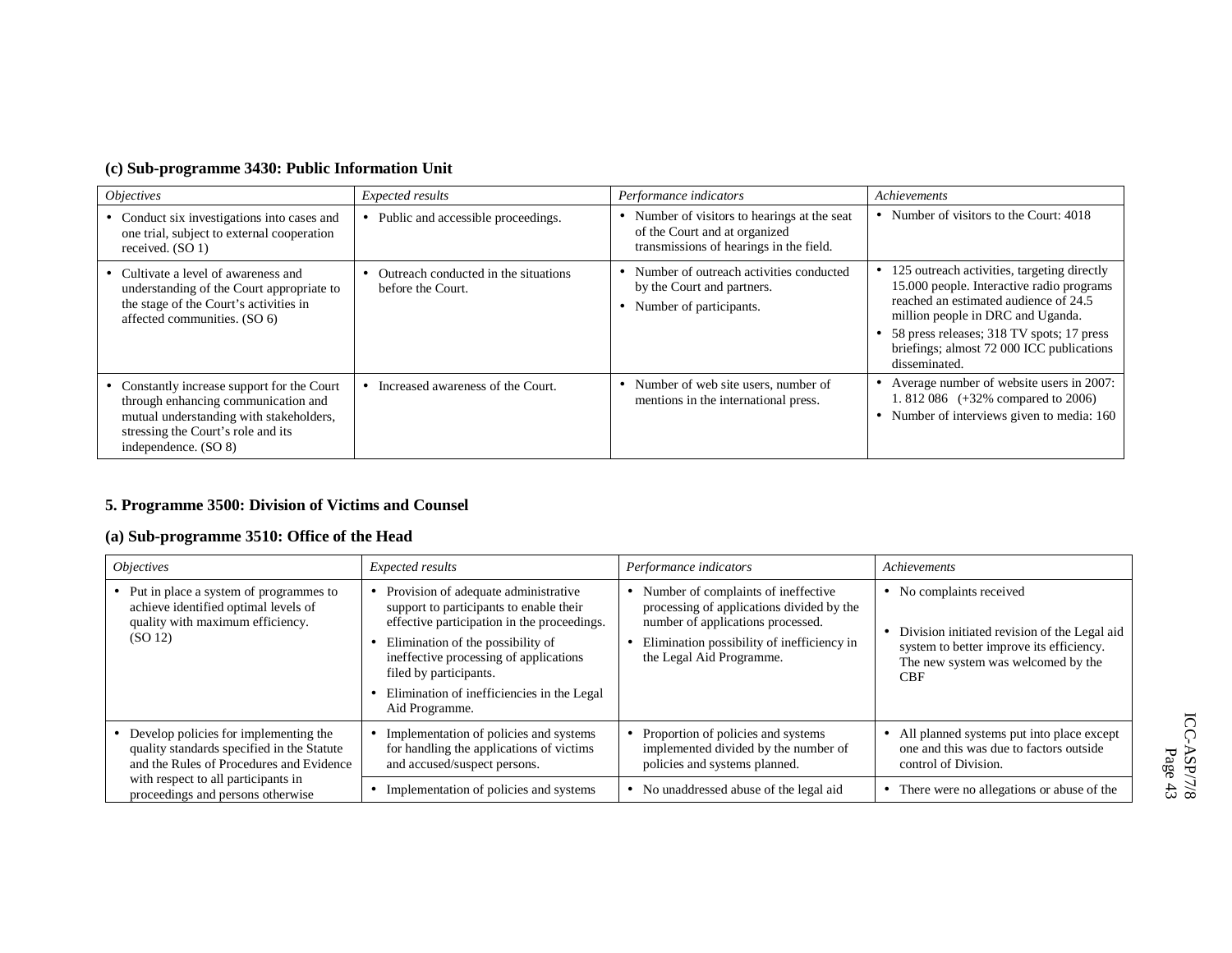| <i><b>Objectives</b></i>                                                                                  | Expected results                                 | Performance indicators                                                                    | Achievements     | ICC-<br>Page |
|-----------------------------------------------------------------------------------------------------------|--------------------------------------------------|-------------------------------------------------------------------------------------------|------------------|--------------|
| affected by the Court's activities, in a<br>manner that is respectful of diversity.<br>(SO <sub>3</sub> ) | for the provision of legal aid.                  | system.                                                                                   | legal aid system | 口石           |
| Achieve 90% of the objectives of the<br>Division's Sections.                                              | 90% or more of the Division's objectives<br>met. | Proportion of objectives met by the<br>Sections divided by total number of<br>objectives. | •88%             | $\infty$     |

## **(b) Sub-programme 3520: Defence Support Section**

| <i><b>Objectives</b></i>                                                                                                                                                                                                                                                                                                   | Expected results                                                                                                                                                                                                                                                                                                                                                                             | Performance indicators                                                                                                                                                                                                  | Achievements                                                                      |
|----------------------------------------------------------------------------------------------------------------------------------------------------------------------------------------------------------------------------------------------------------------------------------------------------------------------------|----------------------------------------------------------------------------------------------------------------------------------------------------------------------------------------------------------------------------------------------------------------------------------------------------------------------------------------------------------------------------------------------|-------------------------------------------------------------------------------------------------------------------------------------------------------------------------------------------------------------------------|-----------------------------------------------------------------------------------|
| • Develop policies for implementing the<br>quality standards specified in the Statute<br>and the Rules of Procedures and Evidence<br>with respect to all participants in<br>proceedings and persons otherwise<br>affected by the Court's activities, in a<br>manner that is respectful of diversity.<br>(SO <sub>3</sub> ) | Transparent and consistent criteria for<br>providing administrative support to<br>accused, suspects and their legal team,<br>and to persons otherwise affected by the<br>Court's activities.<br>Elimination of ineffective processing of<br>$\bullet$<br>requests submitted by accused, suspects<br>and their legal team, and to persons<br>otherwise affected by the Court's<br>activities. | • Number of stakeholders surveyed who<br>consider that our work has a positive<br>impact on the Court divided by number of<br>stakeholders surveyed.                                                                    | • No formal survey carried out, due to lack<br>of available personnel in Section. |
|                                                                                                                                                                                                                                                                                                                            | Smooth processing of requests from<br>٠<br>accused, suspects and persons otherwise<br>affected by the Court's activities:<br>90% of requests acknowledged<br>within 7 days of receipt;<br>90% of requests responded to within<br>one month of acknowledgment of<br>receipt.                                                                                                                  | • Number of requests acknowledged within<br>7 days of receipt divided by number of<br>requests received.<br>Number of requests responded to within<br>$\bullet$<br>one month divided by number of requests<br>received. | • 98%<br>$• 92\%$                                                                 |
| • Cultivate a level of awareness and<br>understanding of the Court appropriate to<br>the stage of the Court's activities in<br>affected communities. (SO 6)                                                                                                                                                                | Increase in number of qualified persons<br>$\bullet$<br>on lists managed by the Section, with<br>25% increase in the number of persons<br>admitted from affected territories.                                                                                                                                                                                                                | Number of persons admitted to the lists<br>$\bullet$<br>from affected territories in 2007 compared<br>to 2006.                                                                                                          | • 38 % increase                                                                   |
|                                                                                                                                                                                                                                                                                                                            | Improved gender balance in the lists<br>$\bullet$<br>managed by the Section with a 25%<br>increase in the number of women on the<br>list.                                                                                                                                                                                                                                                    | Percentage of women on the list in 2007<br>compared to 2006.                                                                                                                                                            | • 17.2 % as at 31 Dec 2006<br>• 19.91% as at $31$ /Dec 2007                       |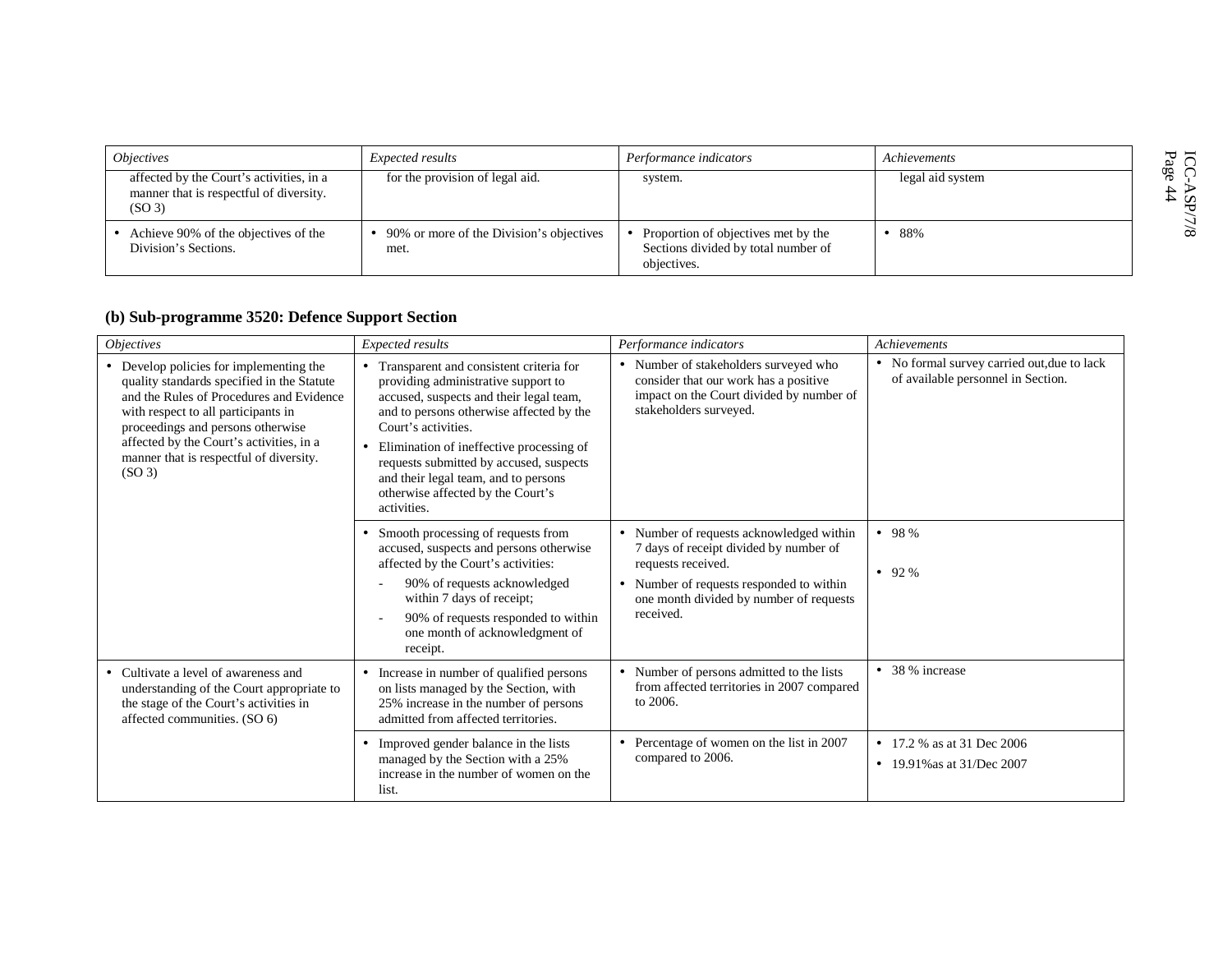| <i><b>Objectives</b></i>                                                                                                                                                                                                                                                                                                  | Expected results                                                                                                                                        | Performance indicators                                                                                                                                               | Achievements                                                                                                                                                                             |
|---------------------------------------------------------------------------------------------------------------------------------------------------------------------------------------------------------------------------------------------------------------------------------------------------------------------------|---------------------------------------------------------------------------------------------------------------------------------------------------------|----------------------------------------------------------------------------------------------------------------------------------------------------------------------|------------------------------------------------------------------------------------------------------------------------------------------------------------------------------------------|
|                                                                                                                                                                                                                                                                                                                           | • Organization of at least one training and<br>information seminar for 25 persons in<br>affected territories within the framework<br>of each situation. | Number of seminars organized divided by<br>four.<br>• Survey of recipients to obtain feedback.                                                                       | • 2 Seminars organized in DRC (Kinshasa,<br>Lubumbashi) in co-operation with the<br>Konrad Adenauer Foundation and the<br>International Criminal Bar                                     |
|                                                                                                                                                                                                                                                                                                                           | Increased cooperation from the legal<br>profession and NGOs.<br>Survey of recipients undertaken to obtain<br>feedback.                                  | • Cooperation received in 2007 compared<br>to 2006.<br>Number of instances of positive feedback<br>divided by feedback received.                                     | 178 participants in Seminar<br>associations took part in discussion of<br>legal aid adjustments, and 5 made written<br>contributions                                                     |
| Excel in achieving the desired results with<br>minimal resources through streamlined<br>structures and processes, while<br>maintaining flexibility, guaranteeing<br>accountability and drawing upon<br>sufficient qualified and motivated staff<br>within a caring environment and a non-<br>bureaucratic culture. (SG 3) | Finalization of the Legal Aid Control<br>System project.<br>• Finalization of the extranet for Counsel.<br>Survey undertaken to obtain feedback.        | Effective application and use of the<br>System.<br>Absence of abuse of the legal aid.<br>• Number of instances of positive feedback<br>divided by feedback received. | • LACS not finalized due to reasons outside<br>control of DSS.<br>There were no allegations or abuse of<br>legal aid were reported.<br>The Extranet for counsel is fully<br>operational. |

## **(c) Sub-programme 3530: Victims Participation and Reparations Section**

| <i><b>Objectives</b></i>                                                                                                                                    | Expected results                                                                                                                                                                                                                                                                                                                                                                                                                                                                                                                                                                                                                                                                                                                   | Performance indicators                                                                                                                                                                                                                                                                                                                                                                                                            | Achievements                                                                                                                                                                                                                                                                       |
|-------------------------------------------------------------------------------------------------------------------------------------------------------------|------------------------------------------------------------------------------------------------------------------------------------------------------------------------------------------------------------------------------------------------------------------------------------------------------------------------------------------------------------------------------------------------------------------------------------------------------------------------------------------------------------------------------------------------------------------------------------------------------------------------------------------------------------------------------------------------------------------------------------|-----------------------------------------------------------------------------------------------------------------------------------------------------------------------------------------------------------------------------------------------------------------------------------------------------------------------------------------------------------------------------------------------------------------------------------|------------------------------------------------------------------------------------------------------------------------------------------------------------------------------------------------------------------------------------------------------------------------------------|
| • Cultivate a level of awareness and<br>understanding of the Court appropriate to<br>the stage of the Court's activities in<br>affected communities. (SO 6) | Victims in affected communities are made<br>aware of their rights relating to<br>participation and reparations and how to<br>exercise them, through effective<br>programmes that reach the affected<br>communities and explain clearly the<br>application process and the criteria. This<br>results in a low incidence of incomplete<br>applications and of applications from non-<br>qualifying victims.<br>At least one intermediary identified and<br>$\bullet$<br>contacted for each area where victims<br>affected by a situation/case are located.<br>At least 75% of applications from victims<br>use the standard application forms.<br>At least 75% of applications from victims<br>are presented to the relevant Chamber | Number of intermediaries identified and<br>contacted divided by four.<br>Number of applications on standard<br>$\bullet$<br>applications forms divided by applications<br>received.<br>Number of applications from victims<br>presented to the relevant Chamber within<br>10 days divided by the number of<br>applications received.<br>Number of applications from victims<br>divided by the number of applications<br>received. | Around 27 intermediaries had been<br>actively engaged in assisting victims in 3<br>situations (no intermediaries identified or<br>contacted in CAR in 2007)<br>96.7% of applicants used the Court's<br>standard application forms<br>10% of applications from victims<br>rejected. |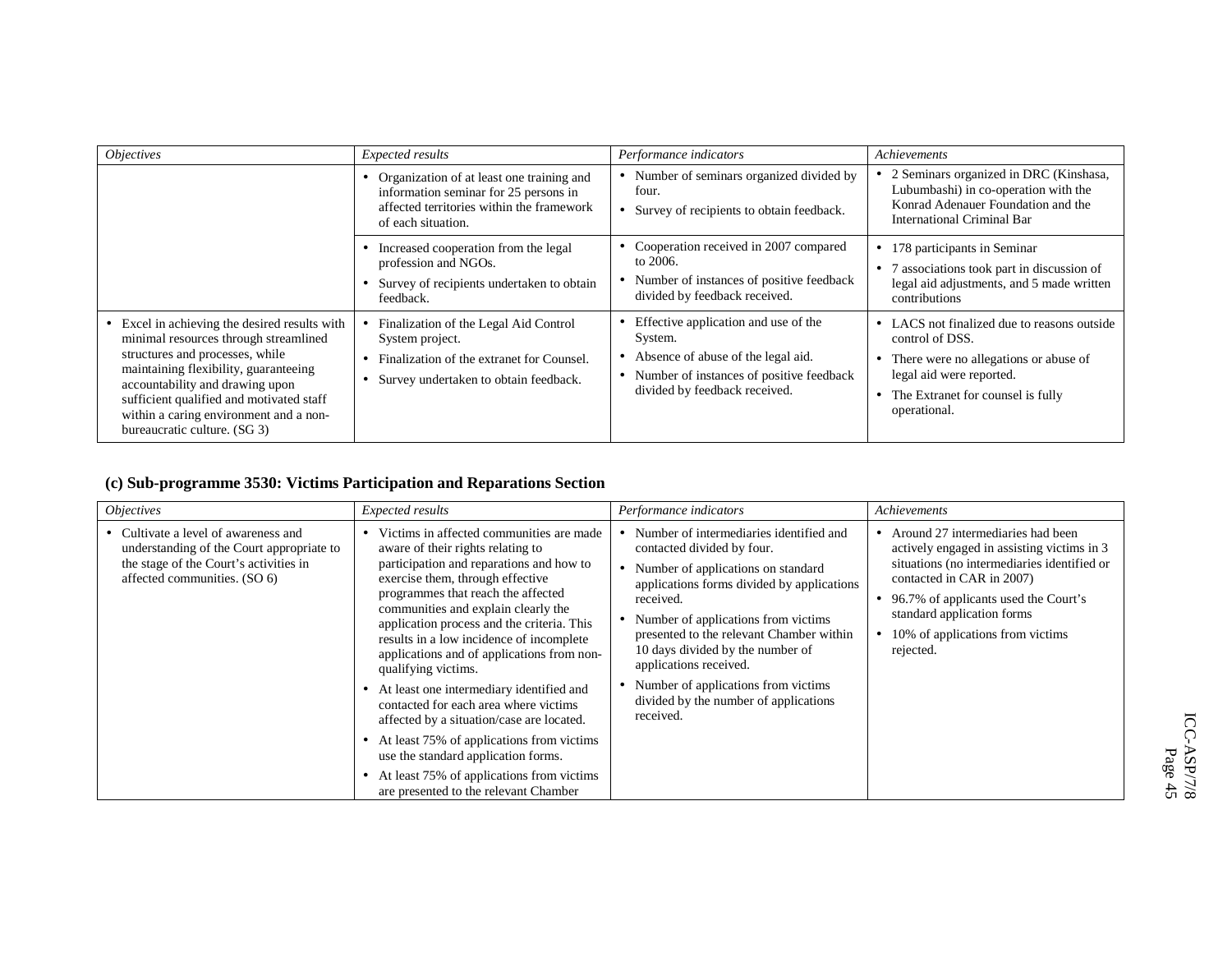| <b>Objectives</b>                                                                                                               | Expected results                                                                                                                                                                                                                                                                                                                                                                                                           | Performance indicators                                                                                                                                                                                                                              | Achievements                                                                                                                                                                                                                                                                                                                                                                                                                                                                                                                                                   |
|---------------------------------------------------------------------------------------------------------------------------------|----------------------------------------------------------------------------------------------------------------------------------------------------------------------------------------------------------------------------------------------------------------------------------------------------------------------------------------------------------------------------------------------------------------------------|-----------------------------------------------------------------------------------------------------------------------------------------------------------------------------------------------------------------------------------------------------|----------------------------------------------------------------------------------------------------------------------------------------------------------------------------------------------------------------------------------------------------------------------------------------------------------------------------------------------------------------------------------------------------------------------------------------------------------------------------------------------------------------------------------------------------------------|
|                                                                                                                                 | within 10 days of receipt.<br>• No more than 50% of applications from<br>victims.                                                                                                                                                                                                                                                                                                                                          |                                                                                                                                                                                                                                                     |                                                                                                                                                                                                                                                                                                                                                                                                                                                                                                                                                                |
| • Put in place a system of programmes to<br>achieve identified optimal levels of<br>quality with maximum efficiency.<br>(SO 12) | System operating to process applications<br>from victims, including registration,<br>acknowledgement, entry into the database<br>and submission of reports to the relevant<br>Chamber.<br>At least 90% of applications from victims<br>acknowledged within seven days of<br>receipt.<br>• At least 90% of reports presented to the<br>relevant Chamber within one month of<br>receipt of an application for participation. | • Number of applications acknowledged<br>within seven days divided by the number<br>of applications received.<br>• Number of reports presented to the<br>relevant Chamber within one month<br>divided by number of reports received.                | • 77% of applications acknowledged.<br>Where there is no legal representative and<br>acknowledgement is to the applicant<br>directly, this takes considerably longer<br>than 7 days due to conditions in the field.<br>• Reports on applications not presented to<br>the relevant Chamber within one month,<br>since seeking and obtaining further<br>information and documentation from<br>applicants proved to invariably take<br>longer.                                                                                                                    |
|                                                                                                                                 | System operating to assist victims in<br>$\bullet$<br>obtaining legal representation, including<br>legal aid.<br>All requests for assistance in selecting<br>$\bullet$<br>legal representatives responded to within<br>seven days.<br>All requests for legal assistance paid by<br>the Court responded to within one month.                                                                                                | • Number of requests responded to within<br>seven days divided by number of requests<br>received.<br>• Number of requests for legal assistance<br>paid by the Court responded to within one<br>month divided by the number of requests<br>received. | • At situation stage in relation to DRC,<br>OPCV was appointed automatically to<br>represent applicants who do not have a<br>legal representative prior to decision of<br>Chamber. OPCV was also appointed by<br>PTC II to assist applicants in relation to<br>Uganda.<br>• As regards victims whose status is<br>determined, time taken to assist victims to<br>obtain legal representation proved to be<br>longer than expected, due to challenges in<br>the field.<br>• 100% of requests for legal assistance paid<br>by Court responded to within 1 month. |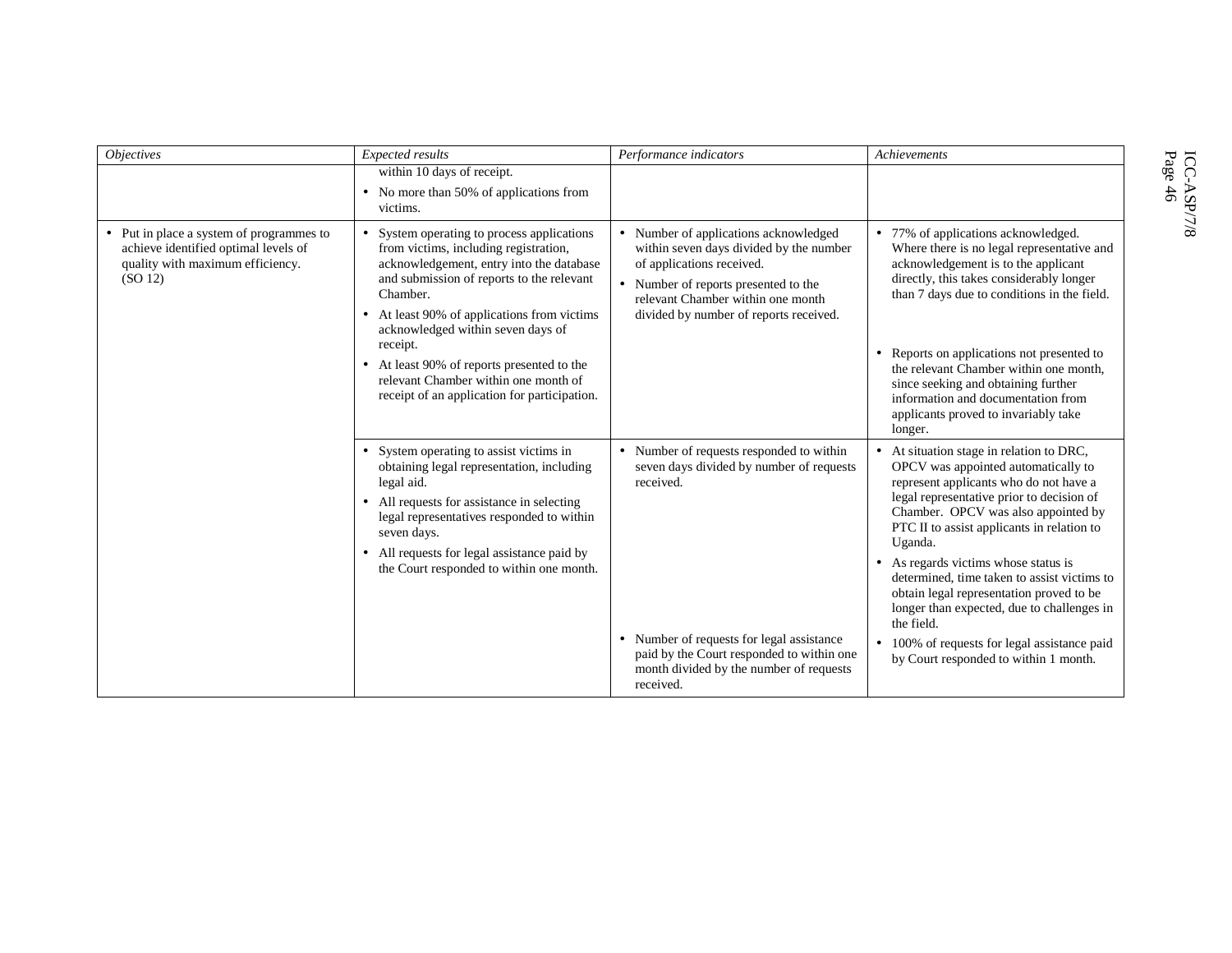| <i><b>Objectives</b></i>                                                                                                                                                                                                                                                                                                   | <i>Expected results</i>                                                                                 | Performance indicators                                                                                                                          | Achievements                                                                                                                                                                  |
|----------------------------------------------------------------------------------------------------------------------------------------------------------------------------------------------------------------------------------------------------------------------------------------------------------------------------|---------------------------------------------------------------------------------------------------------|-------------------------------------------------------------------------------------------------------------------------------------------------|-------------------------------------------------------------------------------------------------------------------------------------------------------------------------------|
| • Develop policies for implementing the<br>quality standards specified in the Statute<br>and the Rules of Procedures and Evidence<br>with respect to all participants in<br>proceedings and persons otherwise<br>affected by the Court's activities, in a<br>manner that is respectful of diversity.<br>(SO <sub>3</sub> ) | Policies for dealing with victims,<br>particularly those with special needs, in<br>place and operating. | Policies for dealing with victims of sexual<br>violence, children, elderly persons and<br>persons with disabilities adopted and<br>operational. | Guidelines for contact with victims<br>operational; standard operating<br>procedures for dealing with applications<br>in the field and at the Seat of the Court<br>developed. |

## **(d) Sub-programme 3540: Office of Public Counsel for the Defence**

| <i><b>Objectives</b></i>                                                                                                                                                                                                                                                                                                                                                                                                                  | Expected results                                                                                                                                                                                           | Performance indicators                                                                              | Achievements                                                                                                                                                                                                                                                                                                                                                                                                                                                                                                                                                                                                                                                                 |
|-------------------------------------------------------------------------------------------------------------------------------------------------------------------------------------------------------------------------------------------------------------------------------------------------------------------------------------------------------------------------------------------------------------------------------------------|------------------------------------------------------------------------------------------------------------------------------------------------------------------------------------------------------------|-----------------------------------------------------------------------------------------------------|------------------------------------------------------------------------------------------------------------------------------------------------------------------------------------------------------------------------------------------------------------------------------------------------------------------------------------------------------------------------------------------------------------------------------------------------------------------------------------------------------------------------------------------------------------------------------------------------------------------------------------------------------------------------------|
| • Conduct six investigations into cases and<br>one trial, subject to external cooperation<br>received. (SO 1)<br>Develop policies for implementing the<br>quality standards specified in the Statute<br>and the Rules of Procedures and Evidence<br>with respect to all participants in<br>proceedings and persons otherwise<br>affected by the Court's activities, in a<br>manner that is respectful of diversity.<br>(SO <sub>3</sub> ) | The Office has developed transparent<br>$\bullet$<br>criteria for providing legal support to<br>defence teams.<br>The core functions of the Office are not<br>affected by potential conflicts of interest. | • No potential conflicts of interest.                                                               | • Due to its limited resources, the Office<br>has experienced difficulties in providing<br>the same level of assistance to different<br>defence teams. In order to avoid time and<br>resource-related conflicts, it has<br>prioritised the level of assistance it<br>provides to defence teams utilising the<br>criteria of general importance to the<br>defence of the issue being litigated, and<br>the level of resources of the respective<br>defence teams.<br>By focusing on legal research related to<br>public filings and motions, the Office has<br>avoided any conflicts arising in relation to<br>the substance of its assistance to different<br>defence teams. |
|                                                                                                                                                                                                                                                                                                                                                                                                                                           | The Office responds within 7 days to at least<br>$\bullet$<br>90% of all requests from various defence<br>teams                                                                                            | • Requests from defence teams<br>responded to within 7 days divided by<br>total number of requests. | • The OPCD acknowledged 100% of<br>requests from defence teams within 7<br>days.                                                                                                                                                                                                                                                                                                                                                                                                                                                                                                                                                                                             |
|                                                                                                                                                                                                                                                                                                                                                                                                                                           | 90% of requests are addressed in the manner<br>٠<br>agreed (in terms of substance and timing).                                                                                                             | Requests acknowledged within 7 days<br>divided by total number of requests.                         | In light of its limited resources,<br>conflicting deadlines between requests<br>from different defence teams, and<br>conflicting deadlines with OPCD filings<br>which were due, the OPCD was not able<br>to respond to all requests for assistance<br>within the requested deadline. This                                                                                                                                                                                                                                                                                                                                                                                    |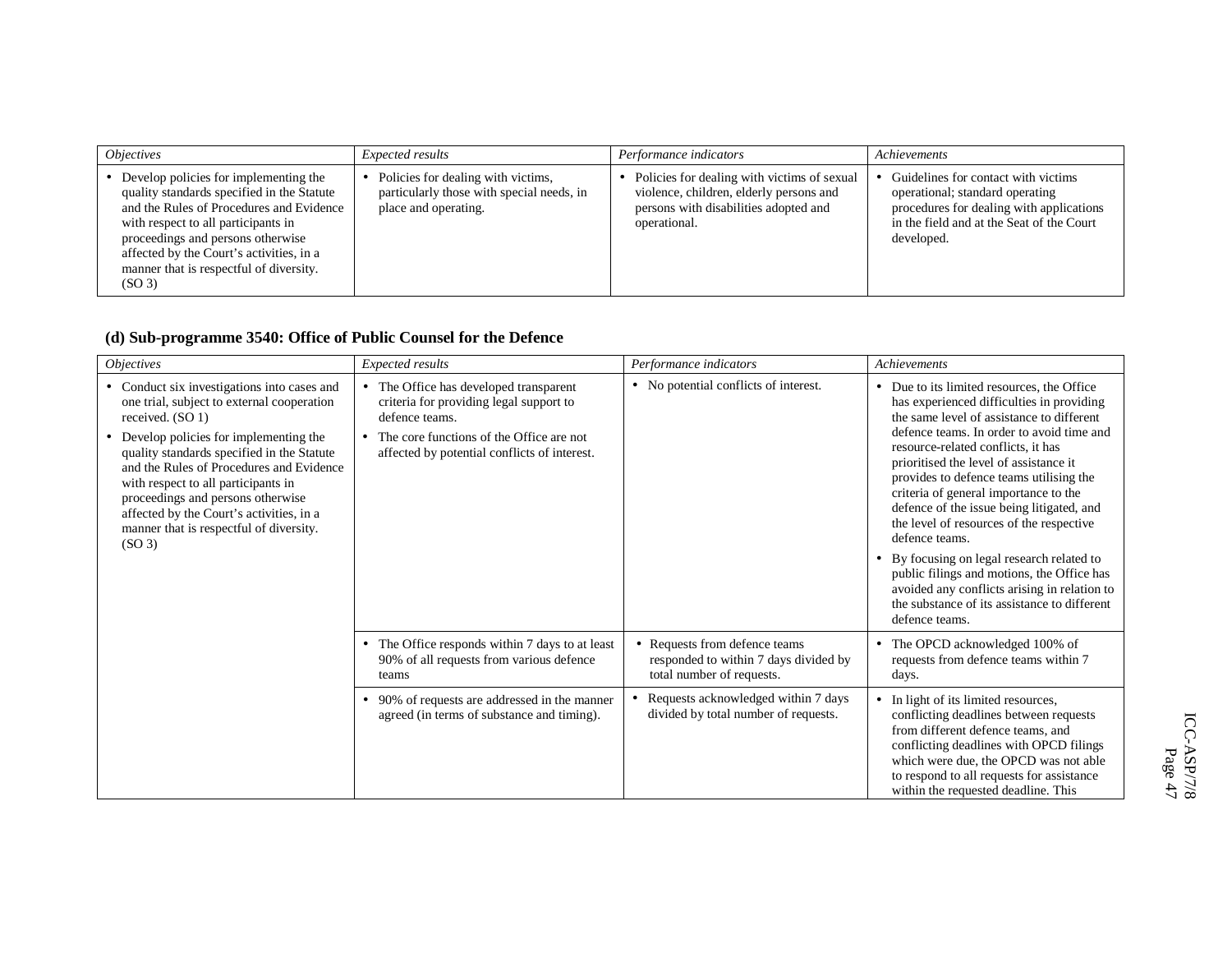| <i>Objectives</i>                                                                                                                                         | Expected results                                                                                                                                                                                                                           | Performance indicators                                                                                                                      | Achievements                                                                                                                                                                                                                                                                                       |
|-----------------------------------------------------------------------------------------------------------------------------------------------------------|--------------------------------------------------------------------------------------------------------------------------------------------------------------------------------------------------------------------------------------------|---------------------------------------------------------------------------------------------------------------------------------------------|----------------------------------------------------------------------------------------------------------------------------------------------------------------------------------------------------------------------------------------------------------------------------------------------------|
|                                                                                                                                                           |                                                                                                                                                                                                                                            |                                                                                                                                             | impossibility was immediately<br>communicated to the requesting defence<br>team, and either a longer deadline was<br>negotiated, or the defence team agreed to<br>conduct the research themselves.                                                                                                 |
|                                                                                                                                                           |                                                                                                                                                                                                                                            |                                                                                                                                             | 50% of requests were conducted within<br>the requested deadline, over 90% were<br>conducted within the agreed deadline, and<br>20% were withdrawn.                                                                                                                                                 |
|                                                                                                                                                           | • All support offered is satisfactory, without<br>any justified claims against the actions<br>carried out by the Office on behalf of<br>defence teams.                                                                                     | • Number of justified claims against the<br>actions carried out by the Office on<br>behalf of defence teams divided by all<br>claims.       | • None, in light of the fact that the Office<br>clearly communicated its limited<br>capacities to the different defence teams<br>and ad hoc counsel.                                                                                                                                               |
| Cultivate a level of awareness and<br>understanding of the Court appropriate to<br>the stage of the Court's activities in<br>affected communities. (SO 6) | • Subject to the consent of the stakeholders,<br>the Office participates and represents the<br>interests of the defence during all relevant<br>internal meetings and decision-making<br>processes, in an impartial and balanced<br>manner. | • Defence teams and defendants<br>consulted in advance on fundamental<br>issues divided by total number of<br>defence teams and defendants. | • The OPCD consulted with assigned<br>defence teams in a proactive manner on<br>all key issues that impacted on their<br>interests, e.g. legal aid policies, and IT<br>issues.<br>• However, it should be noted that the                                                                           |
|                                                                                                                                                           |                                                                                                                                                                                                                                            |                                                                                                                                             | ability of the Office to fully represent<br>these interests is heavily dependent on the<br>necessary stakeholders within the ICC<br>including the OPCD in all relevant<br>working groups and policy discussions.                                                                                   |
|                                                                                                                                                           | • To promote awareness and understanding of<br>the rights of the defence and the<br>requirements of equality of arms both inside<br>the Court, and among interested third<br>parties.                                                      | • Regularity and currency of legal and<br>explanatory materials disseminated to<br>interested stakeholders compared to<br>2006.             | • Due to the fact that the OPCD was<br>appointed as ad hoc counsel in both the<br>DRC and Sudan situation in relation to<br>125 victim applicants, it did not possess<br>sufficient resources to maintain its<br>commitment to preparing defence related<br>texts for all interested stakeholders. |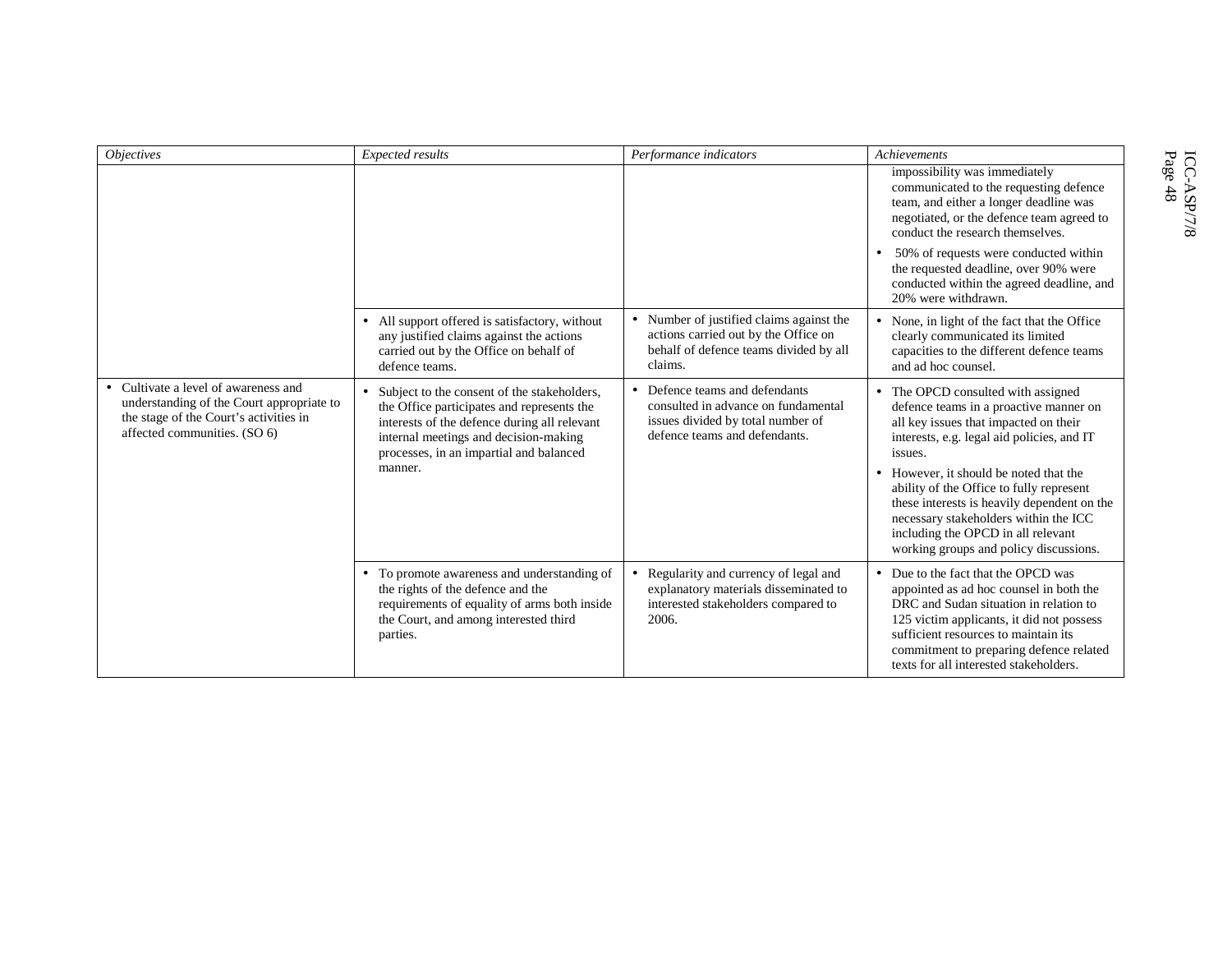| <b>Objectives</b>                                                                                                                                                                                                                                                                                                                                                                                                                                       | Expected results                                                                                                                                                                                                                                                          | Performance indicators                                                                                                                                                                                             | Achievements                                                                                                                                                                                                                                                                                                                                          |
|---------------------------------------------------------------------------------------------------------------------------------------------------------------------------------------------------------------------------------------------------------------------------------------------------------------------------------------------------------------------------------------------------------------------------------------------------------|---------------------------------------------------------------------------------------------------------------------------------------------------------------------------------------------------------------------------------------------------------------------------|--------------------------------------------------------------------------------------------------------------------------------------------------------------------------------------------------------------------|-------------------------------------------------------------------------------------------------------------------------------------------------------------------------------------------------------------------------------------------------------------------------------------------------------------------------------------------------------|
| • Develop policies for implementing the<br>quality standards specified in the Statute<br>and the Rules of Procedures and Evidence<br>with respect to all participants in<br>proceedings and persons otherwise<br>affected by the Court's activities, in a<br>manner that is respectful of diversity.<br>(SO <sub>3</sub> )<br>Cultivate a level of awareness and<br>understanding of the Court appropriate to<br>the stage of the Court's activities in | Represent victim(s)/group(s) of victims in<br>proceedings before the Court.                                                                                                                                                                                               | • Number of representations per<br>situation/case.                                                                                                                                                                 | • 81 victims represented in the DRC<br>situation/Lubanga case<br>• 49 victims represented in the Uganda<br>situation/Kony case<br>• 23 victims represented in the Darfur<br>situation                                                                                                                                                                 |
|                                                                                                                                                                                                                                                                                                                                                                                                                                                         | Represent the general interests of victims<br>$\bullet$<br>when decided by a Chamber, through<br>advice, research, submissions, etc.                                                                                                                                      | • Advice, research, submissions to the<br>Chamber in conformity with its<br>$decision(s)$ .                                                                                                                        | • 32 Submissions to the Chambers<br>• Participation in all status conferences (9)<br>hearings in 2007) in preparation for the<br>trial against Mr. Lubanga                                                                                                                                                                                            |
| affected communities. (SO 6)<br>Develop and implement a structure to<br>$\bullet$<br>ensure publicity of all proceedings for<br>local and global audiences. (SO 9)                                                                                                                                                                                                                                                                                      | Prepare material that might be useful for<br>$\bullet$<br>legal teams of representatives, such as<br>reports on applicable law, background<br>reports on the situations referred to the<br>Court, procedural matters, etc.                                                | • Number of items produced and circulated<br>to legal teams of representatives for their<br>perusal.                                                                                                               | • 85 pieces of advice given in DRC<br>situation/Lubanga case,<br>• 15 pieces of advice given in Darfur<br>situation<br>• 22 researches and studies on general<br>issues relating to the participation of<br>victims in proceedings<br>12 draft submissions to Chambers in<br>Lubanga case<br>• 4 draft submissions to Chambers in<br>Darfur situation |
|                                                                                                                                                                                                                                                                                                                                                                                                                                                         | Assist and cooperate with legal teams of<br>$\bullet$<br>representatives in any agreed form,<br>including appearing before the Chamber<br>in connection with specific issues or for<br>the accomplishment of specific tasks, and<br>provision of assistance in the field. | Number of requests for assistance by legal<br>$\bullet$<br>teams of representatives.<br>• Absence of justified claims against<br>actions carried out by the Office on behalf<br>of legal teams of representatives. | • 97 in the DRC situation/Lubanga case<br>• 19 in the Darfur situation<br>• 5 powers of attorney in the Lubanga case<br>$\bullet$ No claim                                                                                                                                                                                                            |

#### **(e) Sub-programme 3550: Office of Public Counsel for Victims**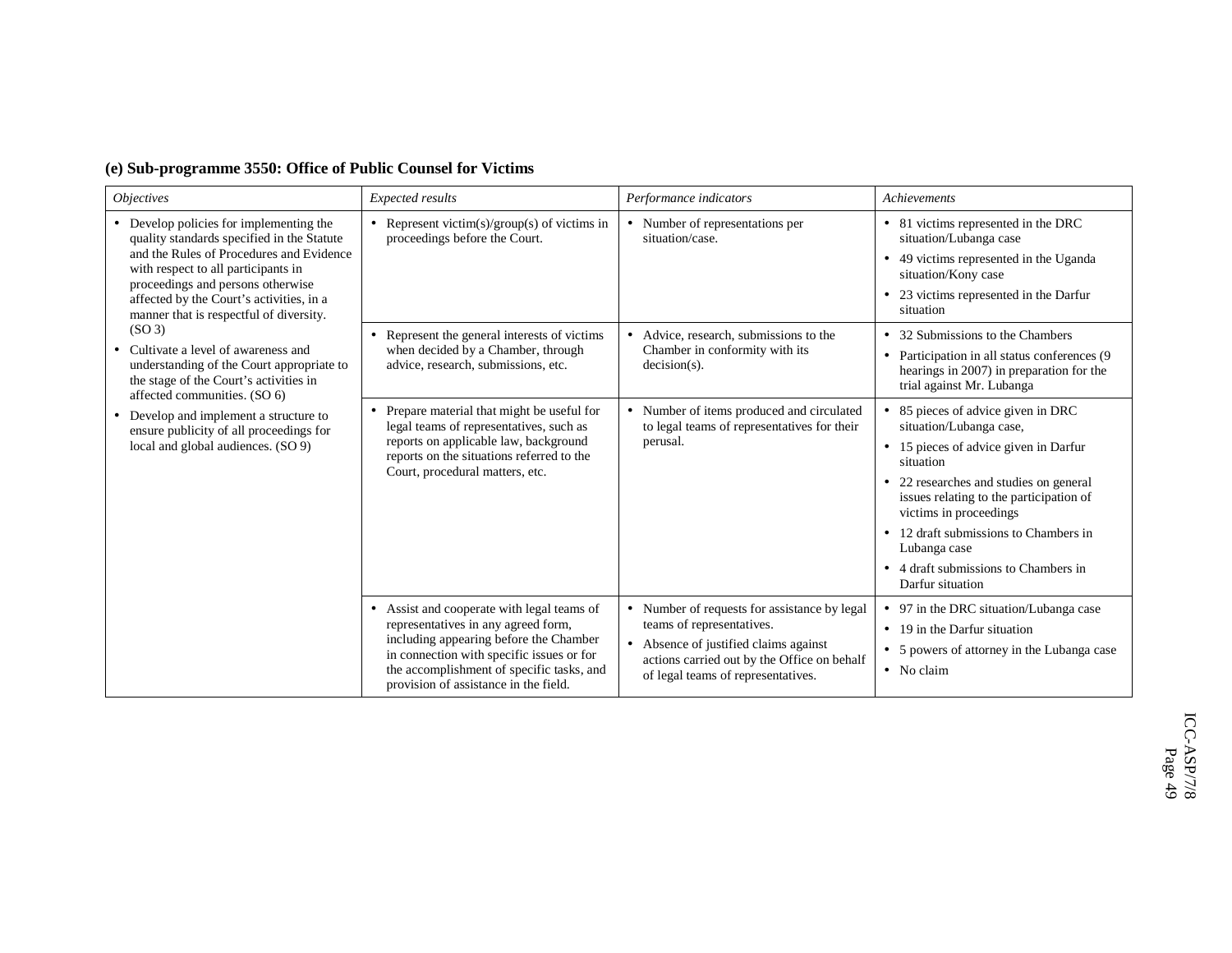| <i><b>Objectives</b></i>                                                                                                                                                    | Expected results                                                                                    | Performance indicators                                                                             | Achievements                                                                                                                                                                                                                                                                         |
|-----------------------------------------------------------------------------------------------------------------------------------------------------------------------------|-----------------------------------------------------------------------------------------------------|----------------------------------------------------------------------------------------------------|--------------------------------------------------------------------------------------------------------------------------------------------------------------------------------------------------------------------------------------------------------------------------------------|
| • Provide the assistance necessary for the<br>proper functioning of the Board of<br>Directors in carrying out its tasks<br>(resolution ICC-ASP/3/Res.17, paragraph<br>$1$ . | Administrative procedures in place to<br>enable the Trust Fund to carry out its<br>basic functions. | Approval by the Board of Directors of<br>administrative procedures relating to basic<br>functions. | Both a programmatic and financial<br>framework has been approved by the<br>Board of Trustees in 2007. The<br>frameworks define the nature of activities<br>The Fund will undertake/support, the type<br>of partnerships it will seek to engage and<br>its procedures of stewardship. |
| Enhance the capacity to raise voluntary<br>contributions.                                                                                                                   | Action plan to increase the number of<br>contributions implemented as planned.                      | 15% increase in the number of States and<br>actors contributing.                                   | The Trust fund has recruited a Sr.<br>Programme Officer during the last quarter<br>of 2007 who is tasked with the<br>development of a resource mobilization<br>strategy. Tangible increases in resource<br>mobilization are anticipated in 2008/2009.                                |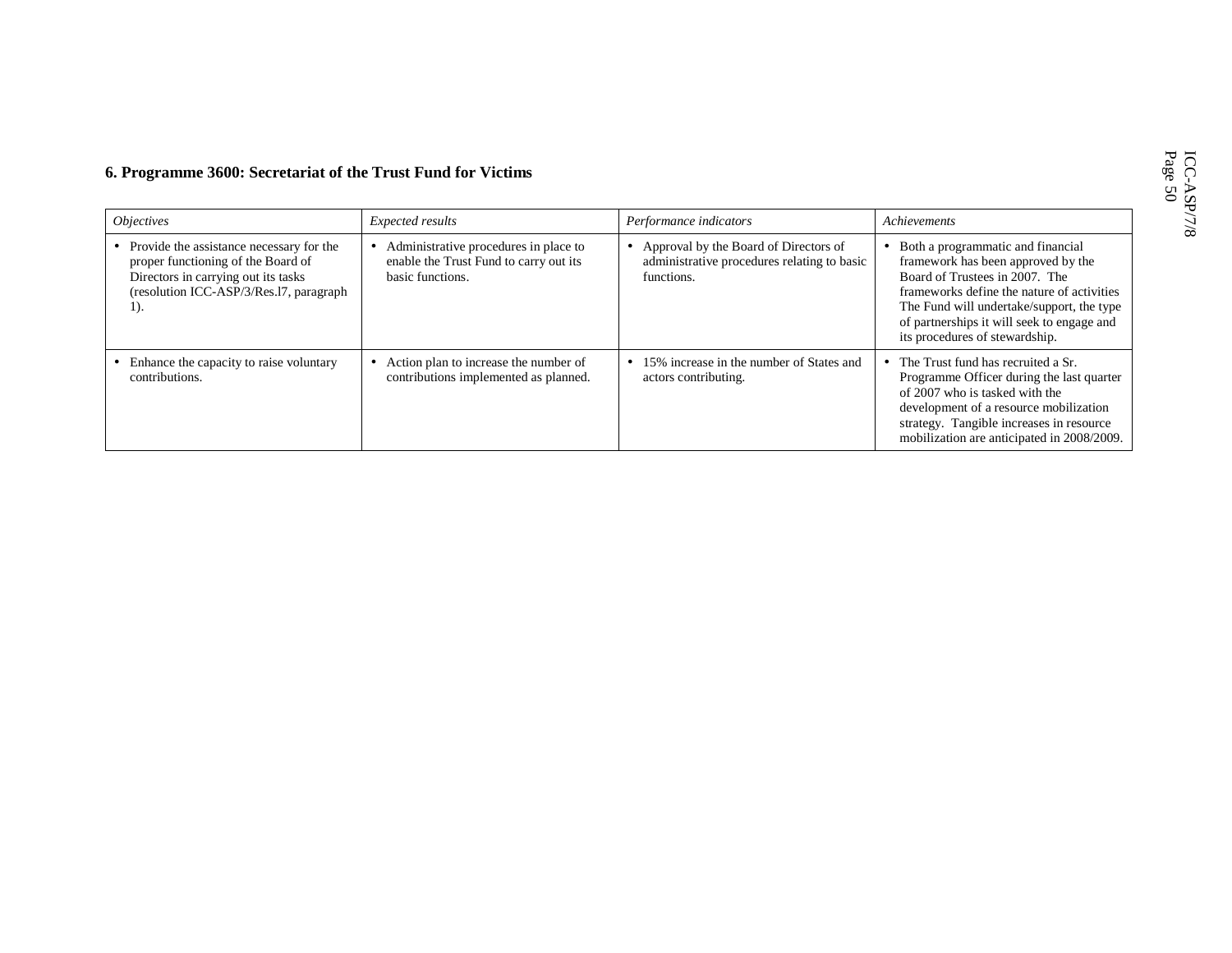| D. Major Programme IV: Secretariat of the Assembly of States Parties |  |  |  |
|----------------------------------------------------------------------|--|--|--|
|                                                                      |  |  |  |

| <i><b>Objectives</b></i>                                                                                                                                                                                                                                                                                                                                                                                                                                                                | Expected results                     | Performance indicators                                                                                                                                                                                                                                                                                                                                                                               | Achievements                                                                                                                                                                                                                                                                                                                                                                                                                                                                                                                                                                                                                                                                                                    |
|-----------------------------------------------------------------------------------------------------------------------------------------------------------------------------------------------------------------------------------------------------------------------------------------------------------------------------------------------------------------------------------------------------------------------------------------------------------------------------------------|--------------------------------------|------------------------------------------------------------------------------------------------------------------------------------------------------------------------------------------------------------------------------------------------------------------------------------------------------------------------------------------------------------------------------------------------------|-----------------------------------------------------------------------------------------------------------------------------------------------------------------------------------------------------------------------------------------------------------------------------------------------------------------------------------------------------------------------------------------------------------------------------------------------------------------------------------------------------------------------------------------------------------------------------------------------------------------------------------------------------------------------------------------------------------------|
| Organize high-quality conferences:<br>organize a three-day resumed session of<br>the fifth session of the Assembly, in New<br>York; the sixth session of the Assembly in<br>New York; <sup>6</sup> and two sessions of the<br>Committee on Budget and Finance (the<br>Committee) in The Hague. In addition,<br>the Secretariat will service meetings of a<br>number of subsidiary bodies of the<br>Assembly, in particular the Special<br>Working Group on the Crime of<br>Aggression). | • Conferences being held as planned. | Meetings run smoothly, end in time<br>allotted and adopt reports.<br>Consideration of all agenda items.<br>Participants are supported substantively<br>and logistically in their participation at<br>meetings, including with registration,<br>provision of documentation, language<br>services.<br>Participants of the sessions are satisfied<br>with the arrangements and information<br>provided. | • Meetings took place without difficulties,<br>within the time-frame allotted. All reports<br>were adopted.<br>• All agenda items were considered at<br>meetings.<br>• Substantive and logistical support was<br>provided to participants in the meetings of<br>the Assembly and its subsidiary bodies.<br>• Participants were satisfied with the<br>arrangements and information provided.<br>The full use of the Trust Fund allowed<br>five delegates from Least Developed<br>Countries and Other developing States to<br>participate at the resumed fifth session of<br>the Assembly held in New York, and<br>fourteen delegates to participate at the<br>sixth session of the Assembly held in New<br>York. |

<sup>&</sup>lt;sup>6</sup> In resolution ICC-ASP/4/Res.4, operative paragraph 53, the Assembly decided, inter alia, to hold its sixth session as follows: "not less than eleven days in 2007 in New York ... including not less than three days exclusively for the Special Working Group on the Crime of Agression." At the time of preparing the approved programme budget for 2007, it was yet to be determined whether the sixth session would consist of a) eleven consecutive days of meetings in New York, or b) a three-day segment and a subsequent eight-day segment. This is the rationale for references below to the three-day segment and the eight-day segment of the sixth session.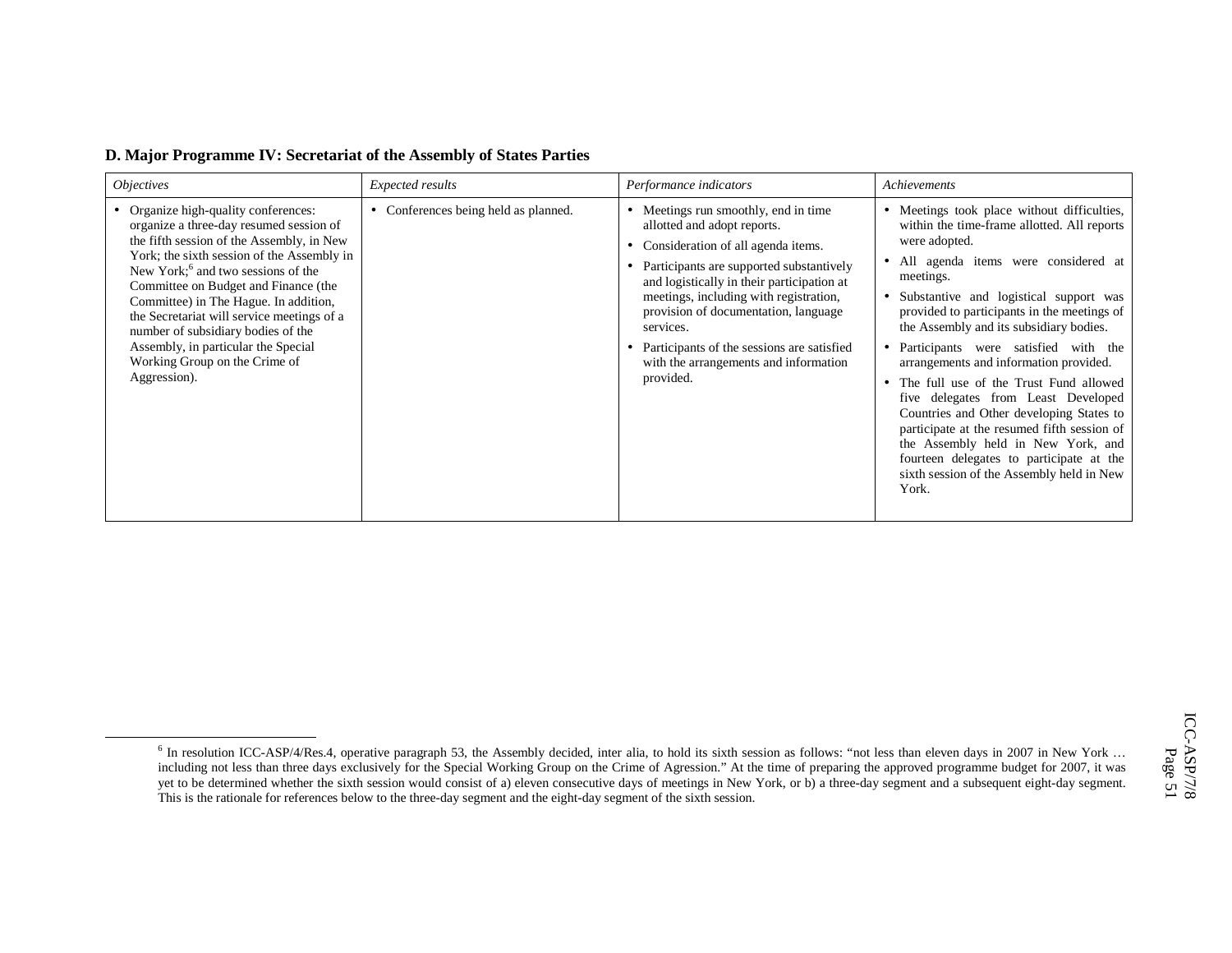| <i><b>Objectives</b></i>                                                                                                                                                                                                                                                                                                                                                                                                                                                                                                                                                                                                                                                                                 | Expected results                                                                                                                    | Performance indicators                                                                                                                                                                                                                                                                                                                   | Achievements                                                                                                                                                                                                                                                                                                                                                                                                                                                                                                                                                               |
|----------------------------------------------------------------------------------------------------------------------------------------------------------------------------------------------------------------------------------------------------------------------------------------------------------------------------------------------------------------------------------------------------------------------------------------------------------------------------------------------------------------------------------------------------------------------------------------------------------------------------------------------------------------------------------------------------------|-------------------------------------------------------------------------------------------------------------------------------------|------------------------------------------------------------------------------------------------------------------------------------------------------------------------------------------------------------------------------------------------------------------------------------------------------------------------------------------|----------------------------------------------------------------------------------------------------------------------------------------------------------------------------------------------------------------------------------------------------------------------------------------------------------------------------------------------------------------------------------------------------------------------------------------------------------------------------------------------------------------------------------------------------------------------------|
| • Enable the Assembly and its subsidiary<br>organs to carry out the Assembly's<br>mandate more effectively by providing<br>high-quality servicing and support, such<br>as planning and coordinating conference<br>services; preparing, coordinating and<br>submitting documentation; monitoring the<br>compliance of various organs of the Court<br>with regulations governing the timely<br>preparation and submission of documents;<br>identifying and acquiring additional<br>resources to enable the Secretariat to carry<br>out its mandate effectively and efficiently;<br>ensuring that States Parties have access to<br>conference and documentation services in<br>accordance with the Statute. | High-quality, edited and translated<br>documents are released for processing,<br>production and distribution in a timely<br>manner. | • States are provided, and are satisfied, with<br>quality conference services and the<br>editing, translation and timely issuance of<br>documents in the six official languages.<br>• States are assisted as required with, in<br>particular, the provision of information<br>and documentation regarding the<br>Assembly and the Court. | Satisfaction of States with high-quality<br>conference services for meetings of the<br>Assembly and its subsidiary bodies, the<br>receipt of official documents in the six<br>official languages which have been edited<br>and translated into all languages, and<br>issued.<br><b>States</b><br>received<br>information<br>and<br>$\bullet$<br>documentation regarding the Assembly<br>and the Court in a timely manner upon<br>request, or as soon as same became<br>available to the Secretariat.                                                                       |
| Research and prepare analytical studies on<br>the application and interpretation of the<br>provisions of the Statute relating to the<br>Assembly and its subsidiary bodies.                                                                                                                                                                                                                                                                                                                                                                                                                                                                                                                              | • Provision of high-quality legal advice to<br>the Assembly and its subsidiary bodies.                                              | • States are provided with substantive legal<br>services, especially in the form of<br>documentation, which facilitate and<br>support their work.<br>Satisfaction of the members of the<br>Assembly and relevant bodies with the<br>sessions.                                                                                            | • High-quality legal advice provided to the<br>Assembly and its subsidiary bodies,<br>which was taken into account by States in<br>their deliberations and decision-making.<br>States were satisfied with the substance<br>and relevance of the legal services<br>provided by the Secretariat.                                                                                                                                                                                                                                                                             |
| Enable effective dissemination of<br>documentation and information via, inter<br>alia, the internet to States Parties and<br>other interested organizations.                                                                                                                                                                                                                                                                                                                                                                                                                                                                                                                                             | • Enable effective dissemination of<br>documentation and information, inter alia,<br>via the internet to States Parties.            | • Frequent use of web site and of the<br>Assembly and Committee extranets.<br>• Access without delays to information and<br>documentation.<br>• Regular use by the Secretariat of the<br>database facilitating communications with<br>States.                                                                                            | • Frequent usage, by States and relevant<br>members of subsidiary bodies of the<br>Assembly, of the website of the Assembly<br>and of the Committee extranets, as a<br>means of research and of receiving<br>updated information of interest to the<br>Assembly.<br>Assembly website has been regularly<br>updated by the Secretariat and such<br>information has been accessible to States<br>via the website and the extranet.<br>Secretariat has disseminated updated<br>information and documentation to States<br>on a regular basis, via mail and/or via e-<br>mail. |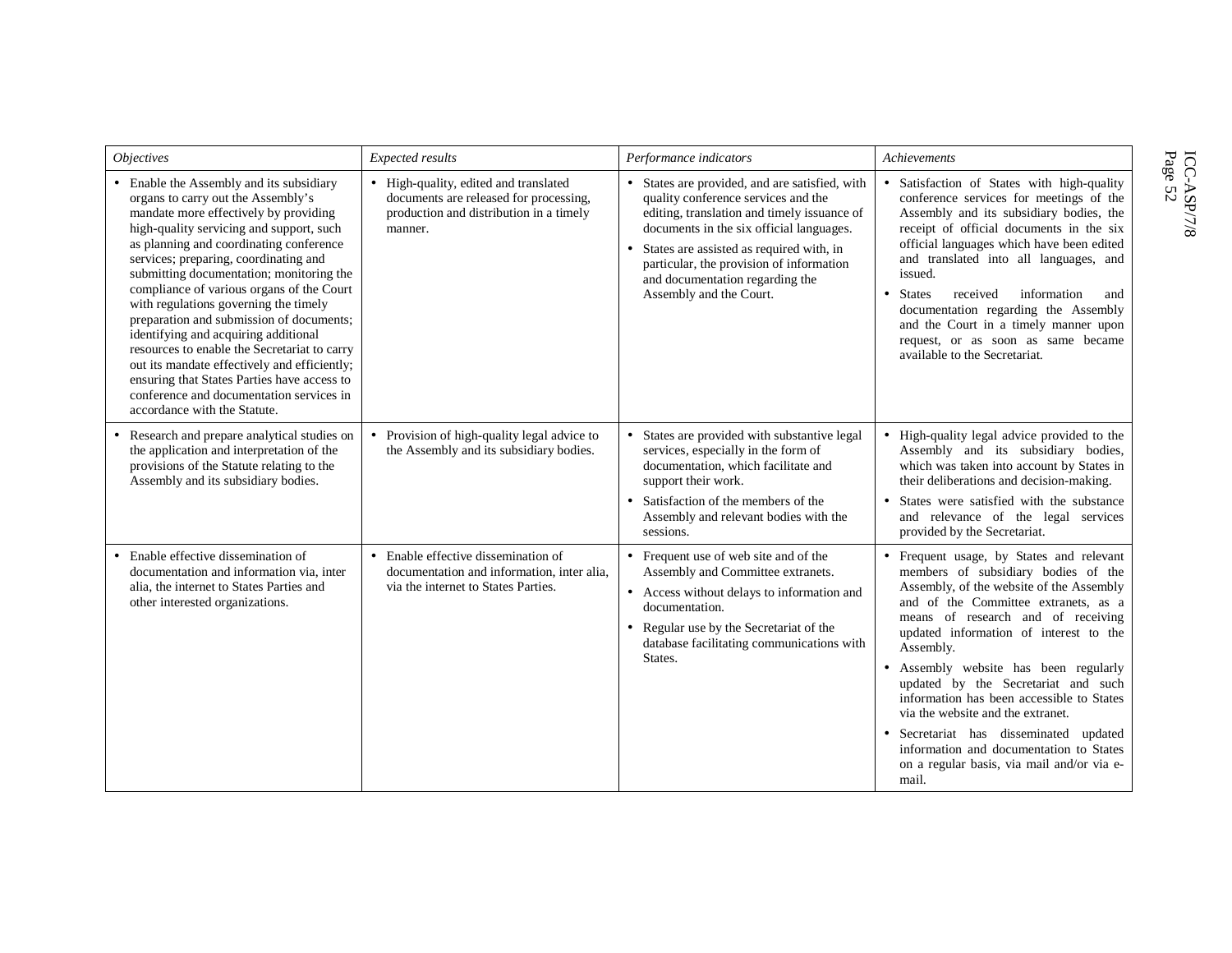## **E. Major Programme V: Investment in the Court's Premises**

## **1. Programme 5100: Interim Premises**

| <i><b>Objectives</b></i>                                                                                               | Expected results                                                                                                      | Performance indicators                                                                                                    | Achievements                                                                                                                                                                                                                                                                                                                                                                                                                                  |
|------------------------------------------------------------------------------------------------------------------------|-----------------------------------------------------------------------------------------------------------------------|---------------------------------------------------------------------------------------------------------------------------|-----------------------------------------------------------------------------------------------------------------------------------------------------------------------------------------------------------------------------------------------------------------------------------------------------------------------------------------------------------------------------------------------------------------------------------------------|
| • Provide maximum possible security,<br>safety and welfare for all staff, consistent<br>with the Rome Statute. (SO 15) | • Application of the One Court principle:<br>100% of staff located in the vicinity of the<br>ARC headquarters.        | • Number of staff housed at more than a<br>kilometre distance of the headquarters,<br>divided by total number of staff.   | • At the beginning of 2007, a total of 110<br>staff were working at the Hoftoren<br>Building at Den Haag Centraal (about<br>20% of staff). It has not been ideal<br>because of the intervening distance from<br>ARC. However, the shuttle bus<br>the<br>provided by the MFA and staff planning<br>their schedules has helped to maximize<br>the situation.<br>• No further suitable interim premises were<br>available before the end of 2007 |
|                                                                                                                        | 100% of staff working in offices in<br>$\bullet$<br>accordance with standard international<br>organization practices. | • Number of staff working in conditions<br>corresponding to international standards,<br>divided by total number of staff. | • Due to the lack of premises, space at the<br>ARC and Hoftoren is being optimised<br>fully and it is not always possible to<br>provide as much space per person as we<br>would like.                                                                                                                                                                                                                                                         |
| • Put in place a system of programmes to<br>achieve identified levels of quality with<br>maximum efficiency. (SO 12)   | • 95% of all new housing needs are<br>addressed within agreed time frame and<br>budget.                               | Number of supported housing needs,<br>divided by total number of housing<br>requests.                                     | 100% of housing requests have been<br>filled. However, the quality is not always<br>as requested.                                                                                                                                                                                                                                                                                                                                             |

## **2. Programme 5200: Permanent Premises**

| <i><b>Objectives</b></i>                                                                                                                                                                  | <i>Expected results</i>                                                                                                                                         | Performance indicators                            | Achievements  |
|-------------------------------------------------------------------------------------------------------------------------------------------------------------------------------------------|-----------------------------------------------------------------------------------------------------------------------------------------------------------------|---------------------------------------------------|---------------|
| Formulate options for the different<br>geographical locations of the Court's<br>resources and activities, including the<br>requirements for the permanent premises.<br>(SO <sub>5</sub> ) | • At least 85% of the objectives defined in<br>the 2007 Project Plan achieved. (Plan to be<br>developed in accordance with decisions<br>taken by the Assembly.) | Actual proportion of objectives<br>met/delivered. | $\bullet$ N/A |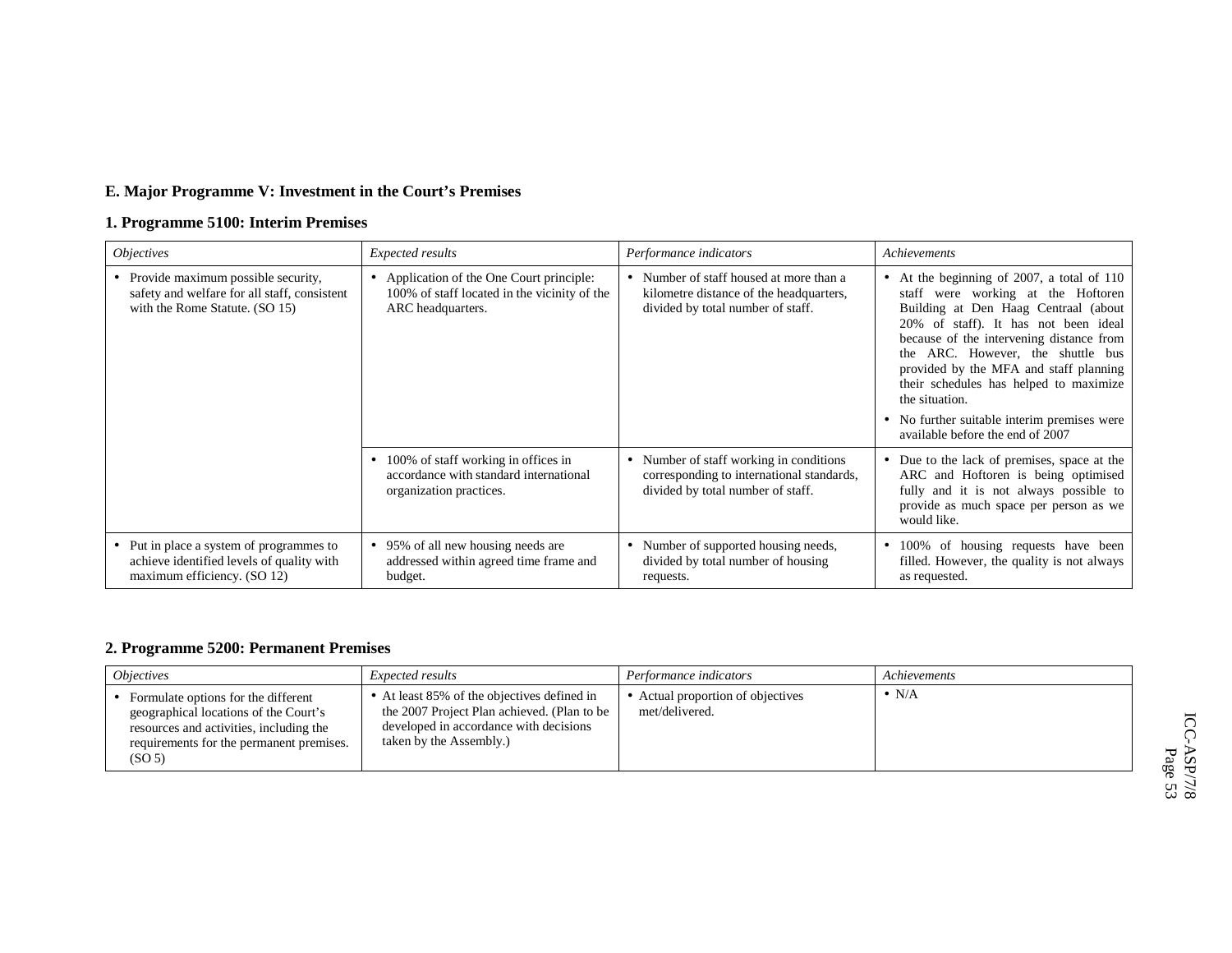# **List of abbreviations and acronyms**

| ASP          | <b>Assembly of States Parties</b>                             |
|--------------|---------------------------------------------------------------|
| AU           | <b>African Union</b>                                          |
| AV           | audio-visual                                                  |
| <b>CBF</b>   | Committee on Budget and Finance                               |
| <b>CMS</b>   | <b>Court Management Section</b>                               |
| CoCo         | <b>Coordination Council</b>                                   |
| <b>DAB</b>   | Disciplinary Advisory Board                                   |
| <b>DCS</b>   | Division of Court Services                                    |
| <b>DRC</b>   | Democratic Republic of the Congo                              |
| DS           | <b>Detention Section</b>                                      |
| <b>DVC</b>   | Division of Victims and Counsel                               |
| EU           | European Union                                                |
| <b>FMU</b>   | <b>Facilities Management Unit</b>                             |
| GCU          | Gender and Children Unit                                      |
| <b>GS</b>    | general service                                               |
| <b>GSS</b>   | <b>General Services Section</b>                               |
| HR           | human resources                                               |
| HQ           | headquarters                                                  |
| ICC          | <b>International Criminal Court</b>                           |
| <b>ICRC</b>  | International Committee of the Red Cross                      |
| <b>ICT</b>   | information and communication technologies                    |
| ID           | <b>Investigations Division</b>                                |
| IEU          | Information and Evidence Unit                                 |
| <b>ILOAT</b> | International Labour Organization Administrative Tribunal     |
| IOP          | Immediate Office of the Prosecutor                            |
| <b>IRS</b>   | <b>Initial Response Services</b>                              |
| <b>ISAU</b>  | <b>Investigative Strategies and Analysis Unit</b>             |
| IT           | information technologies                                      |
| <b>JCCD</b>  | Jurisdiction, Complementarity and Cooperation Division        |
| J-TAG        | Joint Threat Assessment Group                                 |
| LAS          | Legal Advisory Section (in OTP)                               |
| LASS         | Legal Advisory Services Section (in Registry)                 |
| <b>LTU</b>   |                                                               |
|              | Logistics and Transport Unit                                  |
| <b>MORSS</b> | Minimum Operating Residential Security Standards              |
| <b>MOSS</b>  | Minimum Operating Security Standards                          |
| MOU          | memorandum of understanding                                   |
| NGO          | non-governmental organization                                 |
| OHCHR        | Office of the High Commissioner for Human Rights              |
| OIA          | Office of Internal Audit                                      |
| <b>OPAC</b>  | on-line public access catalogue                               |
| <b>OPCD</b>  | Office of Public Counsel for the Defence                      |
| <b>OPCV</b>  | Office of Public Counsel for Victims                          |
| <b>OTP</b>   | Office of the Prosecutor                                      |
| P            | professional                                                  |
| PD           | <b>Prosecution Division</b>                                   |
| <b>PTC</b>   | Pre-Trial Chamber                                             |
| R&I          | receiving and inspection                                      |
| <b>SLA</b>   | service level agreement                                       |
| <b>SOP</b>   | standard operating procedures                                 |
| <b>STIC</b>  | Court Interpretation and Translation Section (French acronym) |
| <b>UN</b>    | <b>United Nations</b>                                         |